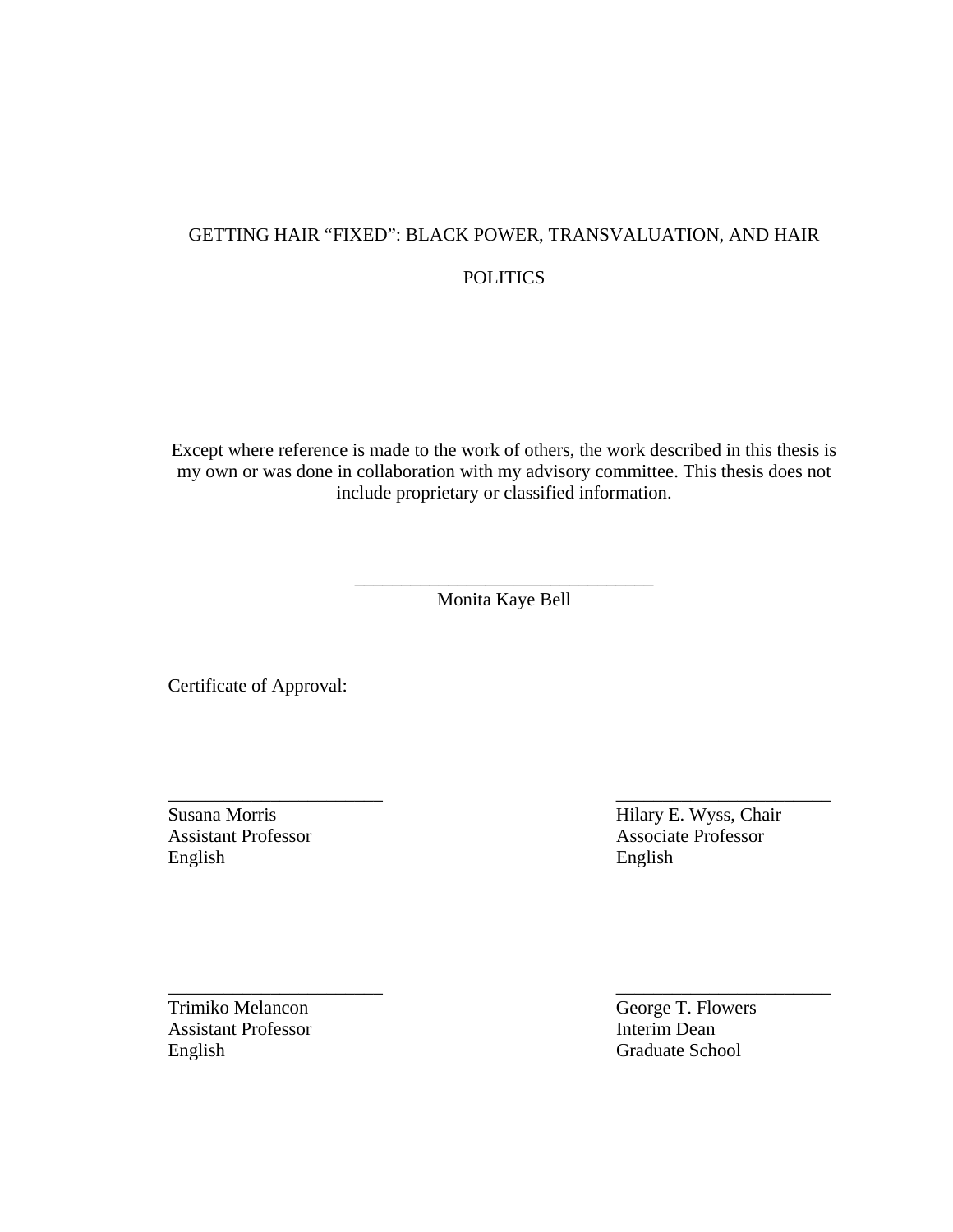### GETTING HAIR "FIXED": BLACK POWER, TRANSVALUATION, AND HAIR

### POLITICS

Monita Bell

A Thesis

Submitted to

the Graduate Faculty of

Auburn University

in Partial Fulfillment of the

Requirements for the

Degree of

Master of Arts

Auburn, Alabama May 10, 2008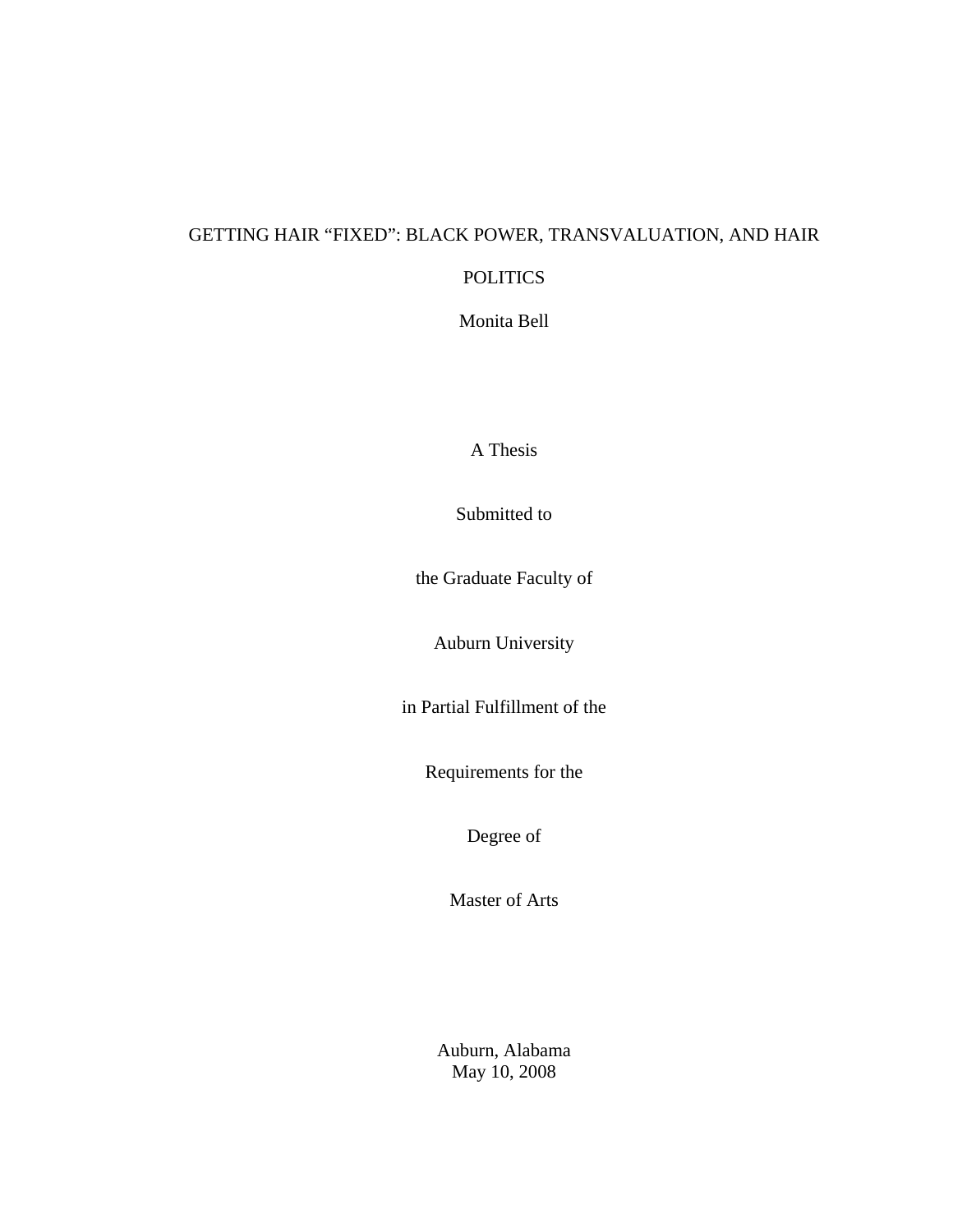# GETTING HAIR "FIXED": BLACK POWER, TRANSVALUATION, AND HAIR **POLITICS**

Monita Bell

Permission is granted Auburn University to make copies of this thesis at its discretion, upon request of individuals or institutions and at their expense. The author reserves all publication rights.

 $\overline{\phantom{a}}$  , which is a set of the set of the set of the set of the set of the set of the set of the set of the set of the set of the set of the set of the set of the set of the set of the set of the set of the set of th

 $\overline{\phantom{a}}$  , which is a set of the set of the set of the set of the set of the set of the set of the set of the set of the set of the set of the set of the set of the set of the set of the set of the set of the set of th

Signature of Author

Date of Graduation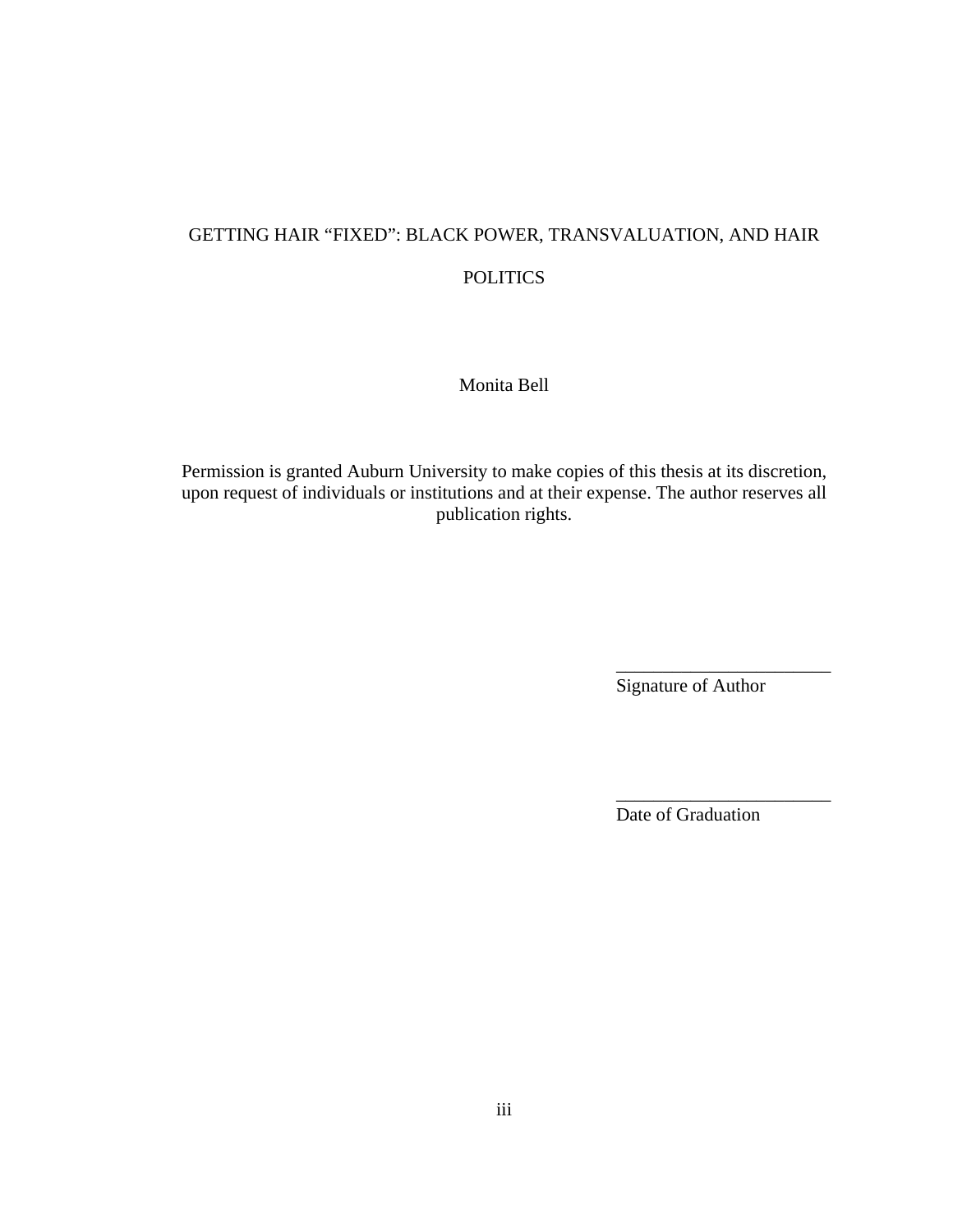#### THESIS ABSTRACT

### GETTING HAIR "FIXED": BLACK POWER, TRANSVALUATION, AND HAIR POLITICS

Monita Bell

Master of Arts, May 10, 2008 (B.A., Alabama State University, 2006)

46 Typed Pages

Directed by Hilary E. Wyss

 The afros that emerged during the Black Power movement of the 1960s and 1970s boldly proclaimed that hair is both important and political. The afro directly challenged the traditional ideal of beauty that devalued natural black features. The politics of "nappy" hair reflected the transvaluation promoted by Black Power activists, which asserted that blacks' freedom from oppression required a change from a subordinate to a self-determining, self-defining mentality. Black female poets of the era address these politics in their work, in myriad ways, and reveal not only the transvaluative messages of "nappy" hair, but also the contradictions that materialized from a politics that ultimately disavowed a white beauty ideal for a black one.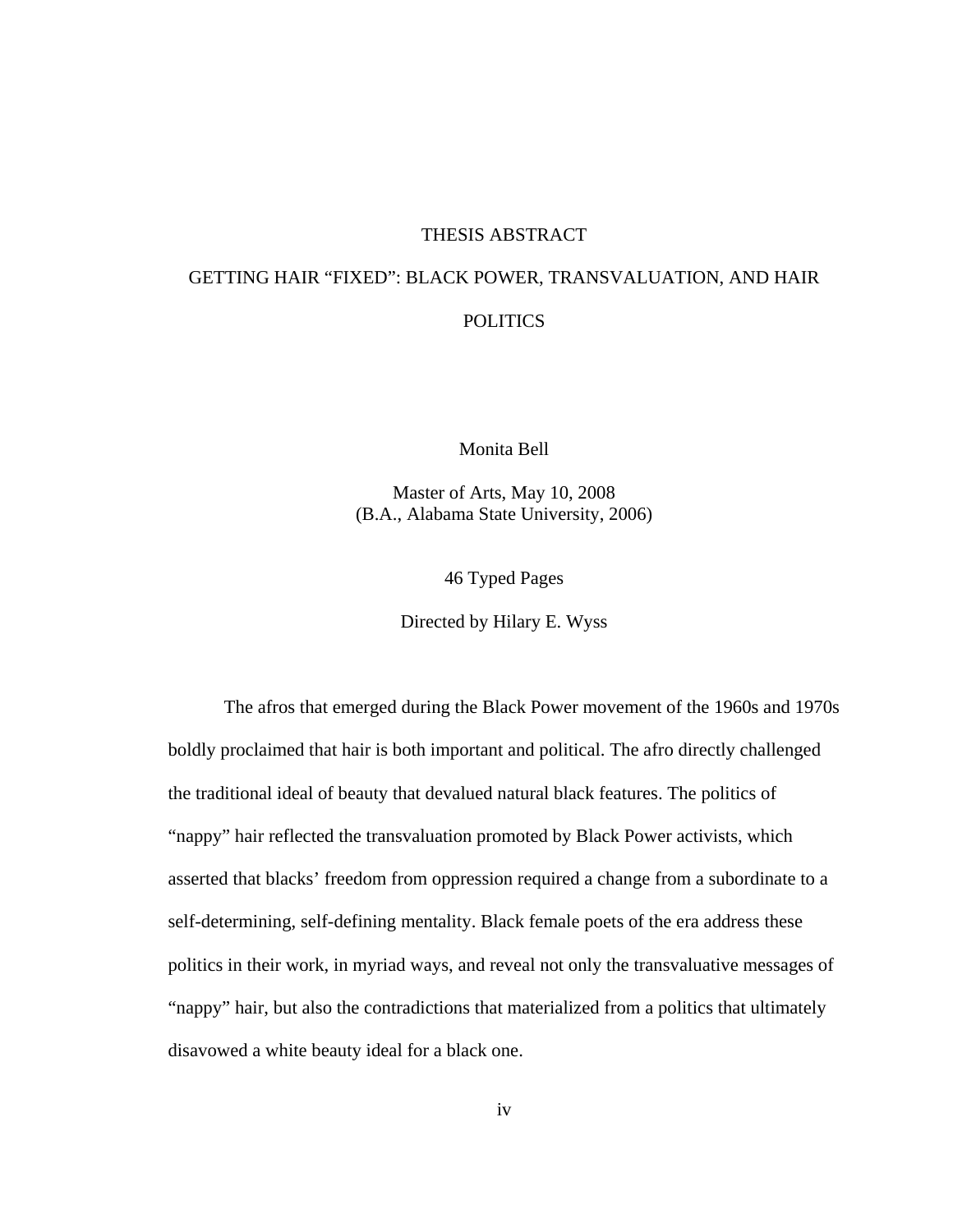#### ACKNOWLEDGMENTS

 I must thank Dr. Hilary Wyss for her encouragement and enthusiasm during this project, which served to keep me going when I did not have confidence in my work or my progress. I would also like to thank Dr. Susana Morris and Dr. Trimiko Melancon for their wonderful advice and support, and for their eagerness to participate in this process, all while being completely new to the department. I have learned so much from all three of them, and I really appreciate the time and care they took to guide me through this experience.

 I am so grateful to my family for their understanding. They knew what I was doing when we went weeks without talking. I thank them for cheering me on, praying for me, and letting me know that I have made them proud—and for telling me to get off the phone and read when I didn't feel like it.

 Innumerable thanks to my dear husband Bedarius, who has tolerated months without home-cooked food and my occasional blues. Even more than that, his unending love, support, and understanding have made all the difference in the world.

Most importantly, I give honor to my heavenly Father, who makes all things possible. I know I could not have done it without You.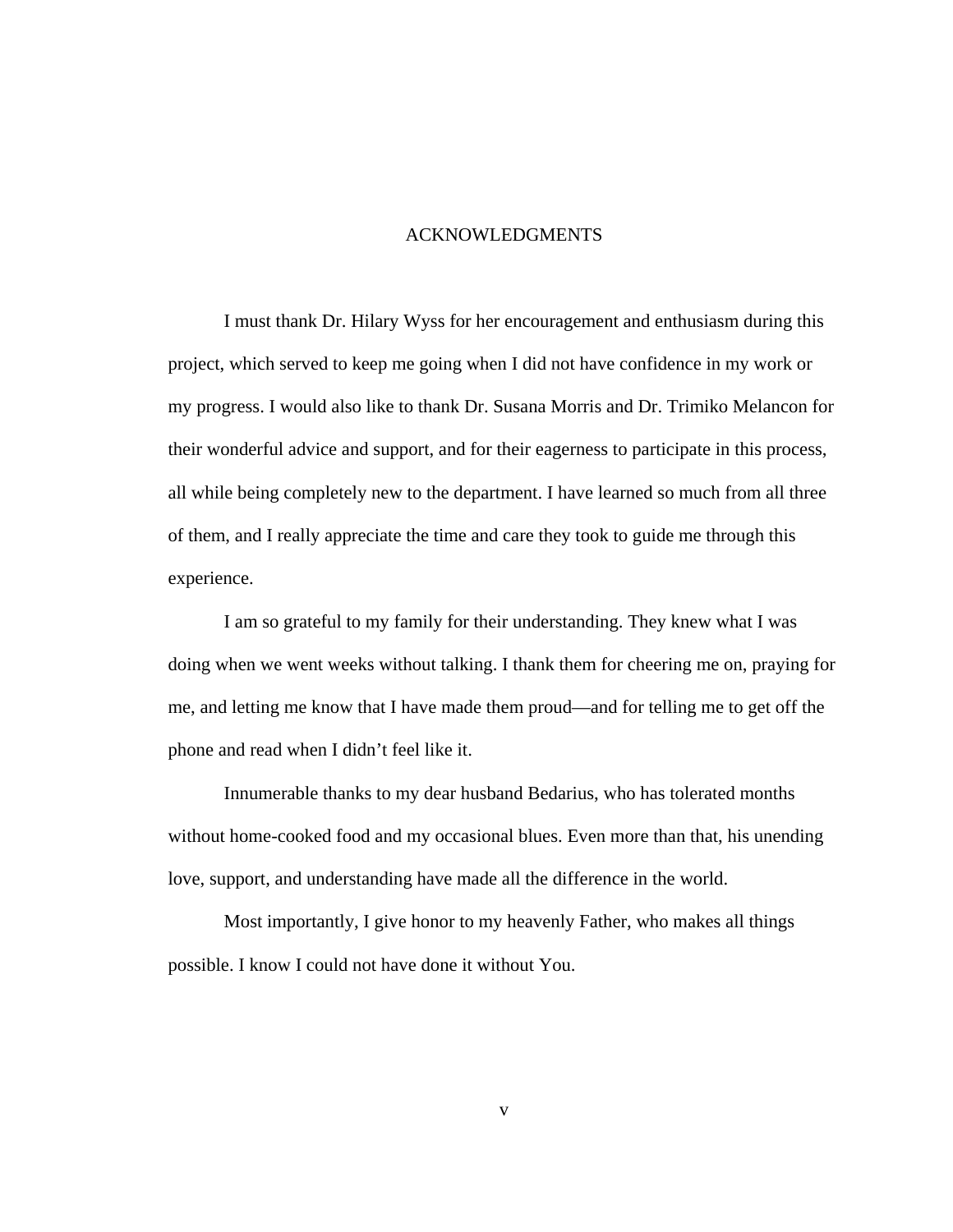Style manual used: MLA style manual,  $6<sup>th</sup>$  edition.

Computer software used: Microsoft Word 2003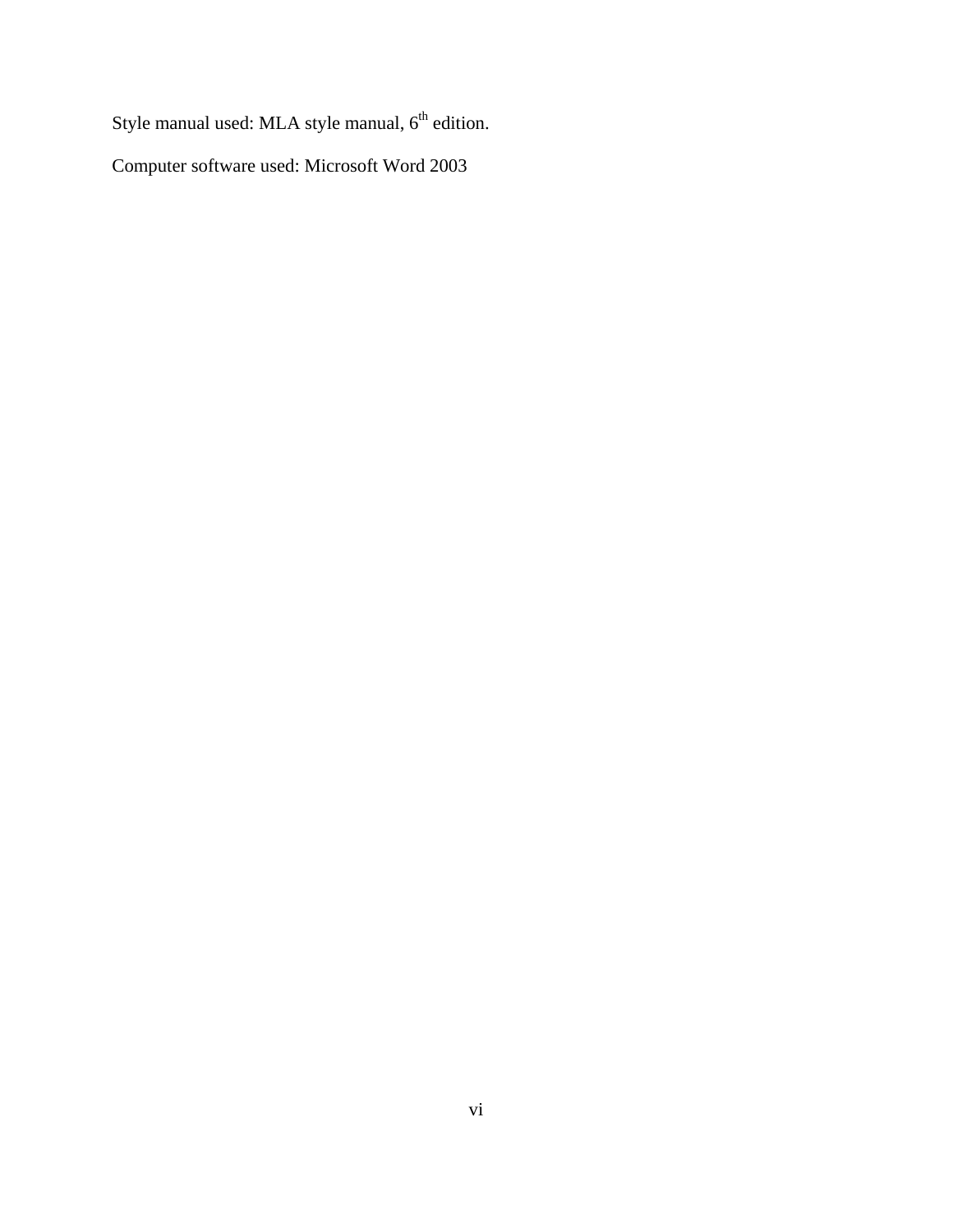## GETTING HAIR "FIXED": BLACK POWER, TRANSVALUATION, AND HAIR **POLITICS**

Hair matters. It has always mattered, and the United States learned just how much hair matters when the afro emerged full force during the Black Power movement (BPM) that swept the country between approximately 1965 and 1975. At this unique historical moment, black people's hair, especially that of black women, became a site for complex social and cultural politics that questioned traditional concepts of beauty and blackness. Indeed, before the BPM, the treatment of black women's hair in America had resulted in black women devaluing part of their identities as African descendents—their natural hair. Afros clearly undermined the traditional repudiation of black hair in favor of its appreciation. As Byrd and Tharps put it, "In the mid-sixties, Black hair underwent its biggest change since Africans arrived in America. The very perception of hair shifted from one of style to statement. And right or wrong, Blacks and Whites came to believe that the way Black people wore their hair said something about their politics."<sup>1</sup>

Hair does *say* something, whether a person intends to or not. The significance of hair politics' position in the Black Power movement is that, for generations, natural black hair, which is what an afro is, said "unacceptable," "ugly," and "undesirable." It is important to note, however, that afros are one type of natural hair. Ingrid Banks's

 1 See Ayana D. Byrd and Lori L. Tharps, *Hair Story: Untangling the Roots of Black Hair in America*, 51.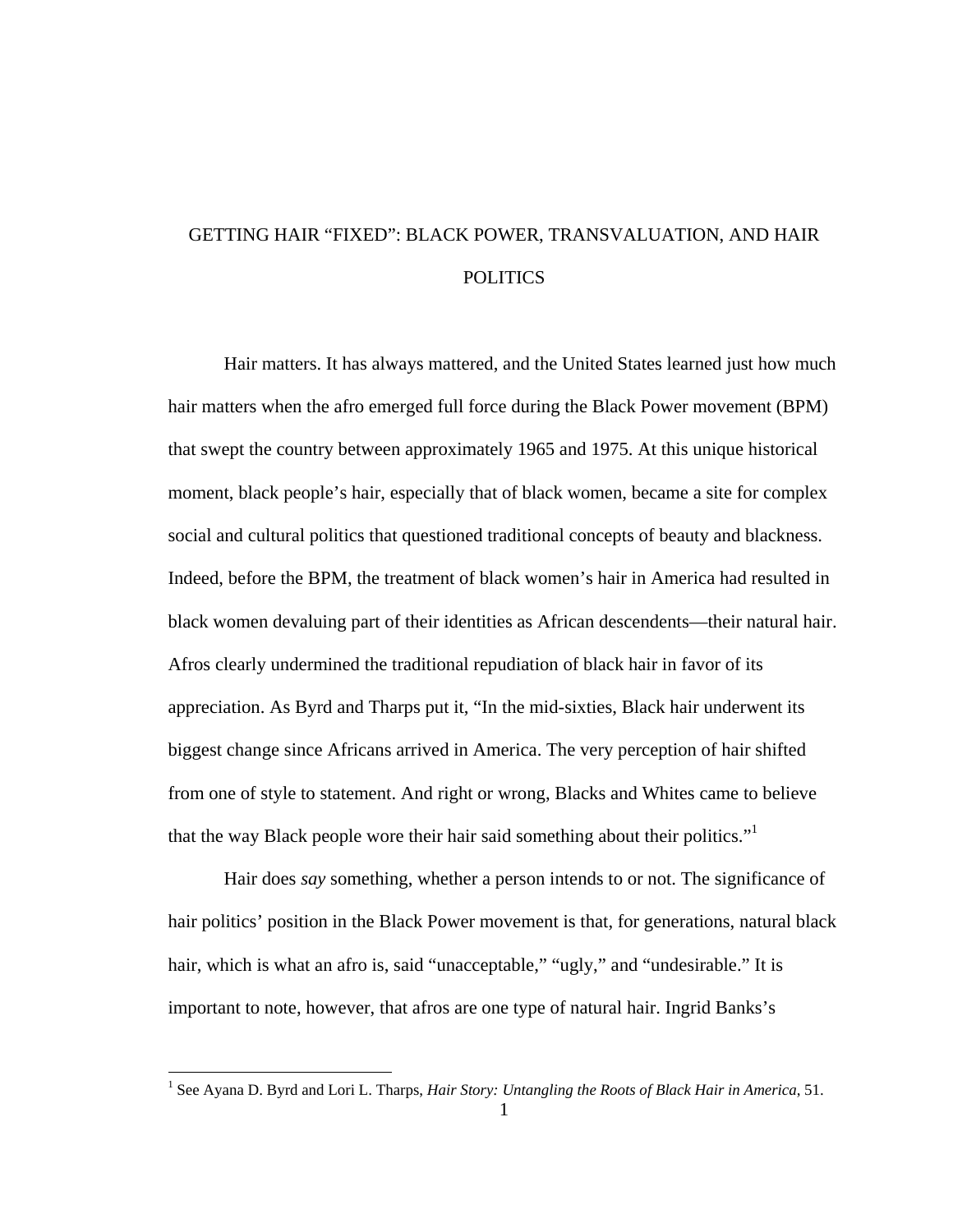definition of "natural" is useful here: "hair that is not chemically altered or straightened by the pressing comb or blow dryers."<sup>2</sup> While nappy hair, or the coiled, kinky hair characteristic of many people of African descent, is natural hair, natural hair may not be tightly curled. In our post-BPM world, *nappy* is a very complex term that raises very sensitive issues. Some people still view it in light of historically negative connotations, while others reappropriate it and use it in celebratory terms. When I use the term outside of my discussion of its use by others, I am using it in a way that simply refers to tightly curled hair texture and that does not honor its derogatory meanings. I also use *kinky*, a term with equally complicated meanings, as interchangeable with *nappy*. 3 "Nappy" more specifically refers to what is traditionally considered "bad hair," and afros are placed in the nappy hair category, which is why the Black Power afros—the wearer's intentions notwithstanding—represented such a bold political statement. During this era, black women who wore afros subverted the historically negative implications of *nappy* for a proud reclaiming of the term.

Because of the Black Power afros, natural hair was saying something new, something that contradicted the more acceptable straightened styles that black women had been conditioned to don for decades. Banks explains the historical connotations of "nappy" natural hair and its contrast with a white aesthetic, or mainstream beauty ideals that privileged long, straight hair:

> For black women in this society, what is considered desirable and undesirable hair is based on one's hair texture. What is deemed desirable

 2 See Banks's "Table 3: Popular Black Hair and Hairstyling Glossary of Terms" in Appendix II of *Hair Matters: Beauty, Power, and Black Women's Consciousness*, 172. 3

<sup>&</sup>lt;sup>3</sup> My uses of *nappy* and *kinky* only refer to their negative connotations for specific explicatory purposes. *Nappy* itself is relative, as some people consider curly hair, not necessarily tightly curly hair, to be nappy.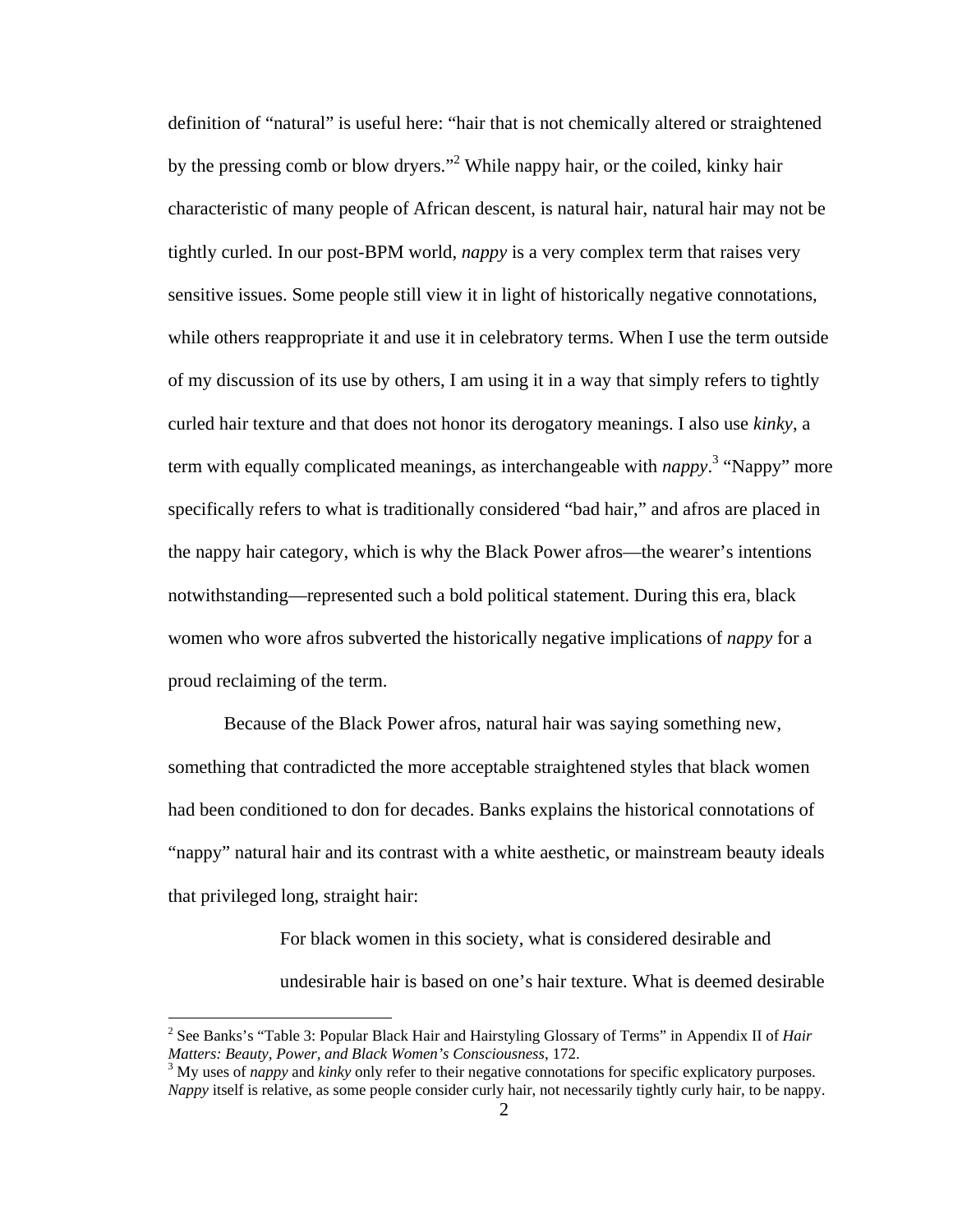is measured against white standards of beauty, which include long and straight hair (usually blonde), that is, hair that is not kinky or nappy. Consequently, black women's hair, in general, fits outside of what is considered desirable in mainstream society.4

For blacks to forsake the perms, relaxers, wigs, and pressing combs that made their hair more socially desirable, then, was to blatantly reject a fixed aesthetic that devalued their natural hair texture. Because this white aesthetic historically represented the norm for beautiful hair, afros represented its direct opposite. And because hair is something that can be seen and *read* immediately, especially if it does not meet mainstream standards, afros brought the politics of hair to the forefront, conspicuously proclaiming the value of natural black hair and thereby denying the primacy of white features over natural black features.

Those politics fell in line with Black Power politics in that "Black Power," for all its various interpretations, effectively stood for black self-determination, self-definition, and the active pursuit of freedom from oppression. It meant transvaluation, or, "a fundamental psychological and cultural conversion from [black people's] socialization as a subordinate people to a self-determining nation."<sup>5</sup> Transvaluation necessitated a realization that blacks could and should define themselves for themselves, and it declared autonomy that previously had been lacking. The incorporation of hair politics into this movement reaffirmed the self-definition and agency of the BPM's call for transvaluation.

1

<sup>4</sup> Bank*s*, 2. I should point out that when I use the terms *white aesthetic*, *mainstream ideals*, *traditional beauty standards*, or their variants, I do realize that not all white women have long, straight, blonde hair. To be sure, women of all races, including many white women, have struggled with this standard. However, the racial element is also important here. Black women have a historical position as degraded, dehumanized people in this country, and their natural hair is part of that negative history. Thus, black women struggle along gendered and racial lines, and thereby struggle disproportionately. 5

See Eddie S. Glaude's introduction to *Is It Nation Time?*, 4.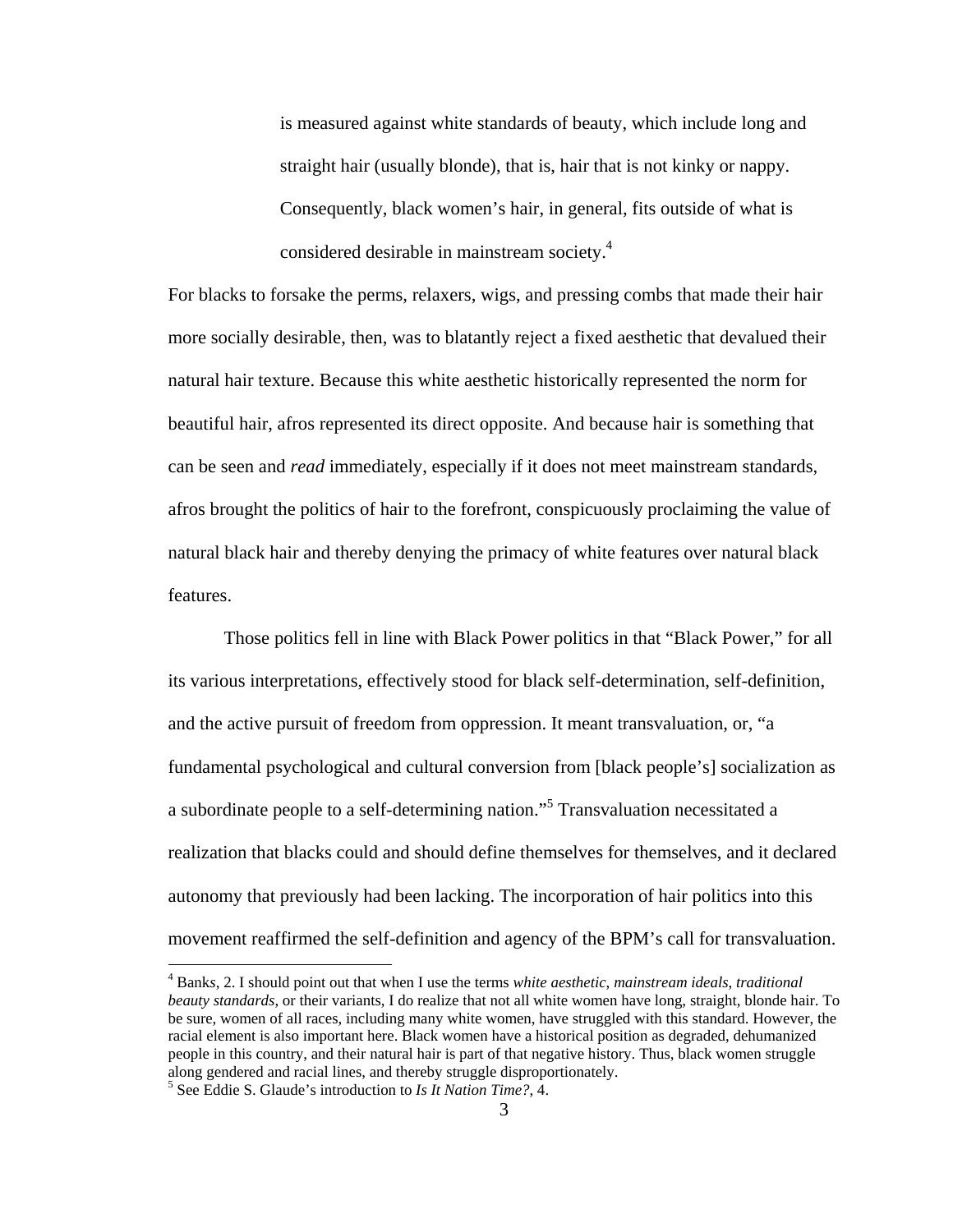With respect to hair, a fusion of Black Power politics and hair politics posited that natural black hair was just as worthy a standard of beauty as the mainstream ideal. The place of hair in this movement, then, functioned as an outward show of transvaluation, forming the nexus between the development of a politics concerning hair and the Black Power movement. And at this historical moment, literary creations illustrated the complexities of these politics. It is useful to explore some of these pieces as documentation of the complications that resulted from a movement that hoped to redefine blackness and perceptions of beauty by replacing the traditional white standard with a black one. The hardline definition of blackness and liberation politics represented by the afro caused a significant separation in the black community, which ran counter to the politics of black unity the movement represented, and literature by black women at this moment demonstrates the anxieties in these politics.

 In the midst of a movement in which blacks were advocating transvaluation and using hair as a means of promoting that cause, black women writers were certainly addressing those concerns in their work. Lucille Clifton, Nikki Giovanni, Carolyn Rodgers, Gwendolyn Brooks, and Willie M. Coleman joined many other artists in expressing the various nuances of black hair politics in their writing. They extolled the beauty of natural hair, directly challenged white beauty standards, and openly attacked the notion that black women's natural hair needed to be "fixed." At the same time, in their respective ways, their works also communicated the inherent contradictions that lay in a politics that ultimately invalidated one standard of beauty by imposing another. Yes, natural hair was an outward show of the transvaluation promoted by the Black Power movement. However, with the embrace of natural hair—and nappy hair in particular—as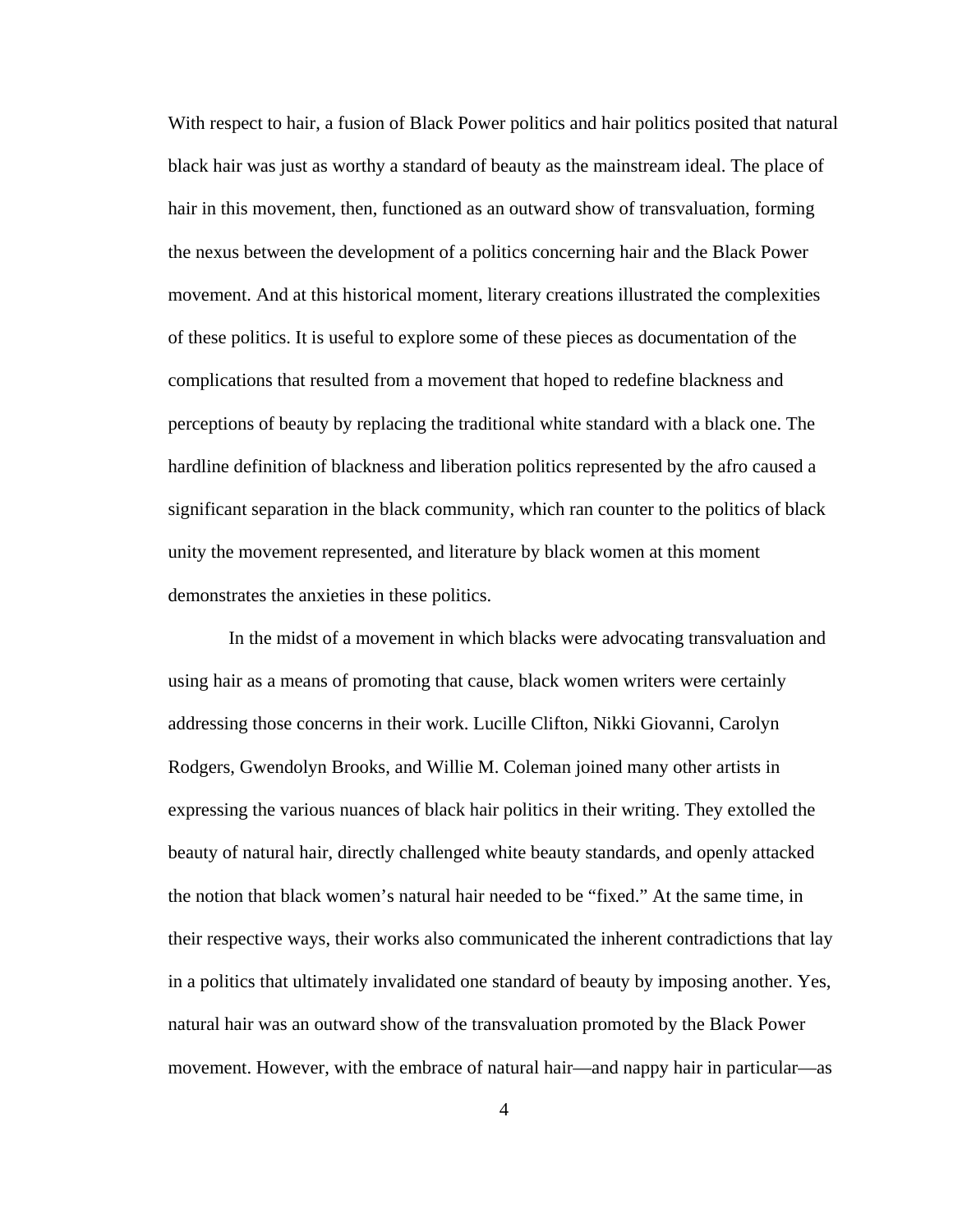the standard for blackness and black pride, natural hair that was not nappy became a badge of shame. This privileging of certain types of natural hair resulted in a reversal of the oppression the movement was meant to combat, undermining the goal of selfdetermination. Black women's literature during the era portrays the celebration and privileging of *nappy* hair as represented in the afro, as well as the tensions that result from replacing the paradigm of whiteness with a similarly fixed paradigm of blackness.

#### **Black Self-Love and Self-Definition**

 Certainly, white features as the benchmark for ideal beauty has a very long and firmly ingrained history of devaluing black physical characteristics, black hair in particular.<sup>6</sup> Byrd and Tharps explain that, as far back as the early eighteenth century, some whites asserted that blacks grew wool on their heads instead of real hair.<sup>7</sup> According to Joy DeGruy Leary, who has studied African Americans' "transgenerational trauma" caused by their enslavement, slave owners intentionally conditioned their slaves to view their "dark skin and kinky hair" as inferior to a white aesthetic. $8$  This conditioning, part of the intricate dehumanizing process of slavery, typifies the very old binary in which white is "good" and black is "bad," and while black men are also included in this binary and have been moved to straighten their hair for decades—think of the conks and pompadours of the first half of the twentieth century—black women have been subject to the most pressure because of traditional links between long, straight hair

<sup>6</sup> In her review of literature on hair studies, Banks identifies Willie Lee Morrow, author of *400 Years Without a Comb* (1973), and Orlando Patterson, author of *Slavery and Social Death: A Comparative Study* (1982), as two black hair scholars who contend that Africans' kinky hair was the primary marker of their servitude in North American and Caribbean slavery. It was the most powerful symbol of their inferiority. See Banks, 7-8.

 $<sup>7</sup>$  Byrd and Tharps, 14.</sup>

<sup>8</sup> Ibid. Leary was a doctoral candidate at the time of publishing (2001) and is the author of *Post Traumatic Slave Syndrome: America's Legacy of Enduring Injury and Healing* (2005). She is now an assistant professor in Portland State University's School of Social Work.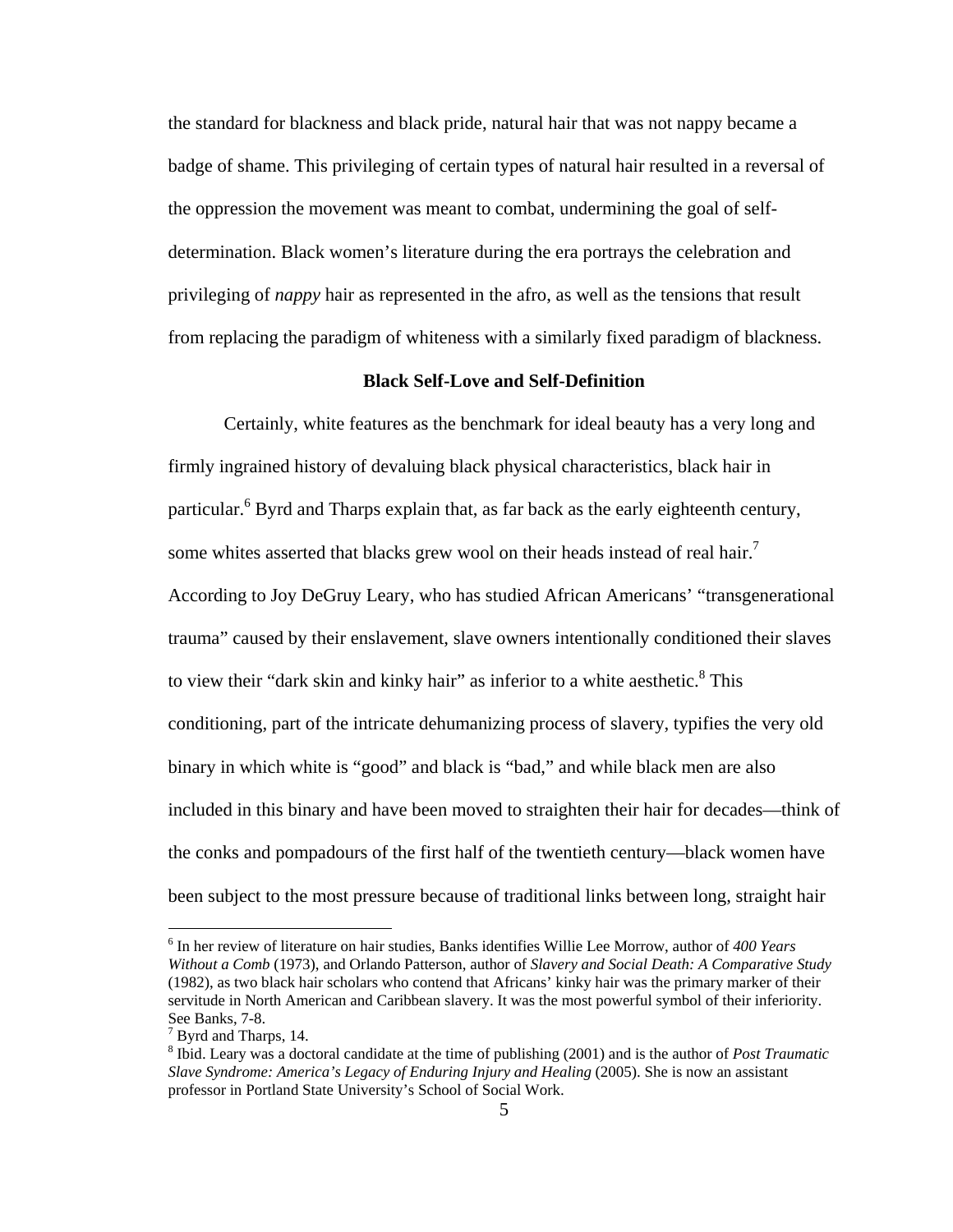and femininity. For women, this white-black duality was very much reinforced by advertisements for beauty products, which straightforwardly posited their natural features as antithetical to white ones. In *Hair Raising: Beauty, Culture, and African American Women*, Noliwe M. Rooks's thorough and insightful study of *fin-de-siècle* beauty ads, Rooks delves into the manifestations of this binary. Describing ads for skin lighteners and hair straighteners, Rooks asserts that "the advertisements relied heavily on 'before' and 'after' photographs that promised to change African American women from beasts into close approximations of white women, or beauties."<sup>9</sup> Black women were expected to accept that their natural features were ugly, or beastly, thereby to accept that their best options for improving those features required imitating white features.

The psychological, emotional, and cultural exploitation that Rooks underscores here is a clear example of what Black Power artist and activist Amiri Baraka called "tokenism": a system of beliefs that presumes blacks' internalization of inferiority and acceptance of oppression.<sup>10</sup> Complete freedom, with respect to hair, would mean an equal treatment of black women's natural hair as acceptable aesthetically, socially, and professionally, which surely was not the case when the Black Power movement got underway, much less at the turn of the century. Baraka places tokenism in the context of slaveholders' distinguishing house slaves as superior to field slaves, linking that assumed

<sup>&</sup>lt;sup>9</sup> Rooks, 119. Skin lighteners, or skin bleaching creams, are "beauty products" designed to literally lighten and *whiten* the skin. Rooks names two skin lighteners advertised between 1866 and 1905: Black Skin Remover and Black and White ointment. See Rooks, 27. According to Margaret Hunter's study of colorism, or classification based on skin tone, skin bleaching is "one of the oldest traditions" of attempts to attain whiteness. See Hunter, "The Persistent Problem of Colorism: Skin Tone, Status, and Inequality," 248.

<sup>&</sup>lt;sup>10</sup> Baraka defines tokenism in these terms: "that philosophy (of psychological exploitation) which is supposed to assuage my natural inclinations toward complete freedom." See LeRoi Jones, "Tokenism," 80. "Tokenism" was published under Baraka's birth name, LeRoi Jones, and is cited by that name in the Works Cited listing.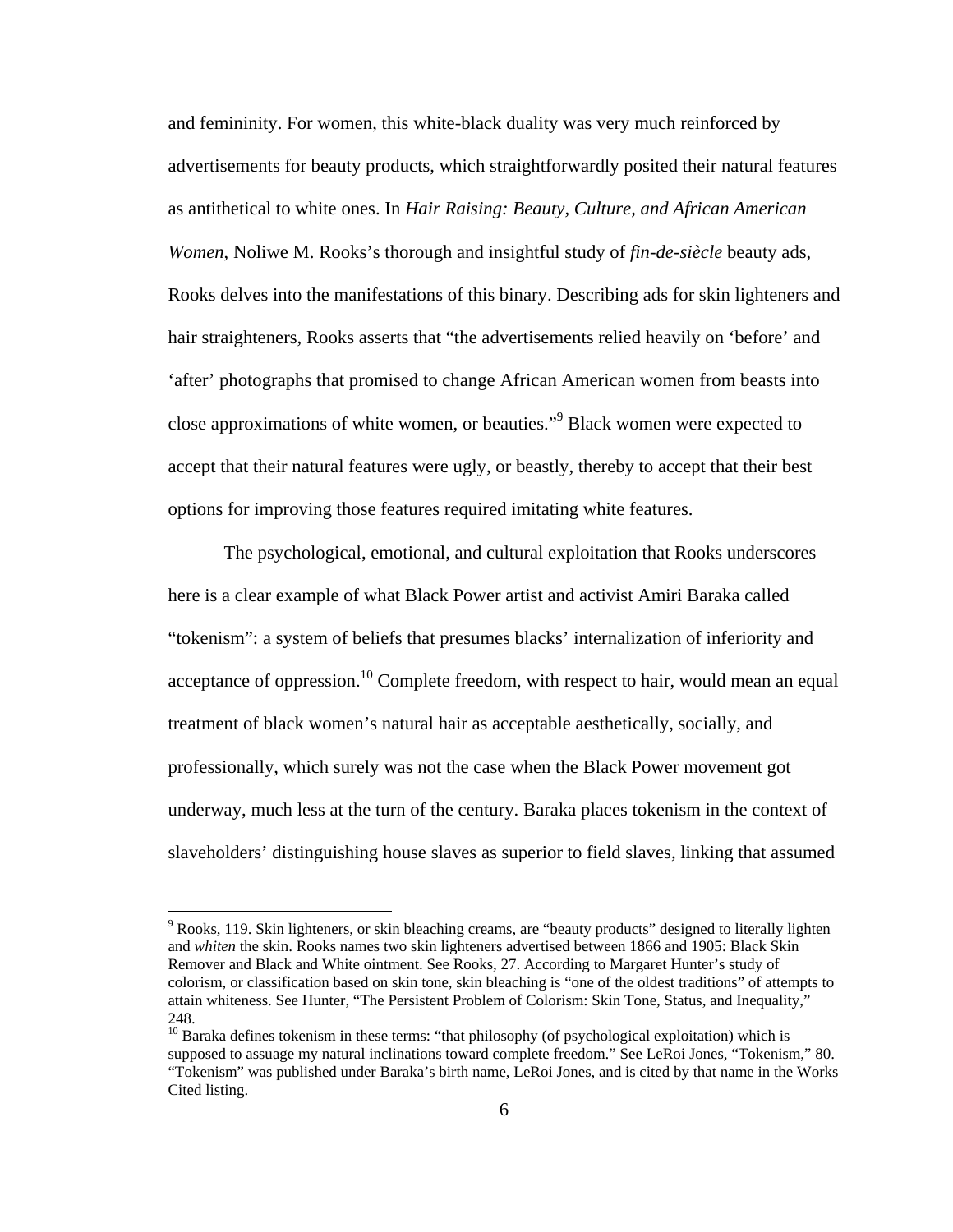superiority to whiteness in house slaves' blood that often translated into such obviously more Eurotypic features as lighter skin and straighter hair.<sup>11</sup> To be sure, Baraka's analysis presumes that all house slaves were fair-skinned, curly- or straight-haired blacks, which is certainly not accurate. Such a suggestion oversimplifies a very intricate system of enslavement and treatment of African Americans. However, Baraka's overall point about the psychological and cultural harm inflicted by tokenism's diminishing of nappy black hair is well taken. The psychological exploitation inherent in the "superiority" given "whiter" features manifested itself by ostensibly linking straight hair with advantage or higher status.<sup>12</sup> Accordingly, from a Black Power perspective, which denied the validity of dominant culture-imposed definitions of black beauty, straightened hair signified a colonized or enslaved mentality by seemingly admitting the inferiority of natural black features. Hence, some Black Power proponents interpreted a desire to straighten out the naps as playing into white standards of beauty and contributing to a perpetuation of racial ideologies that assigned value to white physical characteristics and not black ones.

Given this longstanding history of a white-black beauty duality, and that black women could effectively alter their hair in order to approximate white beauty, the explosion of afros turned the standard on its head, not only in mainstream society but in the black community as well: "Prior to the mid-sixties…to be told that your hair was nappy was akin to having someone talk about your mama."<sup>13</sup> Therefore, to believe that "black was beautiful" was truly revolutionary and exhibited a transvaluative process that

<sup>&</sup>lt;sup>11</sup> Baraka, "Tokenism," 73. For more on slaveholders' privileging of lighter-skinned slaves, see Walter Johnson's *Soul by Soul*. Johnson describes whites' common association of fair-skinned slaves with good breeding and character, 154.

<sup>&</sup>lt;sup>12</sup> Rooks explains that white beauty companies' marketing of skin lighteners and hair straighteners centered on the products' facilitation in "class mobility within African American communities and social acceptance by the dominant culture," 26.

 $13$  Byrd and Tharps, 52.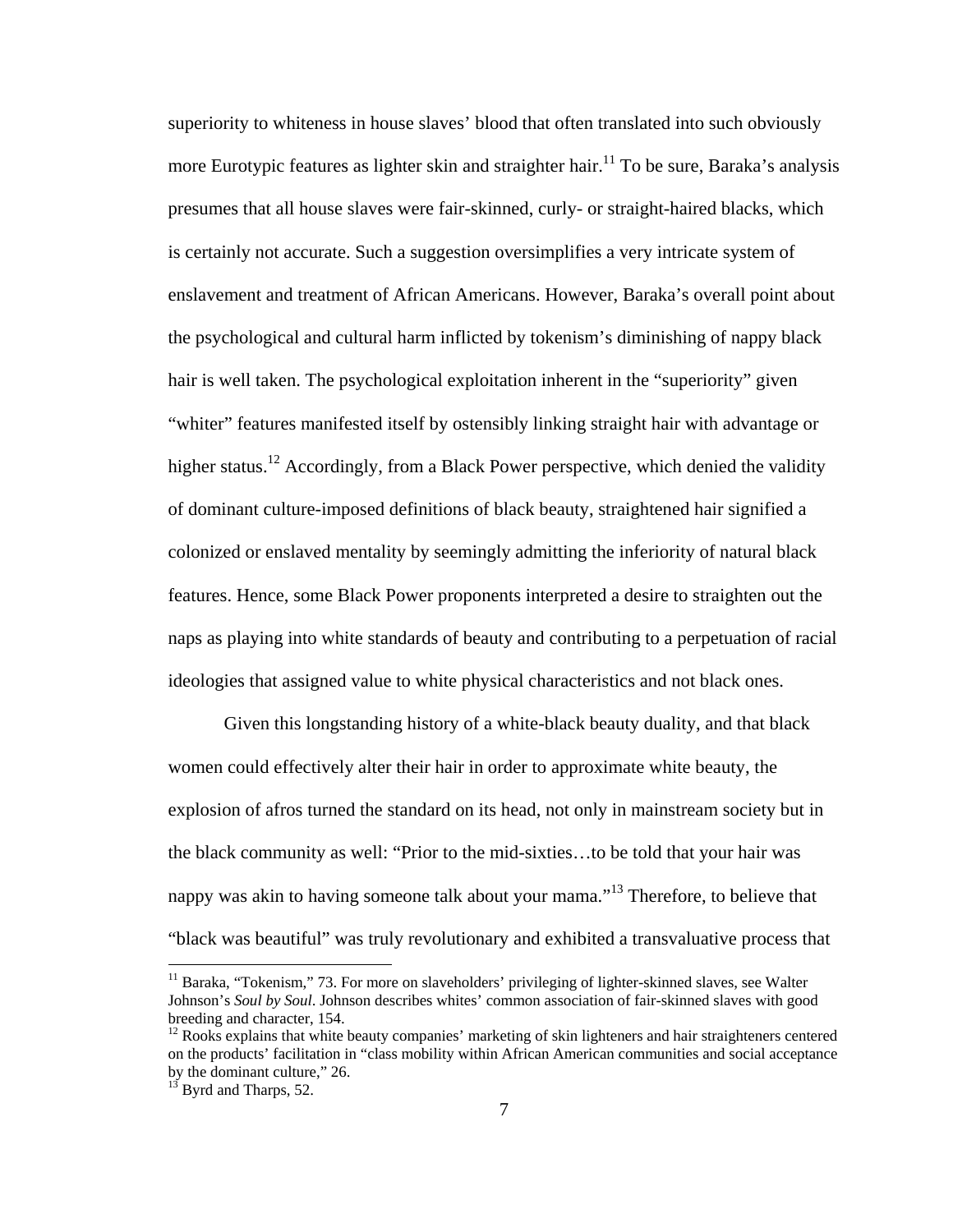BPM proponents believed was necessary in order to achieve freedom from both oppression and an oppressed *mentality*. An afro, so divergent from the established norm, was a clear sign that rejected tokenism and openly proclaimed the value of natural black beauty. Bell hooks recalls the significance of the afro as a Black Power liberationist trope: "Large numbers of black women stopped chemically straightening our hair since there was no longer any negative stigma attached to wearing one's hair with its natural texture."14 And as Byrd and Tharps note, "A people wanting to assert their pride and unity needed to have pride in how they looked."<sup>15</sup> Blacks were beginning to define their own standards of beauty and loving it.<sup>16</sup> Self-love and self-definition emerged from a black cultural revamping, transvaluation, which allowed them to appreciate what was once deemed valueless: their own black features, especially their hair.

Lucille Clifton's pithy "Homage to My Hair" is an enthusiastic celebration of kinky, as opposed to simply natural, hair. This kinky hair is personified as vivacious, dancing, and feisty: "when i feel her jump and dance  $\ell$  i hear the music! my God  $\ell$  i'm talking about my nappy hair! / she is a challenge to your hand / Black man..." (lines 1-5). Without explicitly depicting nappy hair as antithetical to whiteness or repudiating straight hair, Clifton's speaker simply appreciates her natural hair in itself. In this piece, nappy hair signifies a respect for the natural texture of black hair, which the "Black is beautiful" mantra inspired during the Black Power era. Yet, by addressing her celebration to the "Black man," the persona implies that he too should notice and celebrate the beauty of

<sup>&</sup>lt;sup>14</sup> hooks, *Killing Rage: Ending Racism*, 122.<br><sup>15</sup> Byrd and Tharps, 52.

<sup>&</sup>lt;sup>16</sup> Black women's embracing of afros during the BPM was not the first instance of their loving their own features, however. In contrast with turn-of-the century hair product ads by white manufacturers, ads by black female manufacturers did not compare or contrast black women's hair with that of white women. Instead, they used their own bodies as models for "before" and "after" images and advocated "healthy hair," as opposed to straight hair. See Rooks, 42-43.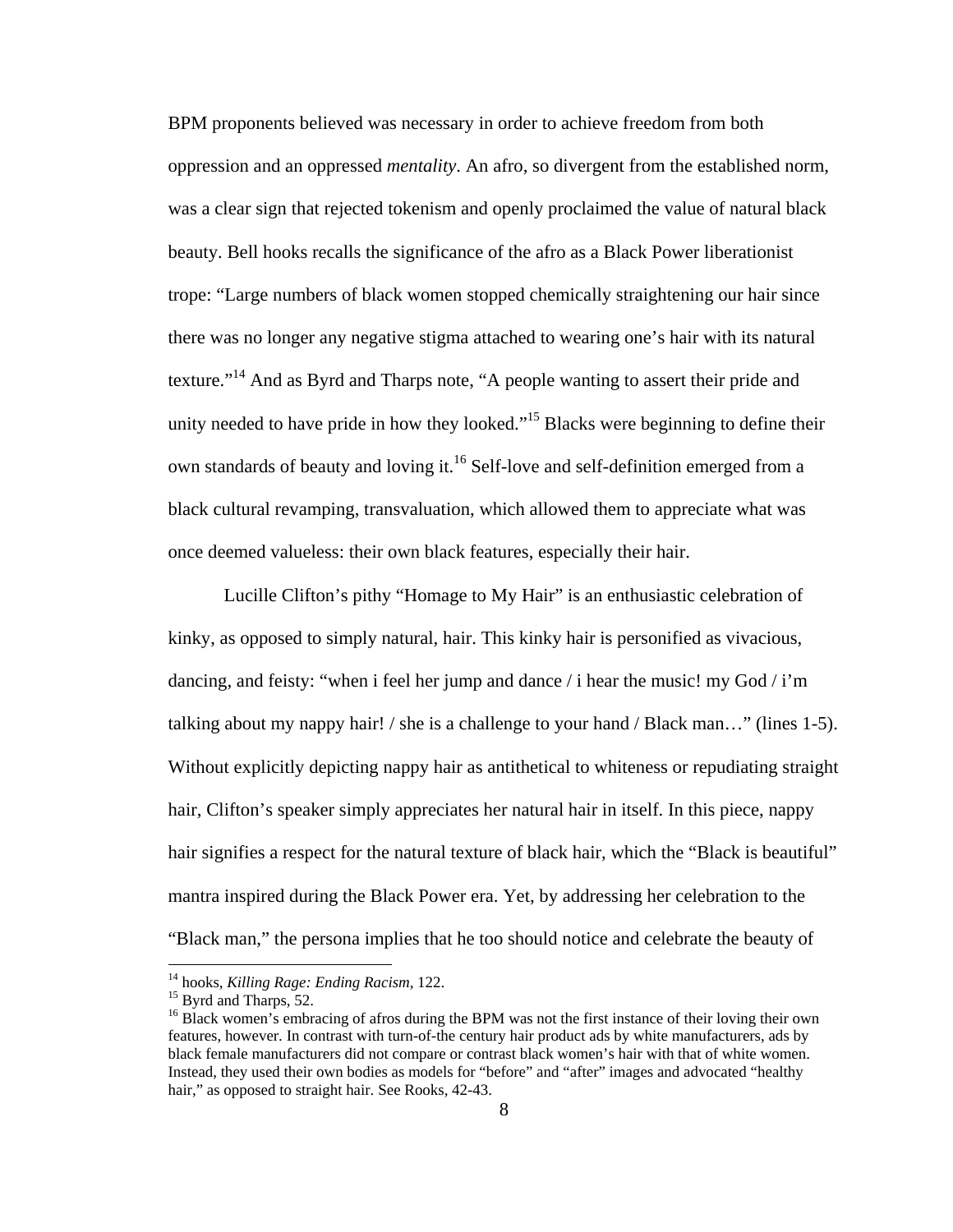her nappy hair: "she is as tasty on your tongue as good greens / Black man, / she can touch your mind / with her electric fingers…" (lines 6-9). Not only should he notice and celebrate it, though, but also he should recognize it as appealing to his tastes and as part of his own milieu. This man already knows the taste of "good greens." The speaker is attempting to convey to him that a black woman's nappy hair is just as familiar and just as desirable. Thus, if both black men and women can love and appreciate the woman's natural hair texture, then the more unified they will be. This appreciation and unity were both significant aspects of the BPM and its emphasis on transvaluation.

Indeed, black women were held to mainstream notions of beauty within the black community; black men were just as conditioned as black women to privilege a white aesthetic. While the natural hair movement implied racial unity, for women it also bore gendered implications. After all, the standard for beautiful hair, a marker of femininity, was long straight hair. Therefore, black women's wearing their hair natural rejected not only notions of racial superiority but also ideals of femininity, to which many black men subscribed. Maxine Craig addresses the particular repercussions of black women's going natural by comparing their experiences with that of black men who ceased conking their hair. She writes, "It was easy for a man to give up processing his hair. In doing so he was moving from a marginalized black masculinity toward a more conventional form of black masculinity."<sup>17</sup> A black man's natural hair was more socially acceptable, as opposed to a black woman's natural hair. She was moving from conventionality to rebellion, directly challenging feminine norms. Clifton's piece speaks to these contrasting implications by

 $17$  Craig, "The Decline and Fall of the Conk; or, How to Read a Process," 411. Robin D. G. Kelley also addresses the contrasting implications of black men and women's going natural in "Nap Time: Historicizing the Afro."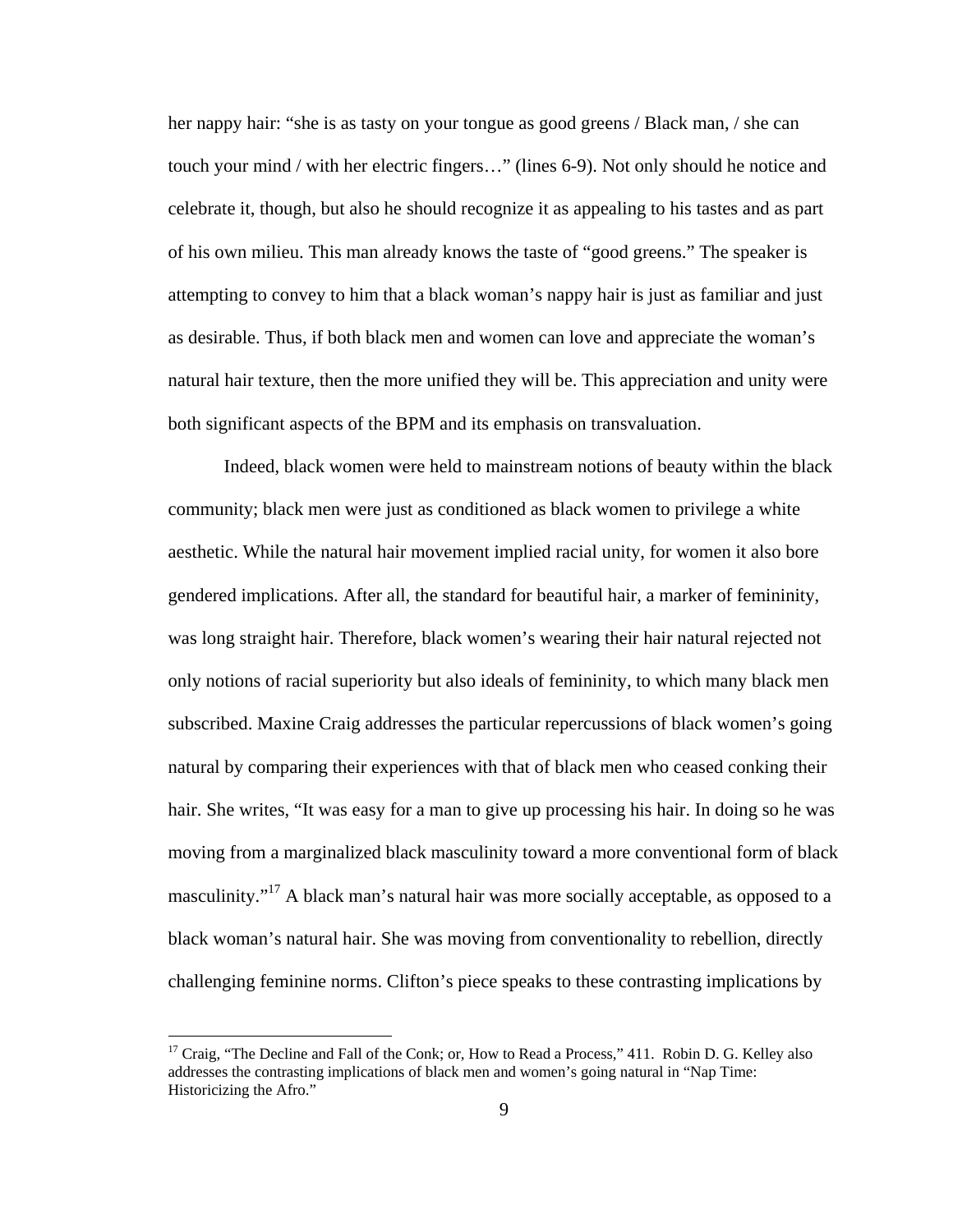valorizing the femininity and beauty of black women's kinky hair. By addressing a transvaluative message to the black man, then, Clifton's persona involves him in the movement to advance a black aesthetic as valid. "Homage to My Hair" clearly refutes tokenism by expressing the freedom in a black woman's loving her own natural body, as well as a black man's love for that natural body.

#### **Nappy Hair Equated with Black Power**

As the afro's popularity increased, the meaning of nappy hair came to mean more than a celebration of natural black beauty and more than a conspicuous marker of the transvaluation espoused by the Black Power movement; it was increasingly becoming *synonymous* with Black Power. According to Robin D. G. Kelley, BPM group the Revolutionary Action Movement (RAM) believed that a complete denial of "western" values in favor of traditional African values was necessary in order to achieve liberation. Among the western values that liberationists were encouraged to reject was a white aesthetic as the beauty ideal. Kelley illustrates that RAM's push for a denial of cultural and ideological oppression "also meant an end to processed hair, skin lighteners, and other symbols of parroting the dominant culture. Indeed, the revolution targeted not only assimilated bourgeois Negroes but their accomplices—barbers and beauticians!"18 The advocacy of natural hair during the BPM, in correspondence with the movement's transvaluative messages, encouraged a renewal of the mind in which blacks no longer believed their natural hair inferior to the standard of straight hair. If natural hair was an evident symbol of transvaluation, from a Black Power perspective, straightened hair represented and validated the familiar white/good-black/bad binary. Those who wore

<sup>&</sup>lt;sup>18</sup> Kelley, "Stormy Weather: Reconstructing Black (Inter)Nationalism in the Cold War Era," 85-86.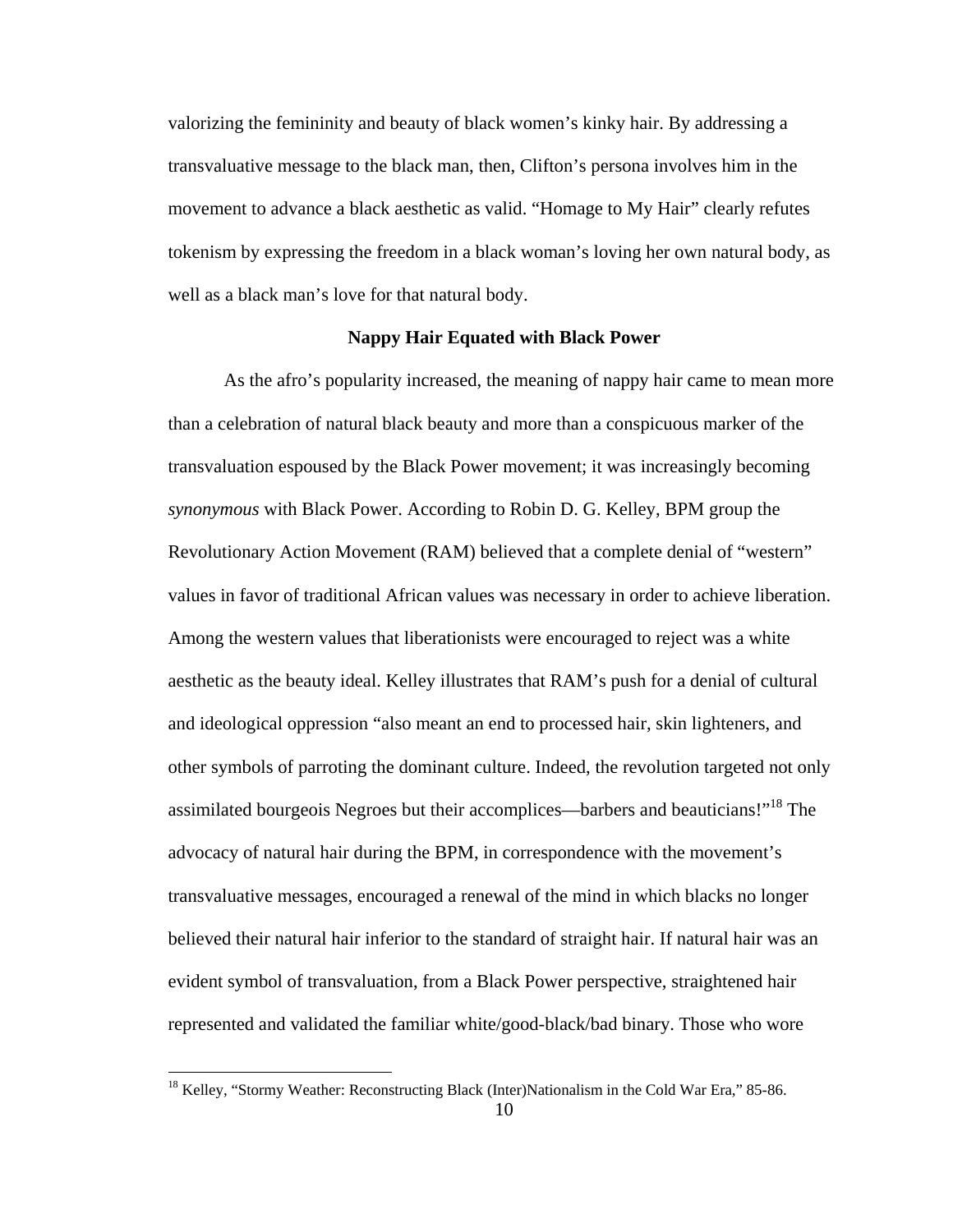straightened hair and those who straightened that hair—barbers and beauticians—became involved in Black Power and hair politics in such a way that questioned their loyalty to the cause of black self-determination, as their hair-straightening seemed in direct opposition to the movement.

Nikki Giovanni's "Of Liberation" confronts this apparent danger of straightened hair to the liberationist cause. While the poem does not specifically address hair politics as its main subject, it does include it as a point of liberation politics. For instance, she associates "straightened hair" with hypocritical, dangerous, calculating white supremacists: "The most vital commodity in america / Is Black people / Ask any circumcised honkie […]/ Honkies tell niggers don't burn […]/ But they insist on straightened hair / They insist on bleaching creams" (lines 16-23). While recalling the suffering of blacks at the hands of white domination—black people are America's most vital *commodity*—she links this supremacy and ill treatment with the dominant culture's contention that blacks are better served by imitating whiteness instead of resisting oppression, or "burning." More than being commodities, though, Giovanni's assertion that blacks literally want to fight back addresses the reality of outright violence against blacks during this period. The platform of the Black Panther Party (BPP), arguably the most notorious BPM organization, offers an excellent example of violence against blacks by law enforcement. The BPP identified "an immediate end to POLICE BRUTALITY and MURDER of black people" as one of their foundational points. They considered Oakland, California, the BPP's home base, a veritable police state.<sup>19</sup> In many cases, black

<sup>19</sup> See Foner, Philip S., ed. *The Black Panthers Speak*, 7. See pages 10-11 for a facsimile of an issue of the BPP's newspaper, *The Black Panther*, which lists several men, women, and children murdered and beaten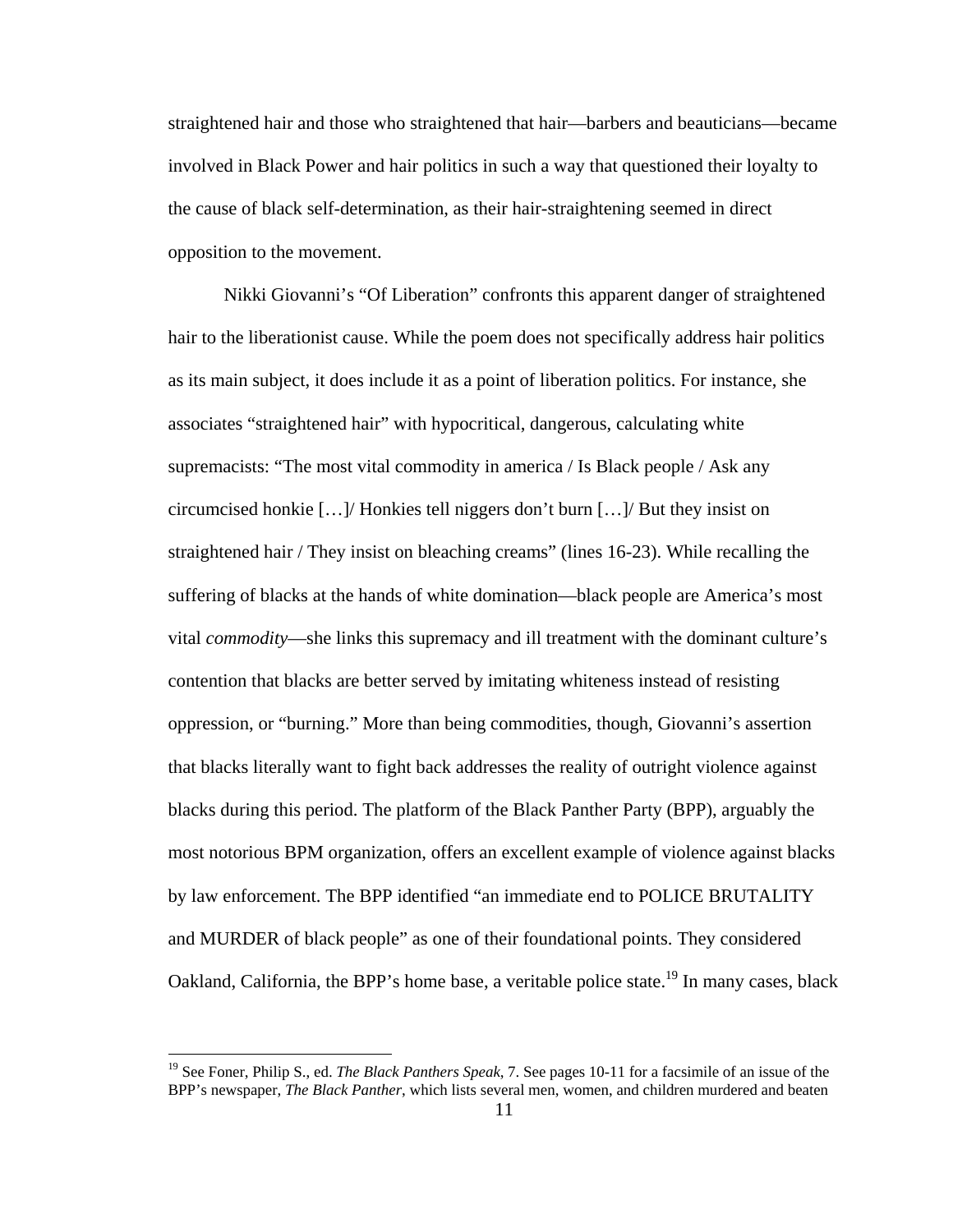people were being brutalized and killed at the hands of white supremacists, so an assertion that blacks straighten their hair and bleach their skin in attempts to approximate the ideals espoused by those supremacists stems from more than beauty ideals. The history of humiliation and violence against blacks is also part of the historical context of natural hair's function in the BPM, so this context is important to understanding the politics of natural hair.

Additionally, Giovanni's lines speak to blacks' historical lack of autonomy in general, precisely what BPM activists and proponents were resisting. They were fighting to control the way they lived, thought, and defined themselves.<sup>20</sup> Hence, blacks' adherence to white beauty ideals impeded the fight for liberation and exacerbated the status quo that both denied black beauty and dehumanized black people as commodities. Giovanni details some of these historical commodities: "3/5 of a man / 100% whore / Chattel property" (lines 12-14). Each of these descriptors bears a connection with blacks' enslavement, emphasizing a correlation between blacks' attempts to meet white standards and their historical positions as inferior, oppressed, and owned. Moreover, she insists that two necessary steps toward blacks liberating themselves from oppression are to "get the white out of your hair" and "out of your mind" (lines 39-40). On one hand, she is blatantly calling for the self-definition and psychological overhaul of transvaluation.<sup>21</sup>

by Oakland police. Of course, Oakland is just one example of brutality that was occurring elsewhere during this period.

 $20$  Baraka's definition of Black Power is insightful here, as it highlights the agency BPM activists were calling for, that had been historically repressed: "Black Power, the power to control our lives ourselves. All of our lives. Our laws. Our culture. Our children. Their lives. Our total consciousness, black oriented….Power of the majority is what is meant." In essence, blacks should be able to control what happens in their neighborhoods and homes. See Baraka, "The Need for a Cultural Base to Civil Rites & Bpower Mooments," 41.

<sup>&</sup>lt;sup>21</sup> Several figures posit similar ideas. Marcus Garvey and Frantz Fanon, considered two of the "fathers" of the BPM, each warned of the dangers of colonized mentalities to healthy black identities and self-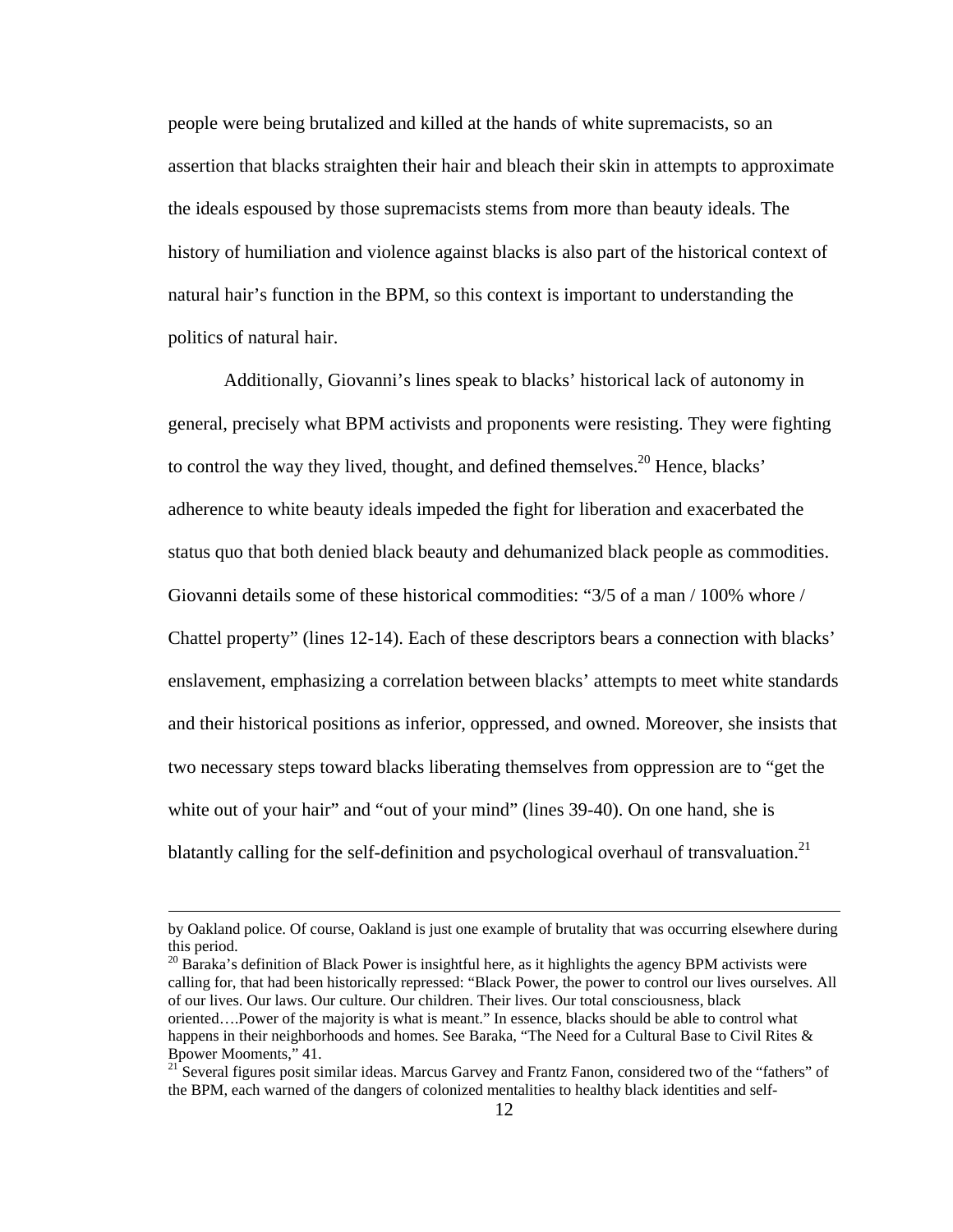She contends that blacks must wear their hair naturally in order to achieve liberation; *hair* is an integral part of the revolution. But on the other hand, she is equating straightened hair with a subordinate mindset, or a "white mind." By linking natural hair with Black Power, Giovanni suggests that women with straightened hair are anti-liberationist. While "Of Liberation" demonstrates the transvaluation implicit in "black hair," it ignores the possibility that women with straightened hair may have embraced transvaluation as well, potentially threatening the solidarity of the BPM by dividing blacks based on hair texture.

That nappy hair and Black Power were becoming interchangeable signaled the beginnings of a new binary, however, one that stood to hinder the unity the BPM was meant to foster among blacks. The connection of nappy hair with black liberation disregarded the actuality that many BPM activists were involved with international liberationist causes and interracial anti-oppression efforts in the States.<sup>22</sup> The life of world-renowned Black Power era activist Angela Davis provides one example that complicates the fixed image of nappy hair as indistinguishable from black liberation politics. From Davis's standpoint, *liberation*, and not just *black* liberation, was the key idea represented by her large, trademark natural. Writing in her autobiography about her attendance at a 1967 London conference themed "The Dialectics of Liberation," Davis

perceptions. Garvey addressed straightened hair when he declared that blacks should "take these kinks out of your mind, instead of out of your hair," decrying the idea that "looking white" made blacks better people. Not addressing hair in particular in his *The Wretched of the Earth*, Fanon emphasized the need for black Africans to completely overturn the colonized identities instilled in them and to begin to conceptualize themselves as human beings with inherent dignity in order to attain freedom. Malcolm X explicitly connects hair-straightening with an enslaved mentality when he describes his pride in his conked hair in his *Autobiography*, and Alice Walker suggests that processed hair is "oppressed" hair in "Oppressed Hair Puts a Ceiling on the Brain."

 $22$  The BPP, for instance, openly advocated working with any people or group "who were prepared to move against the power structure." They allied with Puerto Rican political group the Young Lords, the Mexican-American Brown Berets, the white Young Patriots, and the Chinese-American Red Guards. See Foner, 219. Interestingly, the differences between Stokely Carmichael and BPP leaders that led to his defection from the party were rooted in his disagreement with the party's interracial alliances. BPP leader Eldridge Cleaver discusses this defection in "An Open Letter to Stokely Carmichael." See Foner, 104-108, esp. 104.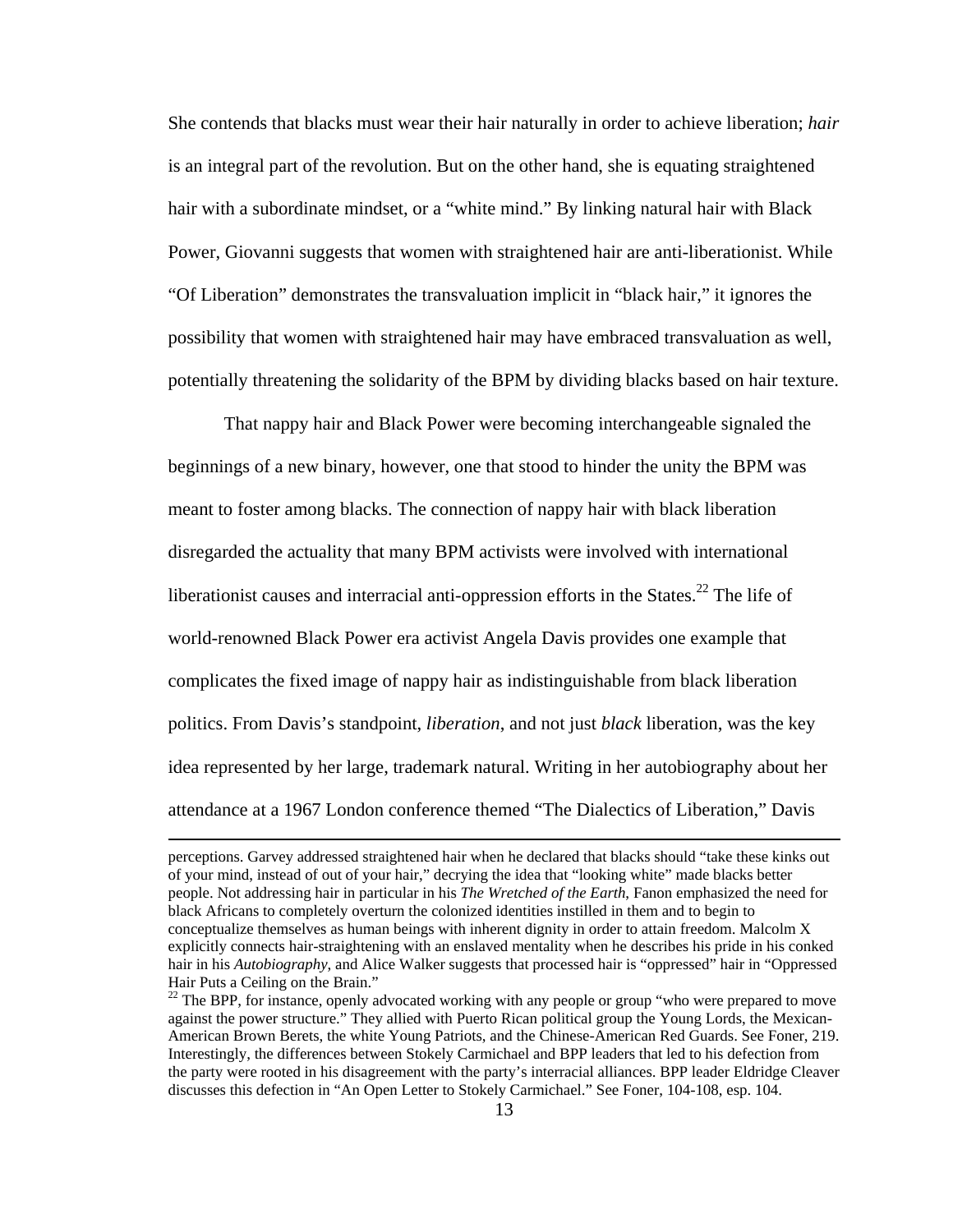states, "My natural hair style, in those days still a rarity, identified me as a sympathizer with the Black Power Movement."<sup>23</sup> Indeed she was, but this statement implies that an automatic association of her natural with Black Power was a hasty assumption. She cautioned blacks and their leaders—Stokely Carmichael, one of the conference speakers, was one of them—against "indiscriminantly" naming "white people...as the enemy" because such a view made it "virtually impossible to develop a political situation."<sup>24</sup> Along that vein, she considered some of the black leaders' dismissal of Marxism and socialism as a "white man's thing" to be a large detriment to the movement; she was concerned with inhumanity at all levels and the disfranchisement of "all working people" and believed that socialism provided an appropriate vehicle for liberation struggle.<sup>25</sup> To assume that her afro was inextricably linked with *only* black liberation was to discount the full breadth of her activism. Even to this day, she is noted primarily for her afro and not her politics, and certainly not all of her politics.

The experiences that led to her later push for prison reform offer great insight into the range of her concerns and show that her afro did not represent only black liberation. For instance, captured in 1970 in New York after spending two months as a fugitive, she was placed in the psychiatric ward of the New York Women's House of Detention, during which time she witnessed the unjust treatment of several inmates, black and white, who were kept constantly sedated, "even if they were completely sane."<sup>26</sup> The more she observed the institutionalized abuse of these women, the more she resolved to help

<sup>&</sup>lt;sup>23</sup> Davis, *Angela Davis: An Autobiography*, 150.<br><sup>24</sup> Ibid.

 $^{25}$  Ibid., 151.

<sup>26</sup> Ibid., 31-32.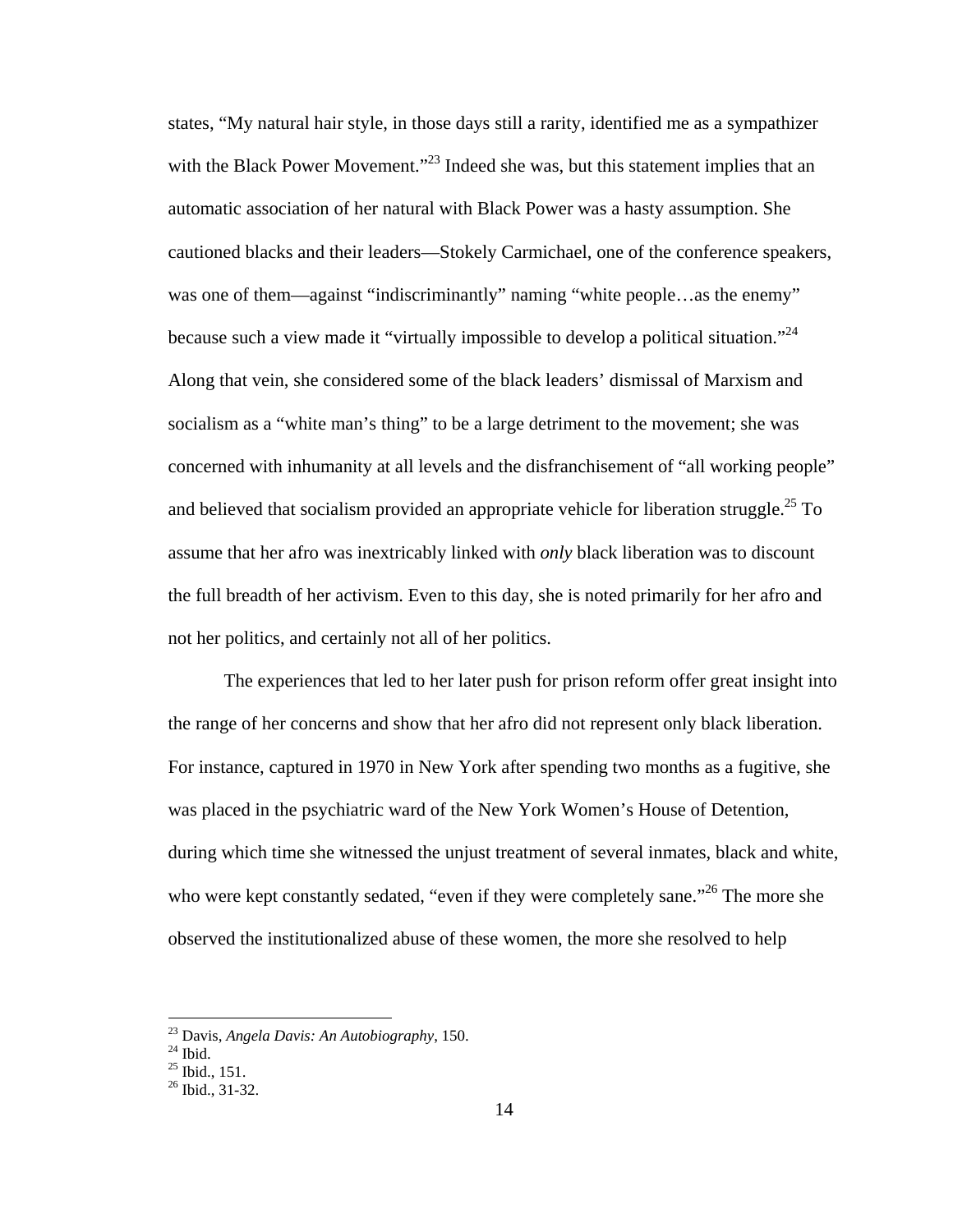reform such a broken system.<sup>27</sup> In another example from her detainment, she used the jail administration's unjust, discriminatory isolation of her from the general population as grounds for suing them in federal court in order to expose "the precedent the jail administration and government were trying to set in the treatment of political prisoners."<sup>28</sup> She and her legal team kept in mind future political prisoners in their efforts to right her situation. These examples from Davis's life point out one complication that was developing during the movement, that the afro necessarily symbolized a concern for black liberation. The problem here is that such an assertion then assumes that straightened hair means a lack of concern for black liberation. While the afro was indicative of transvaluation, it also denoted a trend toward assigning value based on physical characteristics, just as the historical binary had done, lowering the social standing of blacks who did not wear afros.

#### **Nappy Hair Equated with Blackness**

 Along with the notion that the afro necessarily meant Black Power was the notion that it necessarily meant *black*, and this is where a central complication of the afro-assymbol comes into play. The strong association of the afro with Black Power translated into an equally strong association of straight hair and straightened hair with the status quo, or the continued dominance of the white power structure. Just as importantly, the increasingly rigid definitions of blackness posited women with straight or straightened hair as resigned to inferiority, without transvaluation. Given the narrower standard for *nappy* as *black*, straightened hair moved beyond being merely anti-liberationist, however. For blacks who subscribed to the notion that "real" blackness was marked by nappy hair,

 $27$  Ibid., 34.

 $28$  Ibid., 42.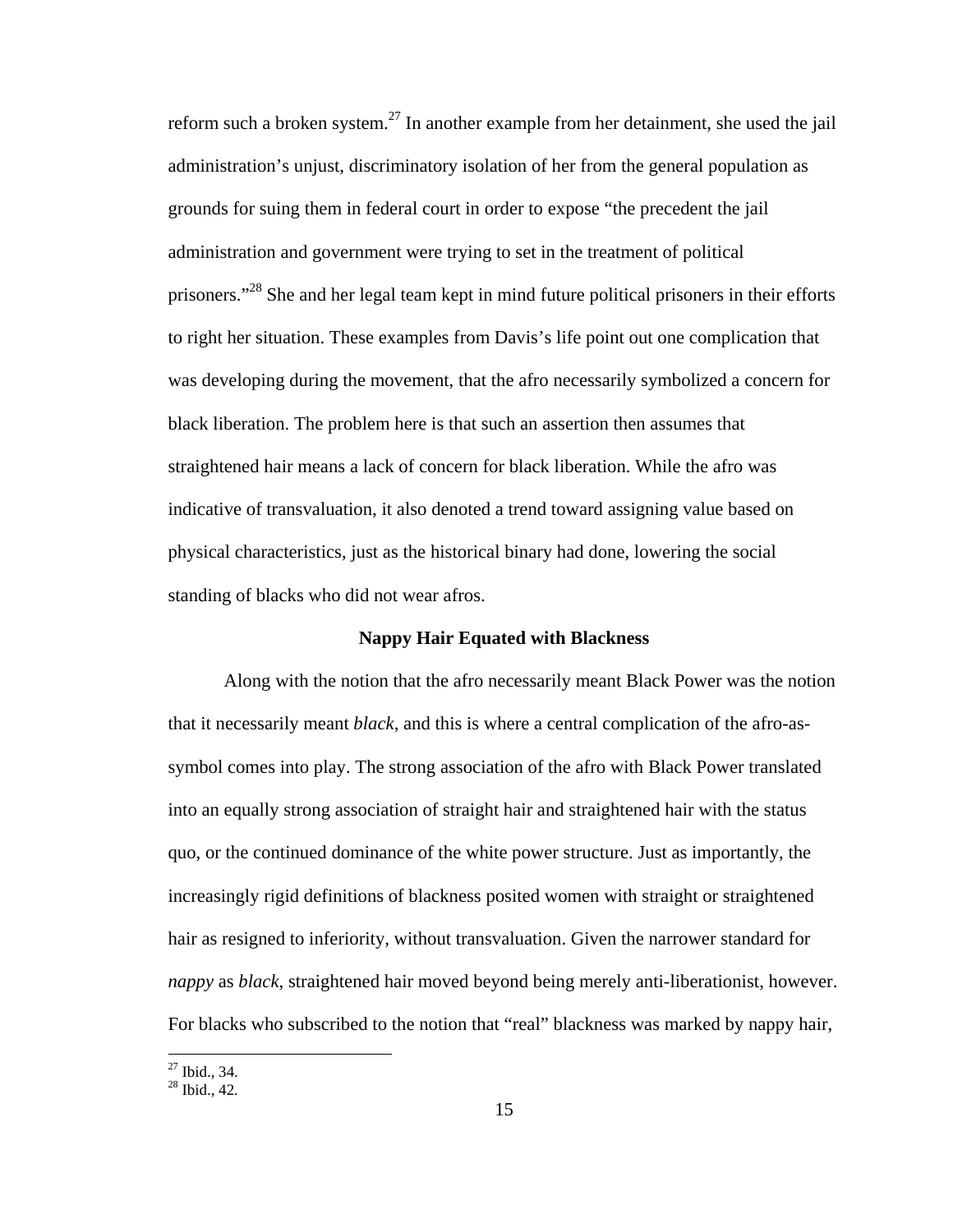straightened hair conveyed an absolute desire to *be white*: "Now that Black was beautiful, straightening one's hair in the image of White beauty was seen as blasphemy.<sup> $29$ </sup>

Byrd and Tharps sum up well the "moral policing that was taking place over hair."<sup>30</sup> Some activists in the movement, such as Professor Charles V. Hamilton and author John O. Killens, cautioned against stringently defining blackness and linking natural hair with a politics of liberation, as such definitions reduced a politics of transvaluation to physical appearance.<sup>31</sup> Nevertheless, this policing, which made nappy hair "good" and straight hair "bad," reversing the historical dichotomy, resulted in veritable competitions of blackness, forsaking the transvaluative ideas behind symbols of black pride like dashikis and afros.32 For some black people, nappy hair was *not* their natural texture, so rhetoric equating nappy hair with blackness marginalized or completely ignored these individuals. As a result, the pressure to show one's blackness through the afro caused many of these nappy-less people "to chemically kink [their] hair into an Afro" or to use other means to simulate the afro they could not naturally achieve.<sup>33</sup> Thus, this new dichotomy pushed an unnatural assimilation on those black people who did not have naturally nappy hair, incorporating similar means of prejudice inherent in turn-of-the-century beauty ads, and invalidating the transvaluative and unifying goals of the Black Power movement.

1

 $29$  Byrd and Tharps, 58.

 $^{30}$  Ibid.

<sup>31</sup> Ibid. Hamilton is perhaps most famous for his book *Black Power: The Politics of Liberation in America* (1967), with coauthor Stokely Carmichael.

 $32$  Dashikis, ornate garments worn by men over the top half of the body, originate in West Africa. They became very popular during the Black Power movement as a symbol of rejecting the dominant white American culture in favor of identification with traditional African culture.

 $\frac{33}{33}$  Byrd and Tharps, 58-59.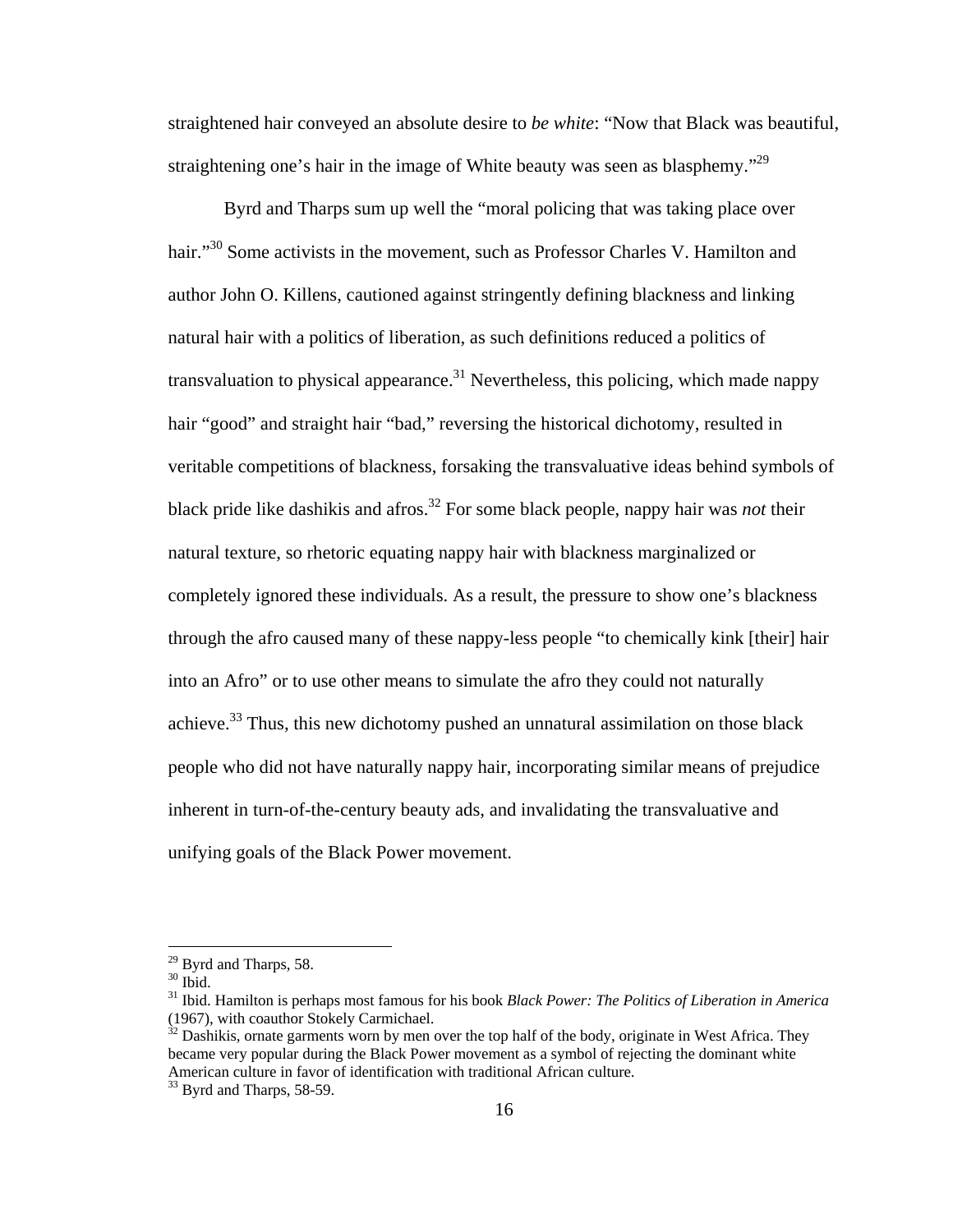Carolyn Rodgers' poem "For Sistuhs Wearin Straight Hair" offers an example of this inversion of the traditional white-black duality, though it may not seem so on an initial reading. It is rife with anti-tokenist and transvaluative messages, and the speaker clearly learns to appreciate the natural texture of her hair. Published halfway through the Black Power era, "For Sistuhs Wearin Straight Hair" offers a humorous take on the difficulty of black women's nappy hair becoming completely straight, even with perms and relaxers. More importantly, though, this piece rejects tokenism by glorifying natural hair and denying the superiority of straightened hair. The speaker opens, "me? / i never could keep my edges and kitchen / straight" (lines 1-3).  $34$  Edges are simply the very small hairs around a woman's hairline, and the kitchen is a colloquial term for the very small hair at the nape of the neck. It is this very small hair on the fringes of the speaker's head that can never stay straight. As the poem progresses, her edges and kitchen are personified: "my edges and kitchen didn't / ever get the message that they / was not supposed to go back home. / oh yeah. edges and kitchens / will tell that they know where / they nat'chal home is at!" (lines 7-12). In these lines, Rodgers links natural hair with domestic spaces: the home and its kitchen. Characterizing natural hair as a black woman's "home," she evokes everything one associates with home: love, comfort, and acceptance. And in this case, home is not only the natural state of a black woman's hair, but more specifically *nappy* hair. Not only do edges and kitchens belie the appearance of straightened hair by representing "home," but also they rebel against the notion that

<sup>&</sup>lt;sup>34</sup> Henry Louis Gates Jr. writes similarly about edges and kitchens in his short essay "It All Comes Down to the Kitchen." Fondly reflecting on his mother's days styling her hair and other women's hair in the Gates family kitchen, he explains that many women cut off their kitchens with scissors because it simply could not be straightened: "The kitchen was permanent, irredeemable, invincible kink. Unassimilably African. No matter what you did, no matter how hard you tried, nothing could dekink a person's kitchen," 25.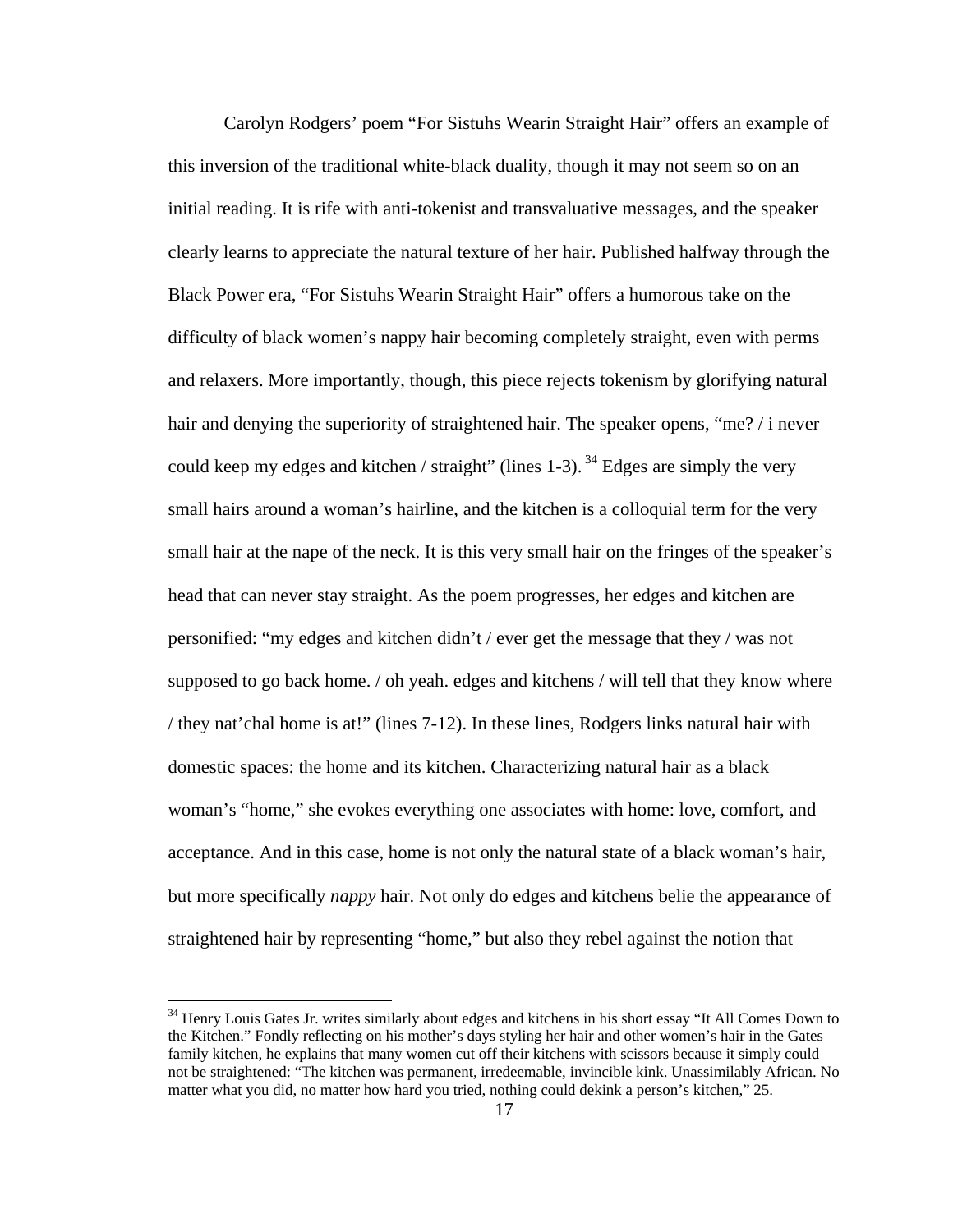nappy hair is unacceptable by consistently remaining kinky. In this sense, the "home" of nappy hair also connotes authenticity, as opposed to a measure of falsity that is implied by trying to live somewhere else, or straighten the hair. In this piece, it is the hair itself that rejects tokenism by refusing to stay straight, thus participating in revolutionary politics, even when the woman wearing straight hair does not, or when she attempts to run away from home.

Yet, this poem presumes that edges and kitchens embody every black woman's home, which is not the case. Not all black women have naturally kinky hair. This piece provides an excellent example of the contradictions that arise when the terms *nappy* and *natural* are conflated, which is what happened during this period. Some black women with straight and curly hair who wore their hair natural during the Black Power era were ashamed of their natural features, when the aims of the movement—and natural hair's place in it—were to encourage pride in natural black beauty. For instance, in her essay "Straightening Our Hair," bell hooks relates her disappointment with her natural hair: "it wasn't naturally nappy enough to make a decent Afro..."<sup>35</sup> Even while wearing her hair natural, she felt it was not good enough because it did not look enough like a "real" afro. Journalist and author Jill Nelson offers another example. Writing in a 1987 *Washington Post* article that, during the BPM, her "once…'good'" hair "was now 'bad,'" she "had to have a natural" because of the disdain she received "from brothers in dashikis and sisters with gelées wrapped around their Afros." In order to solve the problem, she cut her hair

<sup>35</sup> See this essay in *Tenderheaded: A Comb-Bending Collection of Hair Stories*, 116.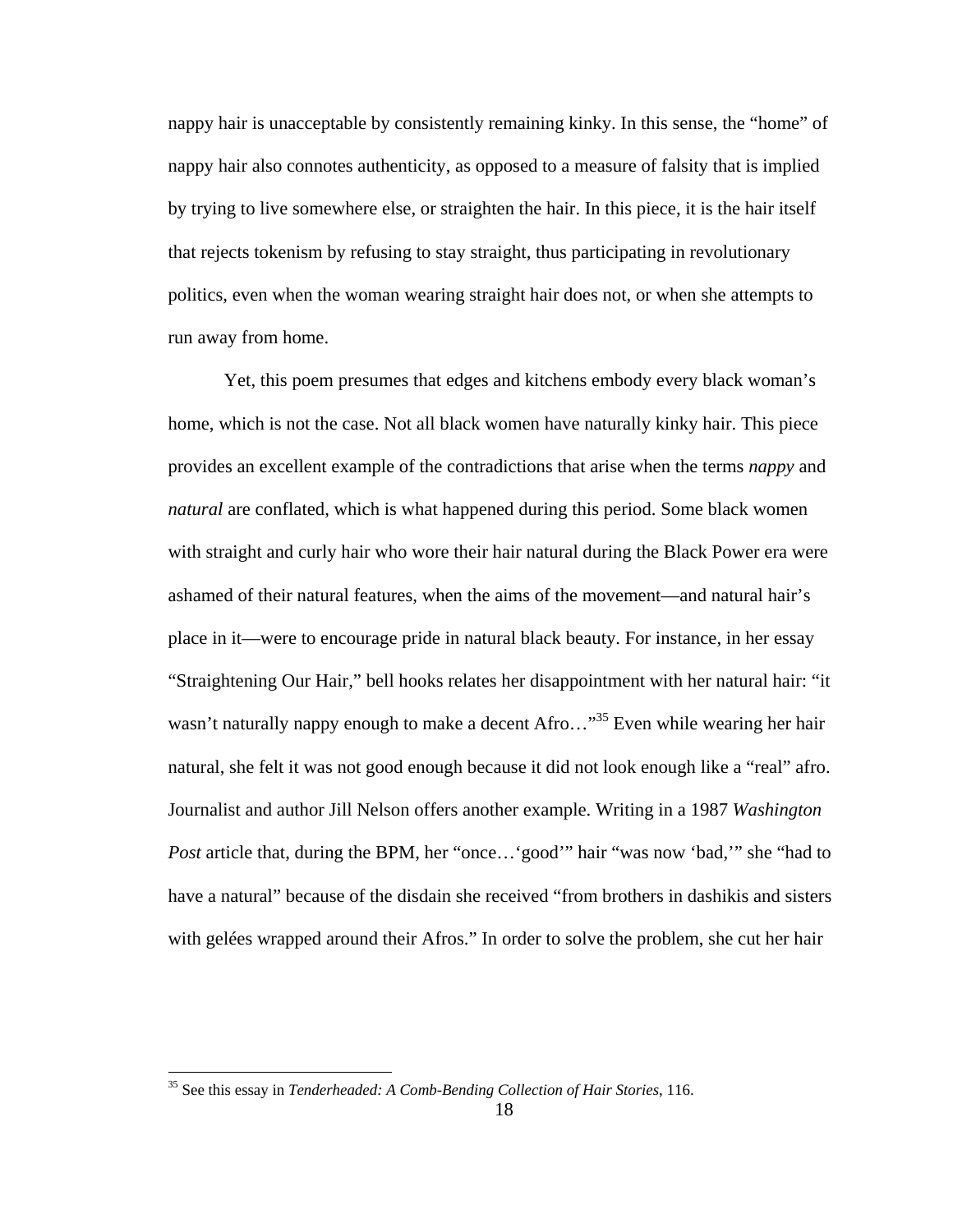and washed it in laundry detergent to create an afro.36 Nelson felt she *needed* an afro in order to feel, and be treated by fellow blacks as, authentically black.

The texture of the hair, which formerly led many black women to assimilate in order to survive in mainstream society by linking straightened hair with advantage, now led some black women to assimilate in order to survive in a revolutionary culture by linking afros with blackness. If afros were meant to outwardly show transvaluation, how else could a person with straight hair join this movement but chemically create an afro?<sup>37</sup> Herein lay the problem of relying on a style as the standard not only for Black Power, but also for blackness. Perhaps the difference in Rodgers' piece is *imitation*, which is probably what she was addressing, as opposed to naturally straight hair. Still, the atmosphere had become such that it did not matter simply that hair was natural, but that it was a nappy natural, as hooks and Nelson demonstrate. Along this vein, it is important to note that the afro's association with a "real" type of blackness seemed to imply a purity of blackness that recoiled against signs of miscegenation, or straight and loosely curly hair. When Rodgers writes, "supercool/straighterPerm had burned / whiteness onto my scalp," she does not consider those women with naturally straight or curly hair (lines 5- 6). Do they somehow have whiteness "burned" into them? The tacit suggestion that straight hair is associated with miscegenation or diluted blackness exemplifies the increased privileging of nappy natural hair. With time, the fact that hair was just one way to show outward resistance began to get lost. Demonstrations, protests, and marches were

1

<sup>&</sup>lt;sup>36</sup> Quoted in Byrd and Tharps, 59.

 $37$  See Byrd and Tharps for more on the chemically created afro phenomenon, 58-59. Afro wigs offered another option. Robin D.G. Kelley discusses the variety of afro wigs that attracted some women who did not have hair nappy enough for an afro. See Kelley, "Nap Time: Historicizing the Afro," 347.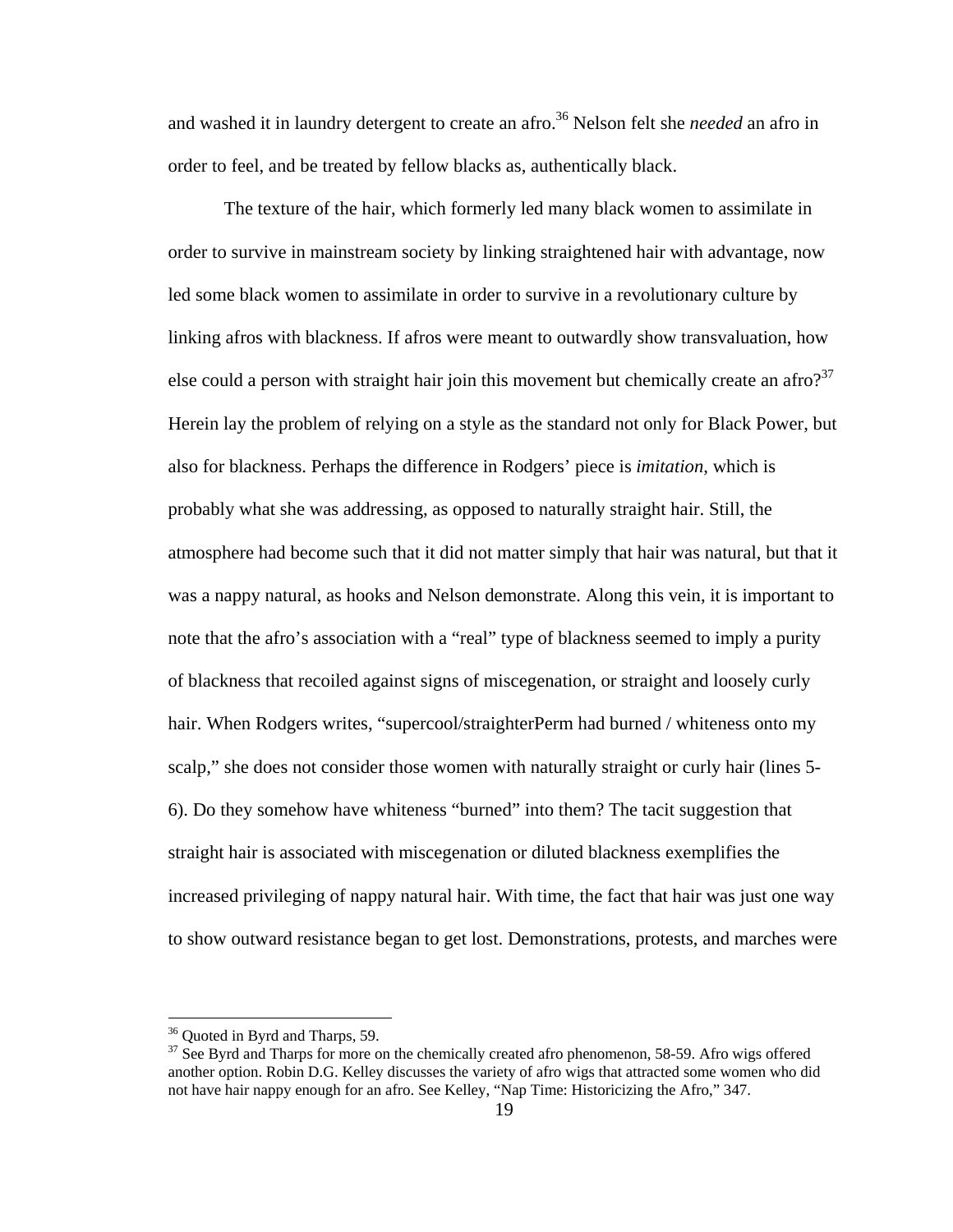other methods of outwardly fighting for liberation. Hair fit right in with those, until it became a sign of blackness.

Gwendolyn Brooks's was another voice that declared the beauty and validity of natural black hair, but also equated it with blackness and marginalized women with naturally straight or curly hair. Clearly addressing what Brooks perceives as the depoliticizing of naturals, "To Those of My Sisters Who Kept Their Naturals" (1980) is reminiscent of the fervor of the Black Power era. Opening her poem with, "Sisters! / I love you. / Because you love you," she equates the wearing of natural hair with black women's self-love and self-respect (lines 1-3). Conversely, she associates hairstraightening with self-hatred, assimilation, and "want[ing] to be white" (line 25). In addition, she connects this desire to assimilate with the influence of the media and consumer culture: "You have not bought Blondine. / You have not hailed the hot-comb recently. / You never worshiped Marilyn Monroe. / You say: Farrah's hair is hers. / You have not wanted to be white" (lines 21-25). Brooks links hair-lightening and hairstraightening and even attempting Farrah Fawcett's trademark feathered hairdo completely with imitating whiteness and thus shunning blackness. In contrast with hairaltering techniques that approximate whiteness, black women's natural hair is "the Real, / the Right" (lines 32-33). By extension, she contends that straightened hair is "false" and "wrong." Brooks praises those black women "who kept their naturals," presumably in spite of the decline of the Black Power movement, when so many women did not keep their naturals, but she presents no middle ground. Black women either wear their hair naturally, or they are wrong. Such extremes were contrary to the transvaluation and unity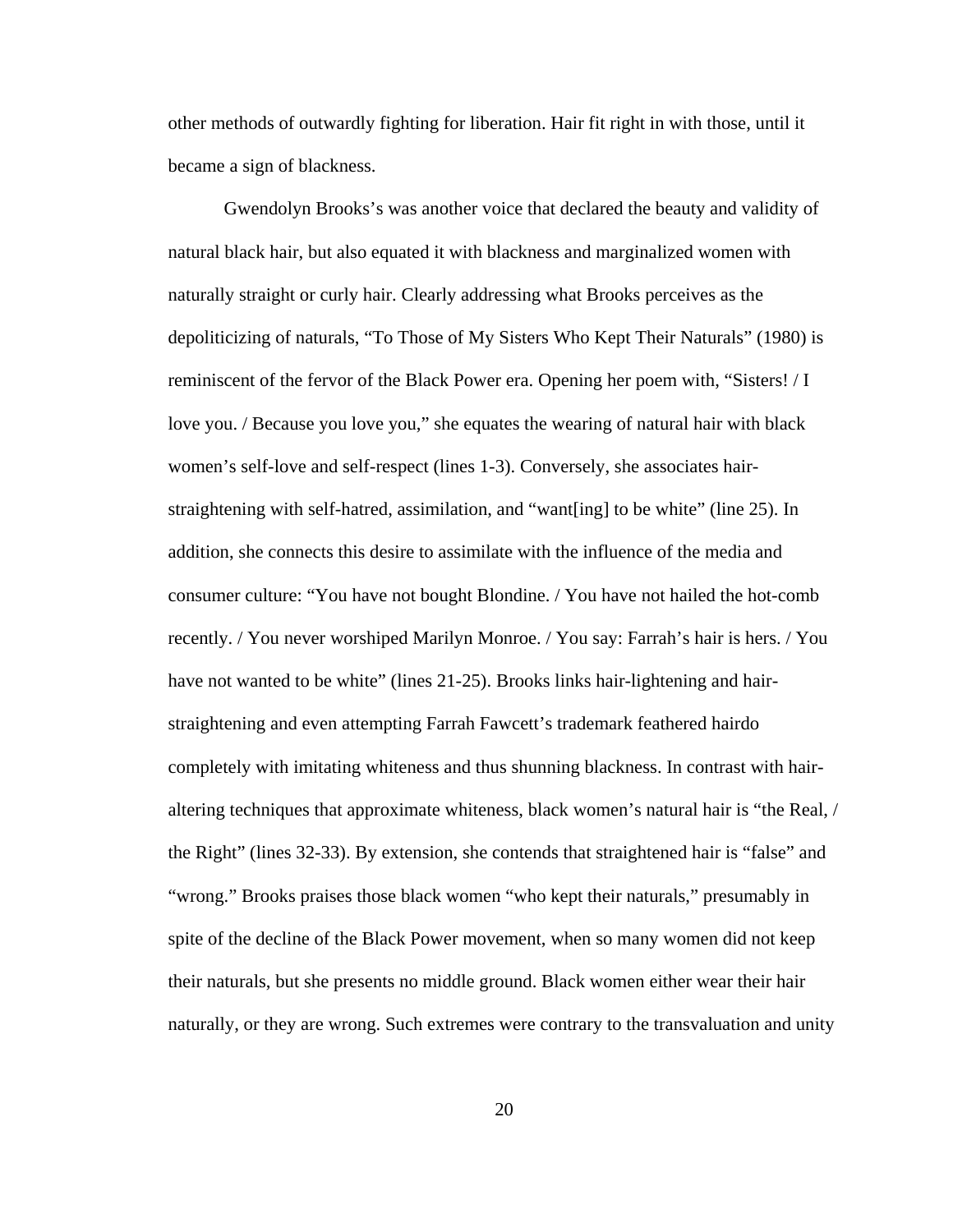advocated by the BPM, pitting black women with different hair textures against one another.

As with Rodgers' poem, this piece marginalizes the experiences of black women who do not have naturally nappy hair and illustrates rifts among black women who are either "real" or not. Descriptions in the first stanza simultaneously describe black women's collective character and the nature of nappy hair: "you are erect.  $/$ [...] you are also bent. […] / Crisp, soft—in season. / And you withhold. / And you extend. / And you Step out. / And you go back. / And you extend again" (lines 4-12). This metaphor exemplifies black women's experience as resilient, though scorned, and like a lock of coily hair that has been pulled, black women have continued to stand stress and return to themselves. Yet, by ignoring black women with naturally straight or curly hair—who love their natural hair and themselves—Brooks implies that they have a different experience, which is not necessarily true. Again, the notion of a pure blackness, as opposed to an adulterated blackness, is present here. Black women with nappy hair, who have presumably endured more struggle, are somehow blacker than those with straighter hair. By linking black women's character with nappy hair, Brooks sets these women apart as "real" black women and relegates those without nappy hair to a lesser status.

While women with straight or curly hair may have more easily met the white ideal because their hair was not kinky, they were still black. Even women who wore wigs, perms and straightened hair were still oppressed. Similar to Rodgers, Brooks's celebration is transvaluative, but it is at the expense of alienating her other "sisters." In Brooks's case, this is probably her point. Given the audience indicated by the title which implicitly targets those who did not keep their naturals—this poem is meant to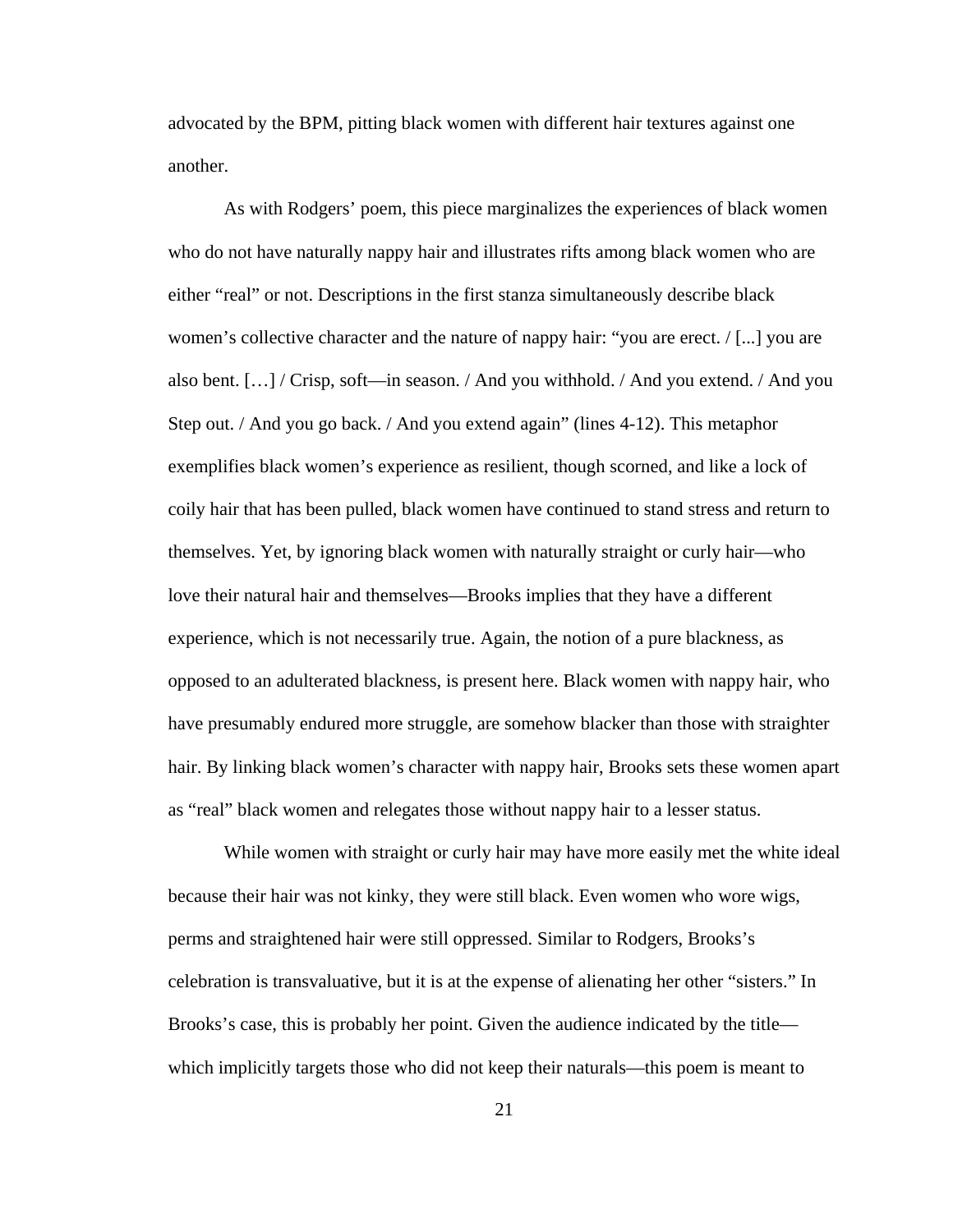shame those who straighten their hair. Also like Rodgers, she is probably directly addressing those who straighten their hair in imitation of white beauty. Nevertheless, her stance is dangerous to the movement; it totally precludes real black unity by classifying some black women as somehow superior to others based on whether they wear their hair natural. As Rodgers' and Brooks's pieces illustrate, there was the semblance of black unity under the afro, but the lack of unity inspired by it, by placing higher value on kinky natural hair, began to contradict it and the transvaluation it once stood for.

#### **Contradictions in Haircare**

 Nappy hair once symbolized Black Power's transvaluation, a mental conversion from subordination to self-determination. It then transitioned to signifying blackness, and the terms *nappy* and *natural* were viewed interchangeably. Hence, the black haircare business during the BPM was also changing and embodying its own contradictions. It certainly reflected the times: "By 1971 the Black Power movement was losing momentum, and Black hair's natural reign was undergoing a change. The Afro had become a hairstyle, plain and simple. It was no longer a matter of what your 'fro stood for but of how high your 'fro stood. Afros were everywhere, and they were increasingly unconnected to Black Power."<sup>38</sup> A 'fro did not automatically equate with transvaluation, and some haircare companies capitalized on this change in the meaning of the afro. For instance, Rooks contrasts two early 1970s ads for afro products, one by black-owned Afro Sheen, the other by white-owned Clairol. In a 1971 Afro Sheen ad, the marketers use a slogan in Swahili—"Watu Wazuri [beautiful people] use Afro Sheen"—not only to tap into the nationalist and internationalist black politics of the time, but also to highlight

<sup>&</sup>lt;sup>38</sup> Byrd and Tharps, 63.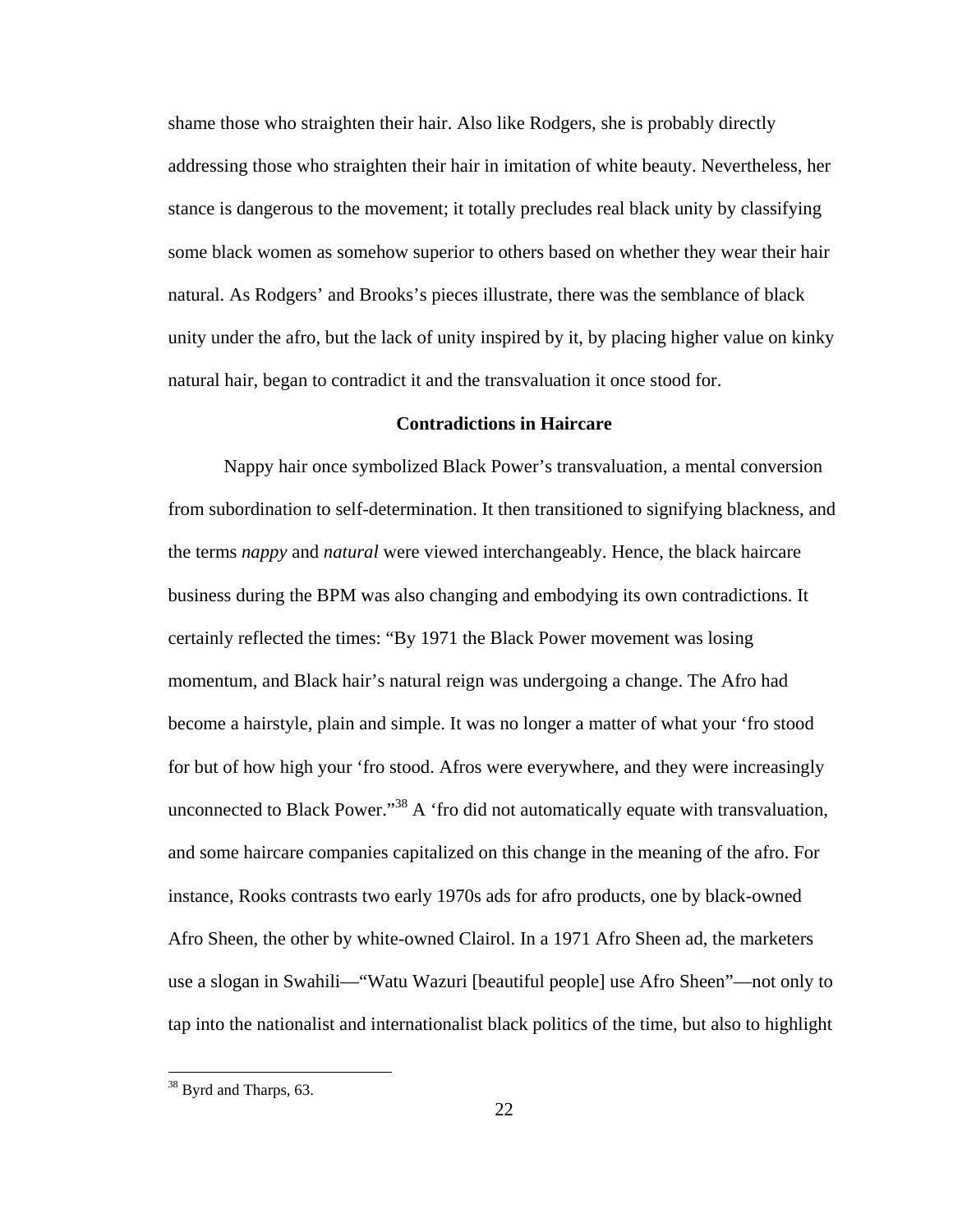"an existent African American female beauty."<sup>39</sup> On the other hand, Rooks interprets a 1970 Clairol ad—its slogan "Free the 'fro"—as indicating a need to somehow right the natural texture of black hair:

> Clairol…emphasizes the need to have hair that is "high, wide, and easy to comb." It points to the necessity of utilizing a product to make the "natural" bigger and better, that is, unnatural. Nowhere in this ad do we see an acknowledgement of African American female beauty; we see only that there is something "naturally" lacking that these products will fix.<sup>40</sup>

The Clairol example typifies the complexity of hair politics at this historical moment; furthermore, this complexity hinges on the politics of the previous half-century and more. Clairol's claim to improve the afro is reminiscent of the traditional binary that the natural texture of black people's hair needs to be fixed, even in the process of advertising a product for a "natural" hairstyle. To further complicate the situation, this idea of making hair natural by using unnatural products was similar to the use of chemicals to make naturally straight hair kinky. In all this confusion, transvaluation was becoming increasingly insignificant on a large scale. Style was taking precedence over politics.

To be sure, Afro Sheen's appeal to Black Power acknowledged the politics of natural hair, but it is clear that the haircare business profited greatly by manufacturing products for naturals, with no concern for politics. Companies manufactured products along with the changing politics of hair during the Black Power era, and as the politics weakened, these companies smartly developed products accordingly. Johnson Products, the home of Afro Sheen, and Soft Sheen Products offer excellent examples. Both

<sup>39</sup> Rooks, 129-30.

 $40$  Ihid., 130.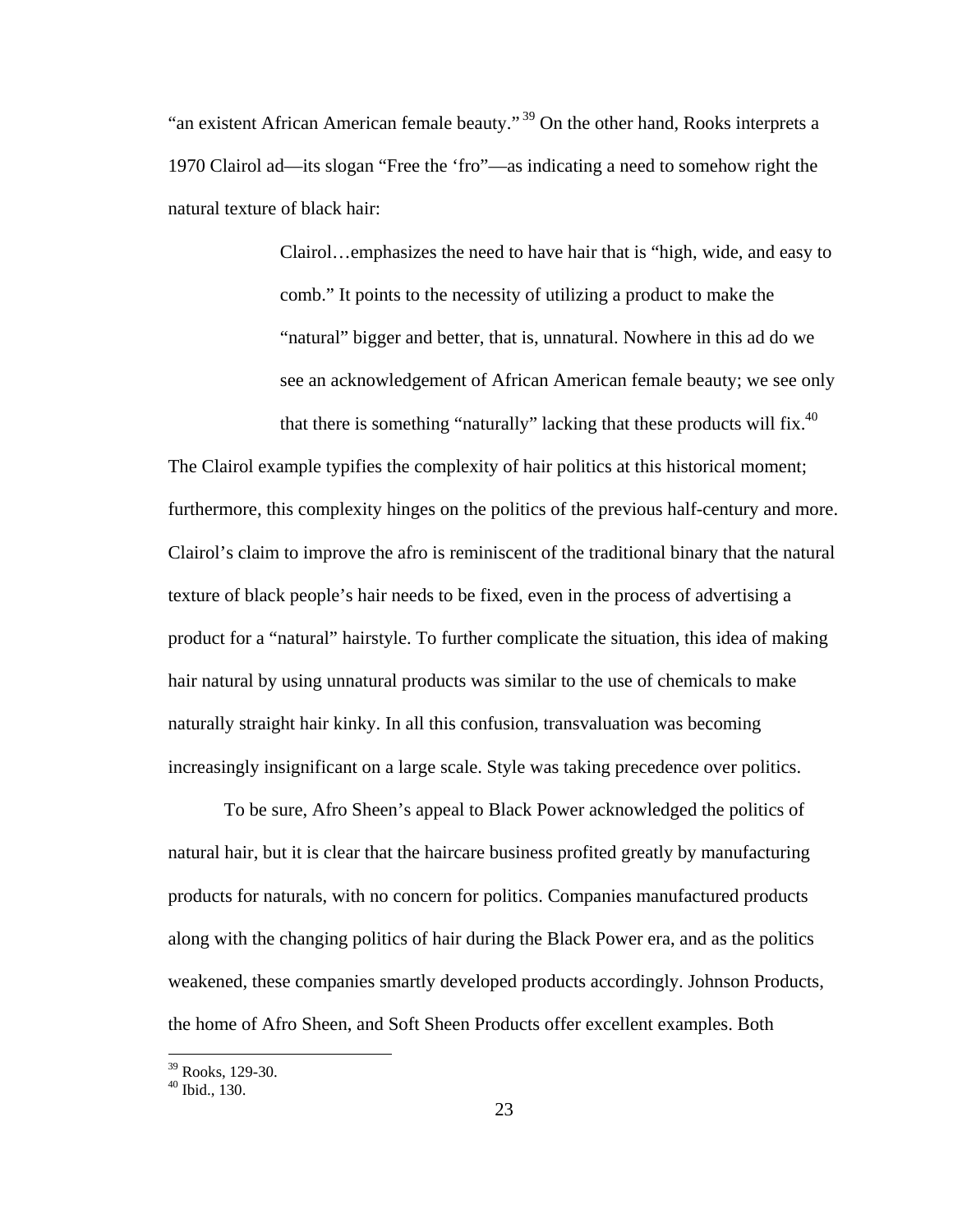Chicago-based and black-owned, these companies were among the top in black haircare manufacturing for decades.<sup>41</sup> Founded in 1954, Johnson Products boomed with the emergence of its Afro Sheen products in the  $1960s$ <sup>42</sup> Yet, the insignificance of the politics linked with naturals for these companies is evident in the *hair-straightening* products they also manufactured. For instance, as Tonia L. Shakespeare writes in *Black Enterprise*, "Soft Sheen saw its sales soar due to the [Jheri curl's] popularity and its Care Free Curl product line."<sup>43</sup> Moreover, both companies ended up being sold to the majorityowned SoftSheen-Carson, a subsidiary of L'Oréal USA.44 Beauty products came full circle: the white ideals promoted by *fin-de-siècle* advertisements, after yielding to a moment during which many blacks expressed their transvaluation with their hair, reemerged with a new way of "fixing" the natural texture of many black women's hair.

#### **Politics Give Way to Style**

 Still, even with the transvaluation that the afro was meant to embody, it was a hair*style* that was meant to make a statement. As any style goes, and certainly one as major as the afro in the 1960s and 1970s, it becomes trendy and fashionable, the thing to do. It follows that some women during the Black Power era wore afros because they were in style. For example, Rose Weitz interviewed a woman, Norma, who was unfamiliar with the "race politics" linked with the afro and wore one "because it was fashionable at

<sup>&</sup>lt;sup>41</sup> See "About SoftSheen-Carson," "Johnson Products Co.," and Tonia L. Shakespeare's "Is Soft Sheen Products Being Sold?" 16.

<sup>42 &</sup>quot;Johnson Products Co."

<sup>43</sup> Shakespeare, 16. While the Jheri Curl grew popular in the 1980s, Willie Morrow, author of *400 Years Without a Comb* and first major manufacturer of the afro pick, began experimenting with such a process for black hair as early as 1966 and gained some success with it in 1977, inspired by a product created for "straight (i.e., Caucasian) hair" by a white man named Jheri Redding. See Byrd and Tharps, 89.

<sup>44</sup> See "About SoftSheen-Carson" and "Johnson Products Co."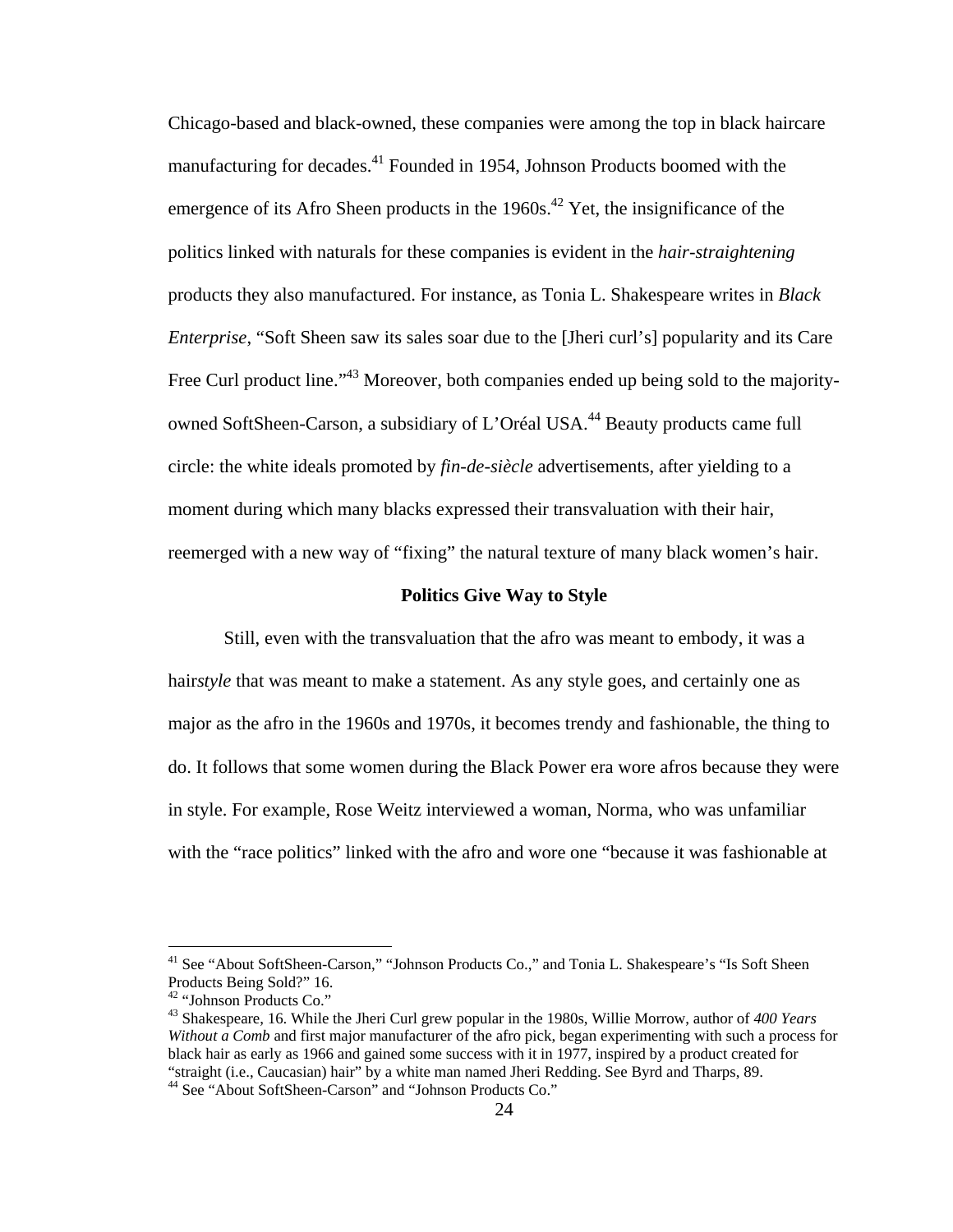the time."45 The hairstyle was ubiquitous in the black community, whether tied to politics or not. Byrd and Tharps even declare that the afro became mainstream in the 1970s. After repelling many whites and conservative blacks early on, the afro became an everyday fashion statement across the board, popularized by the likes of Pam Grier and Thelma on *Good Times*: "By the mid-seventies, many major Black leaders were dead, exiled, or in jail, Pam Grier was in Hollywood, and Barbra Streisand had an Afro."46 In essence, the afro was becoming less a revolutionary symbol of black self-determination, a challenge to dominant beauty standards, and a signifier of transvaluation, and more a popular fashion statement instead. The sheer popularity of the afro hairstyle contributed to a muting of its politics and the emphasis of its fashion.

As Adolph L. Reed Jr. puts it, the popularization of naturals—among other nationalist cultural efforts—as signifiers of Black Power and blackness aided in the depoliticizing of the movement:

> First, abstracted from its concrete historical context, black culture lost its dynamism and took on the commodity form (e.g., red, black, and green flags, dashikis, *Afro-Sheen*, "blaxploitation" films, collections of bad poetry). Second, while ostensibly politicizing black culture by defining it as an arena for conflict, black nationalism actually depoliticized the movement inasmuch as the reified nationalist framework could relate to the present only through a simplistic politics of unity. $47$

<sup>&</sup>lt;sup>45</sup> Rose Weitz, "Women and Their Hair: Seeking Power through Resistance and Accommodation," 680.

<sup>46</sup> Byrd and Tharps, 67-70.

 $47$  Reed, "Black Particularity Reconsidered," 52, my emphasis.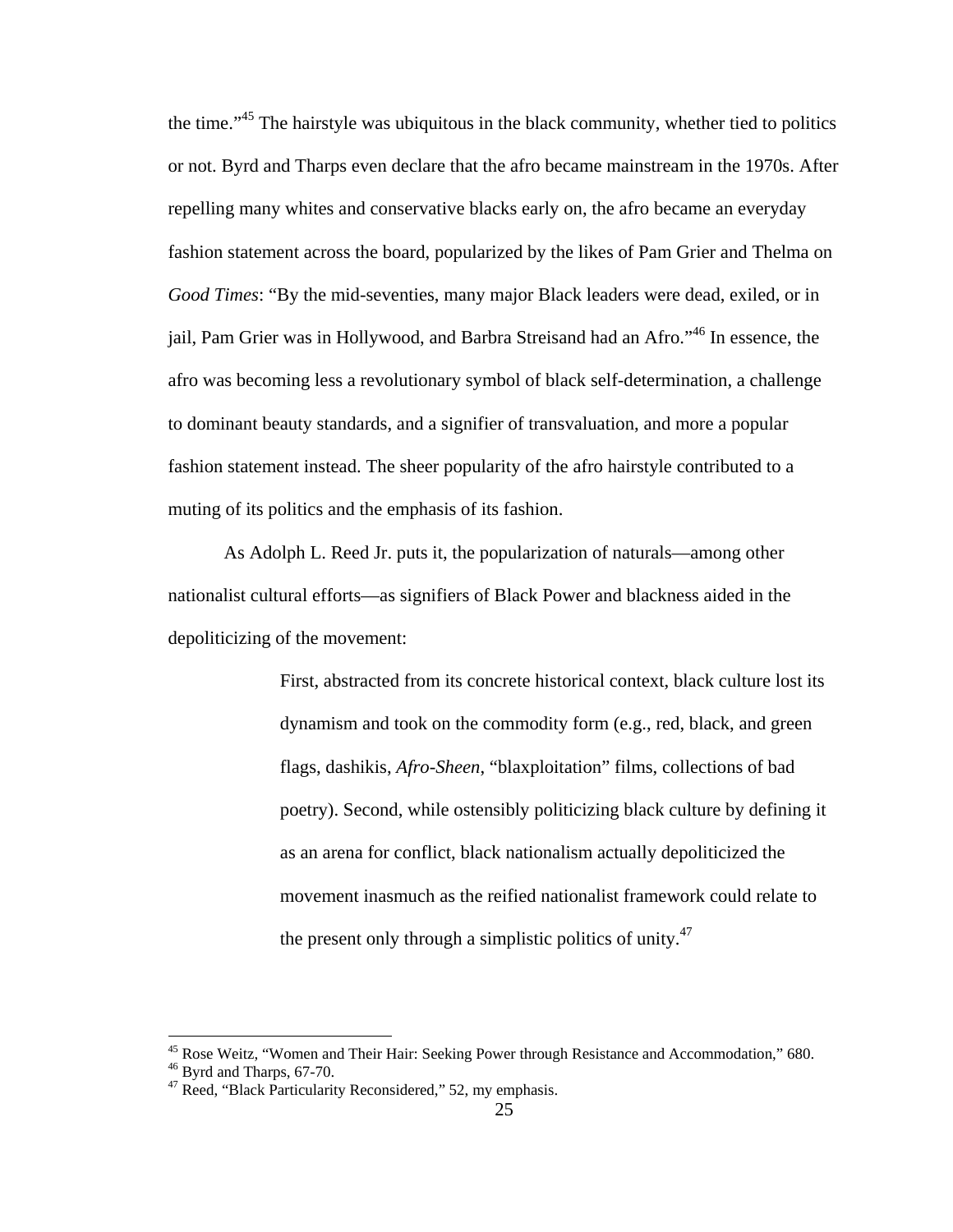Reed's criticism is strikingly accurate. The prevalence of naturals as symbols of blackness, devoid of actual transvaluation, explains the wane of its relation to politics, which was signaled by its commodification in films and in the haircare industry with the dawn of the 1970s. It is not merely the popularization of the afro as apolitical that is implicit in his Afro Sheen reference, however. Staking liberation politics so heavily in any cultural product that could be commodified—the flags, the clothes, the movies, and the hairstyles—opened those politics up to being defined, not symbolized, by those products. The danger of equating the politics of transvaluation with these *things* simplified a very complex social, cultural, and psychological process.

What Angela Davis perceived as a generational misunderstanding and misinterpretation of the politics of her afro by younger people today was actually related to the prevalence of a "simplistic politics of unity" in her own generation. As she details in her 1994 article "Afro Images: Politics, Fashion, and Nostalgia," she laments the fact that the liberation politics behind her trademark afro have been morphed simply into a hairstyle, but those politics had morphed by the time she was fighting her legal battles in the early 1970s. Recounting an incident in which a young man does not recognize her name, Davis is shocked that he ultimately remembers her as "the Afro."<sup>48</sup> "It is humiliating," Davis writes, "because it reduces a politics of liberation to a politics of fashion; it is humbling because such encounters with the younger generation demonstrate the fragility and mutability of historical images, particularly those associated with African American history."49 To be sure, Davis is invariably linked with her hairdo, not her politics. She cites as an example a 1993 *New York Times Magazine* article in which

<sup>48</sup> Davis, "Afro Images: Politics, Fashion, and Nostalgia," 37.

<sup>49</sup> Ibid., 37.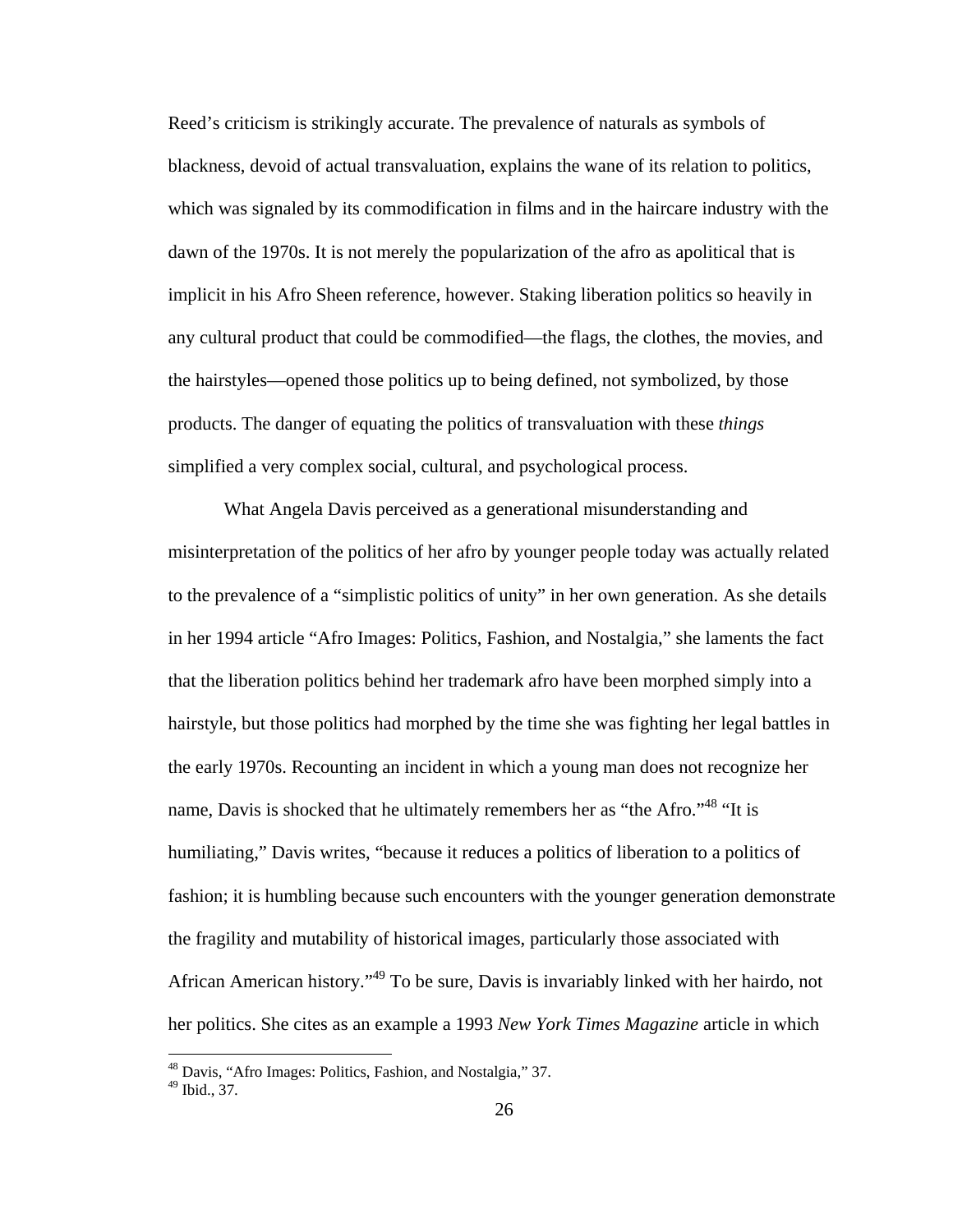she was identified "as one of the fifty most influential fashion (read: hairstyle) trendsetters over the last century," noting that the photography caption, while linking her hair with "black pride," also claims, "Politics became fashion."<sup>50</sup> She contends that the widespread media attention given to her image—starting with her image on the "Wanted" posters distributed by the FBI and branching out to her photos in magazines and on television—played a major role in depoliticizing not only her actions but also her natural hair. While her image, and thus her large afro, meant "danger" and "criminality" to mainstream society at the time, those meanings have been diminished to the background in favor of a meaning that praises her hairstyle as revolutionary fashion.<sup>51</sup>

 It is telling that Davis was inspired by other black women to wear her hair natural, just as she inspired many other women to do the same.<sup>52</sup> In this case, women were not drawn simply by the fashion but by the politics behind wearing natural hairstyles. Thus, a process of transvaluation was transmitted from one person to another. Because of the prominence of Davis's criminalized image, however, other black women who wore their politics on their heads were subjected to the negative stereotypes that media and law enforcement ascribed to the afro through their characterizations of Davis:

> From the constant stream of stories I have heard over the last twenty-four years (and continue to hear), I infer that hundreds, perhaps even thousands, of Afro-wearing Black women were accosted, harassed, and arrested by police, FBI, and immigration agents during the two months I spent underground. One woman, who told me that she hoped she could

<u>.</u>

<sup>50</sup> Ibid., 37-38. See Davis's first footnote.

 $51$  Ibid., 40-41.

<sup>52</sup> Ibid., 37-38, 42.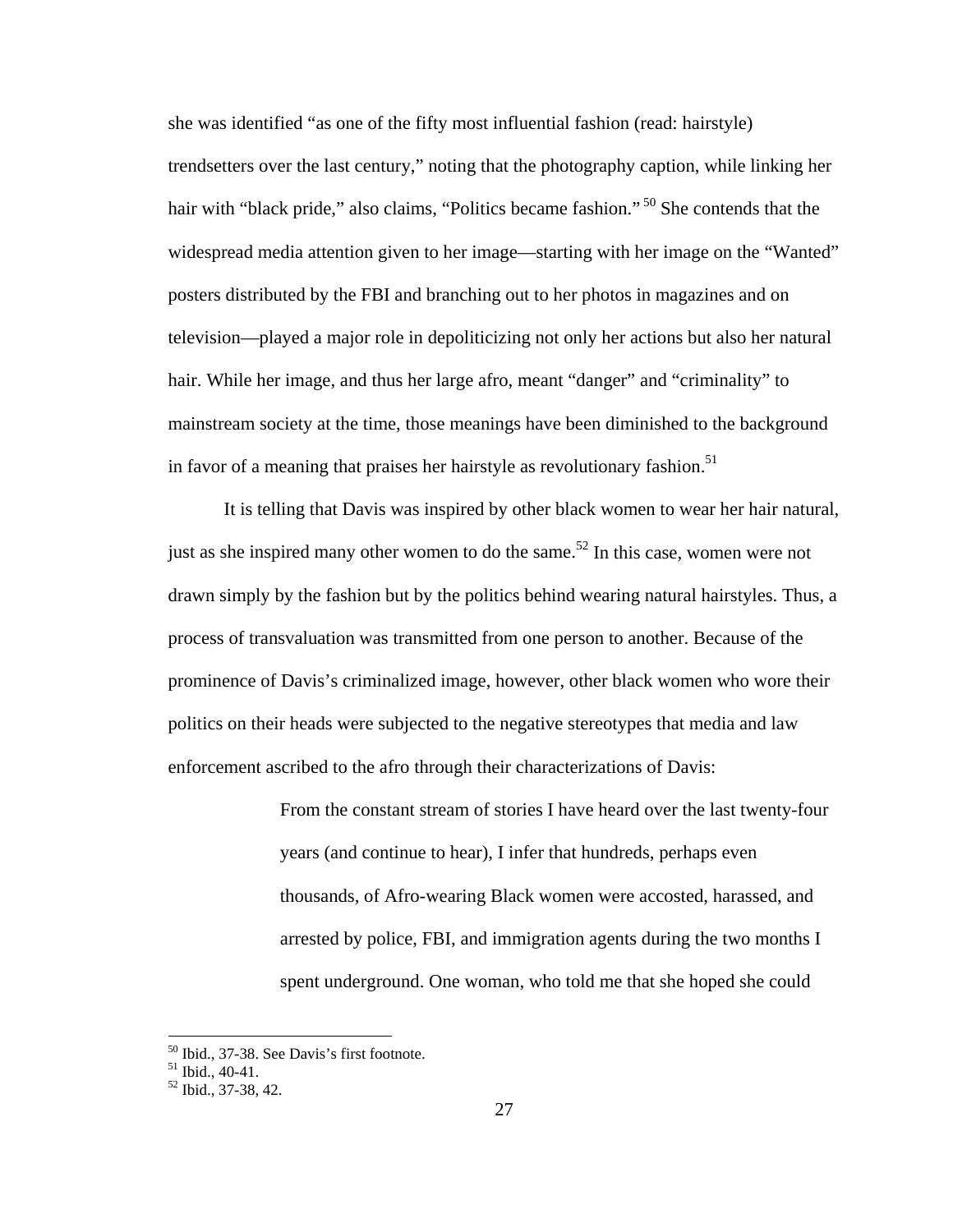serve as a "decoy" because of her light skin and big natural, was obviously conscious of the way the photographs constructed generic representations of young Black women. Consequently, the photographs identified vast numbers of my Black female contemporaries who wore naturals (whether light- or dark-skinned) as targets of repression. This is the hidden historical content that lurks behind the continued association of my name with the Afro. $53$ 

The image of the afro, and Davis's association with it as dangerously militant, caused black women with afros to be pigeonholed in very certain, negative terms. It is also important to note that the afro's role in challenging dominant beauty standards probably would have been weakened while Davis was in hiding and engaging in her legal fight because of its strong link with Davis's subversive and allegedly criminal activities. Hence, the afro's political symbolism as a mark of transvaluation and appreciation of black beauty would have been undermined. These are the complex historical issues Davis considers hidden in contemporary remembrances of the afro.

However, she is not merely concerned with the fact that the afro has been relegated to a hairstyle devoid of politics; she takes issue with the fact that her image is being used to *sell products*, touted as revolutionary fashion, yet empty of revolutionary politics. She refers to a fashion spread in the March 1994 issue of *Vibe* magazine in which actress Cynda Williams portrays Davis while modeling clothes reminiscent of the Black Power era. The fashion emphasis leaves out the history of the afro as conveying a dangerous militant message that resulted in the mistreatment of so many black women:

<sup>53</sup> Ibid., 42.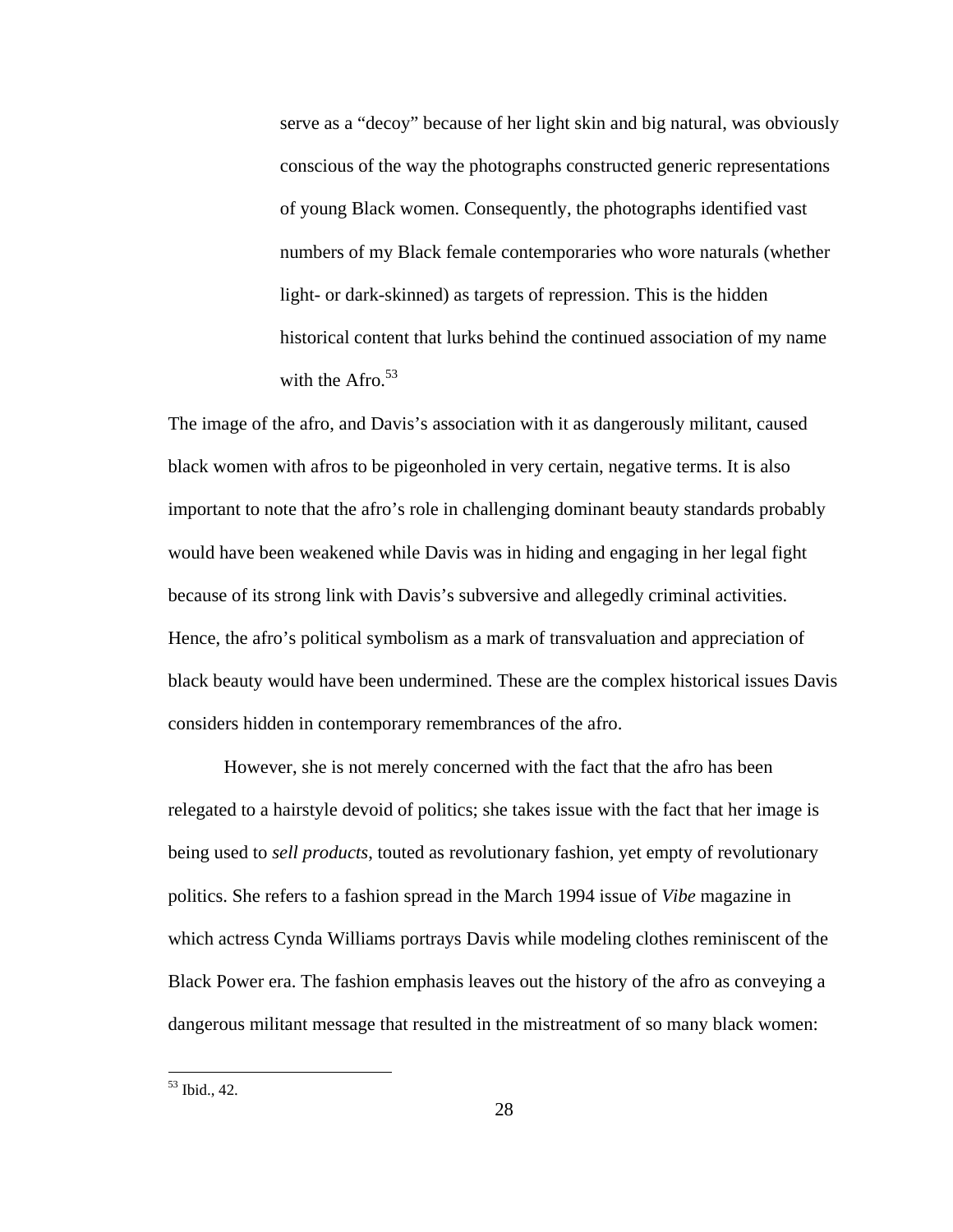"The way in which this document provided a historical pretext for something akin to a reign of terror for countless Black women is effectively erased by its use as a prop for selling clothes and promoting a seventies fashion nostalgia."<sup>54</sup> Additionally, the weight given to fashion over the politics of natural hair diminishes the fact that part of those politics was meant to resist imposed standards of acceptable and desirable physical appearance. Praising Davis's hair as a fashion milestone, then, denies an important part of the social and cultural political struggle related to it. She is arguing that historical images, that of the afro in this case, be used to assert the significance of certain aspects of black national political memory and not co-opt them in a way that weakens the memory or depoliticizes its transvaluative foundations.<sup>55</sup> Her afro in particular and the afro in general should be remembered in its complete historical context.

Considering Rodgers', Brooks's, Reed's and Davis's takes on the ways in which the natural hair facet of the BPM was depoliticized as simply a style, it is important to take into account the role of straightened hair—as distinct from naturally straight hair—in this discussion. While straightened hair was deemed blasphemous at one point, it certainly became more acceptable in time. After all, styles, national politics, and BPM politics were changing in the 1970s and into the 1980s, and the meanings of Black Power itself became muddled. Consequently, the significance placed on the afro as revolutionary diminished in some ways along with the increased uncertainty of BPM politics. For one thing, BPM groups began to undergo sectarian clashes over their political beliefs. As Komozi Woodard explains, some of the conflicts within BPM organizations, over such disparate leanings as Marxism and black nationalism, led to their

<sup>54</sup> Ibid., 43.

<sup>55</sup> Ibid., 45.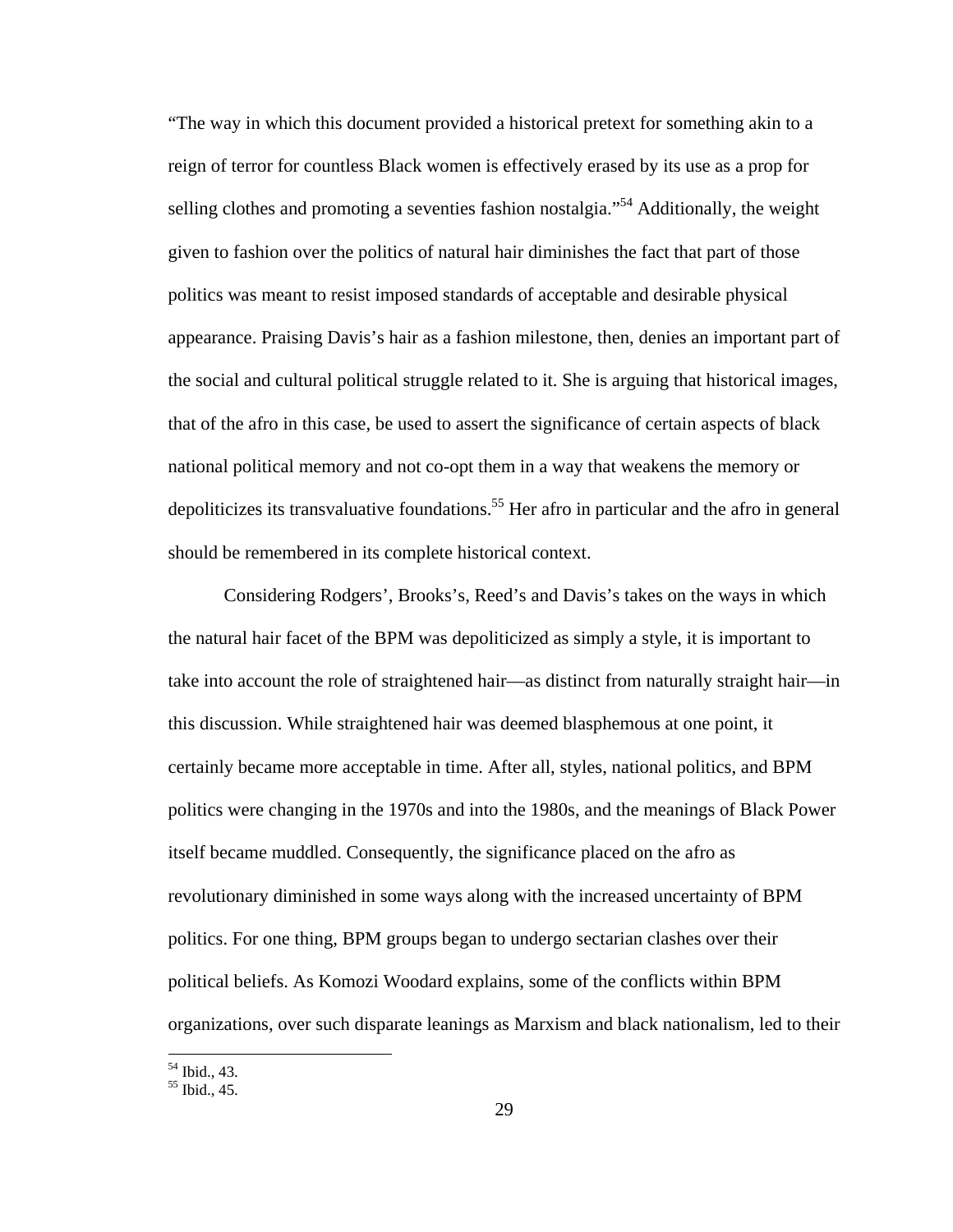collapse and "also weakened the movement's major publications, institutions, and a number of the Black Studies programs in colleges and universities."<sup>56</sup> Moreover, while Black Power activism was responsible for the increase in black political power in such urban centers as Newark and Los Angeles in the 1970s, political discord among many BPM groups and continued struggles for black self-determination signaled the decline of the movement.<sup>57</sup> Fashion trends—of which the afro was one—were shifting, many BPM activists had diverging and often conflicting interests, and many blacks were still fighting oppression. The afro's association with transvaluation had become further muddled in the '70s. With such upheaval concerning BPM politics, afros certainly were not stringently linked with any one ideal or set of politics, and straightened hair no longer necessarily signified a colonized mentality.

Aside from the changes in fashion and BPM politics, though, growing career opportunities and black political strength—some via Black Power activism—indicated the return of more straightened styles as well. According to both Tracey Owens Patton and bell hooks, the acquisition of more rights, access, and privileges in mainstream society prompted black women to dismiss their naturals and return to straightened styles.<sup>58</sup> Hooks further observes that "if a black person wanted a job and found it easier to get it if he or she did not wear a natural hairstyle etc. this was perceived by many to be a legitimate reason to change."59 Also addressing black women's careers and their hair, Patton intimates that black women, in the wane of the Black Power era, understood the

1

<sup>&</sup>lt;sup>56</sup> Woodard, "Amiri Baraka, the Congress of African People, and Black Power Politics from the 1961 United Nations Protest to the 1972 Gary Convention," 76.

<sup>57</sup> See Peniel E. Joseph's introduction to *The Black Power Movement: Rethinking the Civil Rights-Black Power Era*, 20.<br><sup>58</sup> See Patton, "Hey Girl, Am I More Than My Hair?: African American Women and Their Struggles with

Beauty, Body Image, and Hair," 40-41, and hooks, *Killing Rage*, 122-23.

<sup>59</sup> hooks, *Killing Rage*, 123.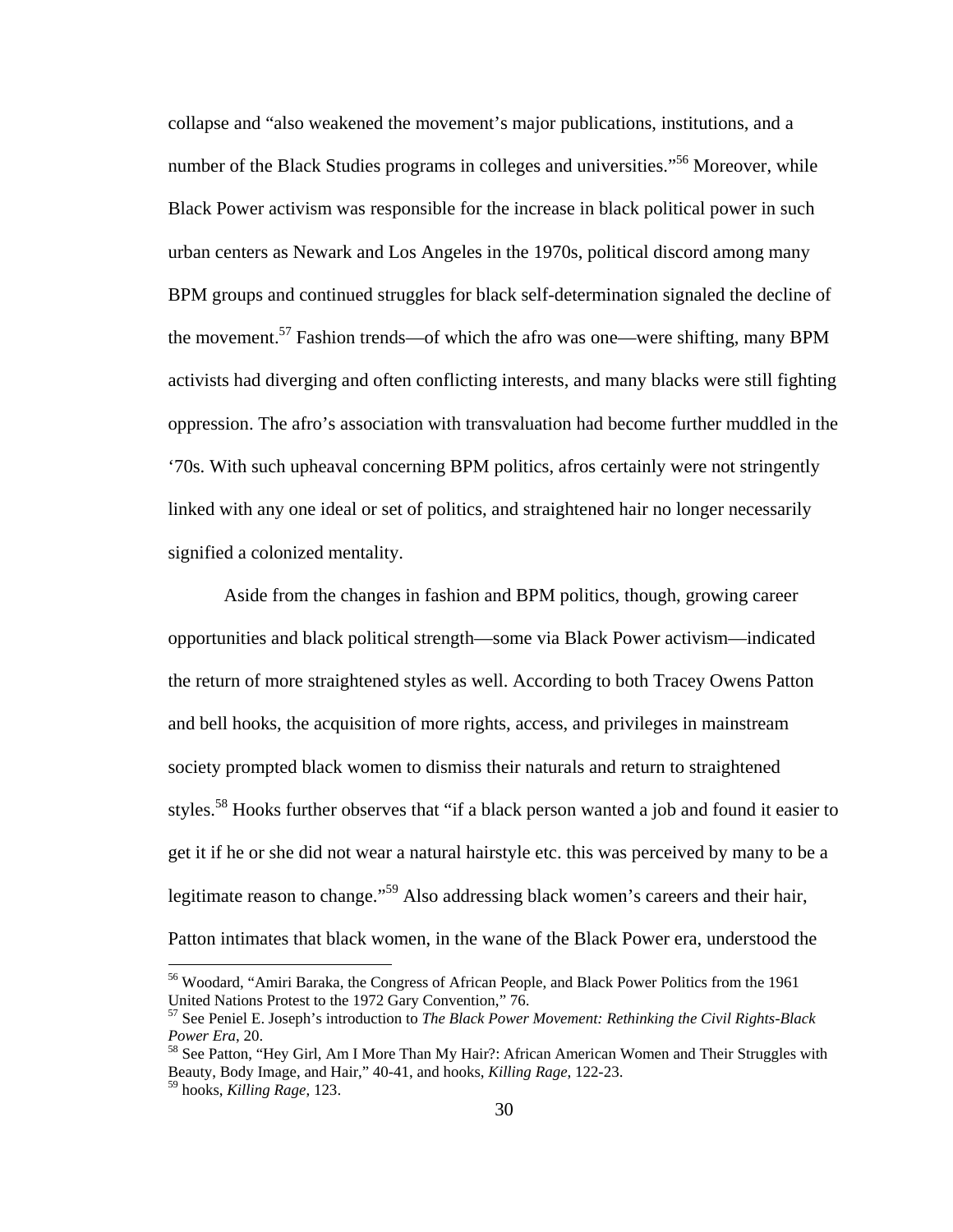professional success related with appropriating more conventional appearances, most notably with their hairstyling choices—"don[ning] wigs, weaves, or undergo[ing] expensive chemical processes in order to replicate mainstream hairstyles."<sup>60</sup> Patton and hooks seem to interpret this return to straightened hair as a renewed acceptance of tokenism and a regression from transvaluation in favor of upward mobility. Byrd and Tharps, however, propose an alternative explanation that hinges on survival:

> For some blacks the reason for getting rid of the Afro was less dramatic and more pragmatic [than the afro's popularity in Hollywood and mainstream culture]. Many brothers and sisters of the revolution had to get a job. With drastic cutbacks in state and federal aid to cities and social programs, many of the jobs available to people who had stayed on the fringe of the mainstream were now shutting down. It was time for many to go to work with "the Man," and as in the past the Man most often required a "well-groomed" haircut.<sup>61</sup>

From this perspective, straightened hair was not so much anti-liberationist as a necessary step toward maintaining well being. Even the most radical Black Power proponent had to take care of her family and pay her bills. Both Patton and hooks' and Byrd and Tharps' interpretations indicate that there is no definite meaning here. Another viable possibility is that many black women simply continued to follow the trends and processed their natural hair when the afro was no longer the ubiquitous fashion statement it had once been. In any case, there was no clear way of determining the meaning behind these hairstyles, nor had the way ever been clear. While straightened hair could signify an

<sup>60</sup> Patton, 40-41.

<sup>&</sup>lt;sup>61</sup> Byrd and Tharps, 70.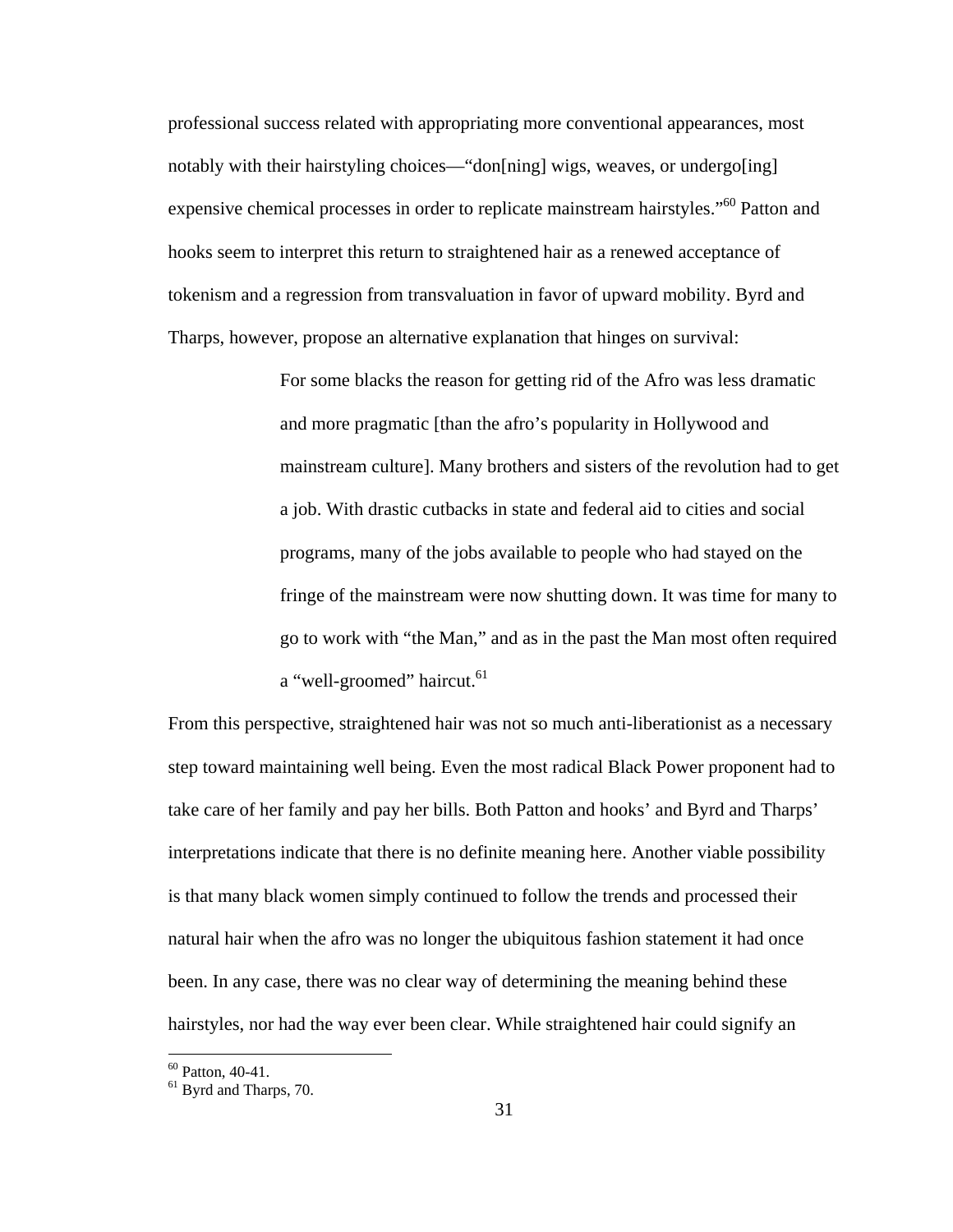oppressed mentality, it could mean otherwise. Straightened hair did not necessarily mean self-hatred or a lack of transvaluation.

Women "who kept their naturals" learned the import of their decisions as well, and that import reinforced the power relationships embedded in the politics of natural hair. Just as wearing more mainstream styles seemed to aid in attaining professional success, the decision to wear non-mainstream styles could preclude success. In the late 1970s and into the 1980s, some employers still linked natural hair with rebellion.<sup>62</sup> For example, Norma, Weitz's interviewee who wore her afro for fashion, later comprehended the politics behind her afro and decided to keep it for precisely that reason. Wearing her afro, she "interview[ed] for a job and the guy wouldn't hire me because I had an Afro. He said, 'It's your hair. I don't like your hairstyle. You've got to do something about your hair.<sup>"63</sup> Gibson offers another illustration of such discrimination in *Nappy*: "In 1981, Dorothy Reed, a popular Bay Area television personality was suspended from her job as a local T.V. anchor for wearing her hair in braids. ...she's been on the radio ever since."<sup>64</sup> The unacceptability of natural styles lingered on as inferior for many Americans, and that unacceptability still concerned the texture and the *look* of the hair. As these examples demonstrate, the appearance of success continued to discount natural black hair, and therefore perpetuate mainstream standards, into the 1980s and beyond.

It is also important to reassert the gendered nature of these standards, as some black men denigrated black women's close cut naturals as "man-hating" as well.<sup>65</sup> As

1

 $62$  Kelley addresses employers' conception of natural hair in the wane of the BPM as still militant. See "Nap Time," 349.

<sup>&</sup>lt;sup>63</sup> Weitz, 680-81.

<sup>&</sup>lt;sup>64</sup> Aliona L. Gibson, *Nappy: Growing Up Black and Female in America*, 12.<br><sup>65</sup> Kelley, "Nap Time," 349.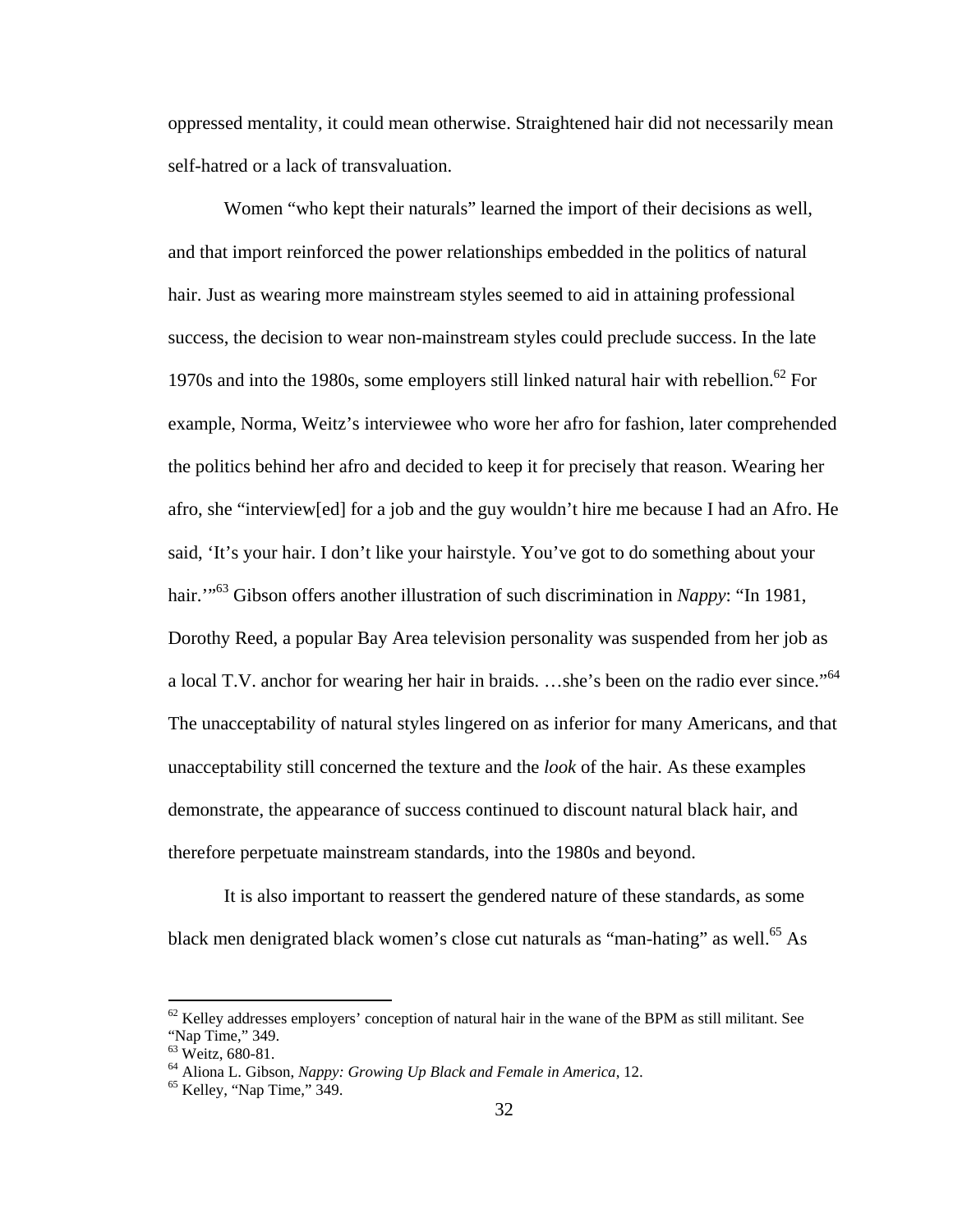Kelley points out, despite the afro's role in rejecting traditional ideals of feminine beauty, the afro became strongly associated with black militant machismo in the 1970s. Therefore, "the masculinization of the Afro in the aftermath of its depoliticization contributed to a backlash against black women with 'natural' hair."<sup>66</sup> Such treatment of black women's natural hair at this time served to rework the notion of black women's racial and gender inferiority, the very notions the transvaluative afro should have countered. Although natural hair had become wildly popular and increasingly fashion forward in a variety of media, its conception as antithetical to the traditional white ideal—by both some in the black community and in society at large—remained.

#### **The Intersection of Black Hair Complications**

 America's memory of the meaning of the afro during the Black Power movement likely does lie in a vague conception of Black Power and in the image of the afro as a very trendy hairstyle. As the strength of the movement declined, questions on the political nature of the natural continued to be raised. Willie M. Coleman's "Among the Things That Use to Be" offers an excellent example of this questioning, depicting the conflict in making a hairstyle the primary symbol for resistance to the status quo and illustrating that transvaluation is lost in the process. Describing the unity, bonding, and sharing intrinsic to black beauty shops, Coleman conveys a sense of loss for that environment, with the growth of the Black Power movement. While black women did gather in salons with a "mutual obvious dislike / for nappiness" at one time, they also gathered to "learn / a whole lot about / how to catch up / with yourself / and some other folks / in your household. / Lots more got taken care of / than hair…" (lines 22-23, 14-

<sup>66</sup> Ibid., 347.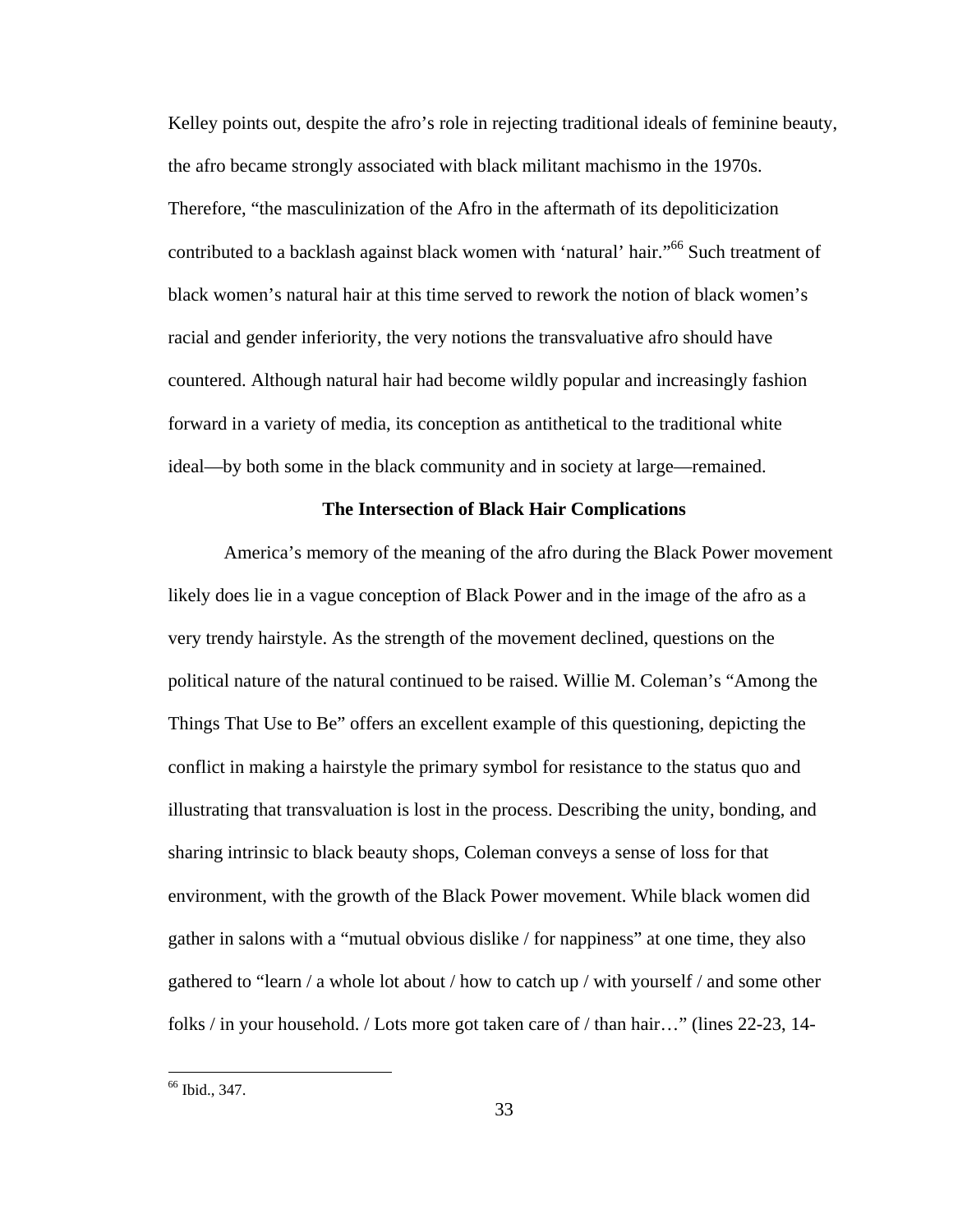21). Women joined together in these spaces and united as women, sharing their experiences and learning from one another.<sup>67</sup>

With the advent of the political natural, though, the speaker explains, there is no longer a site for such feminine bonding, "Cause with a natural / there is no natural place / for us to congregate / to mull over / our mutual discontent" (lines 37-40). Interestingly, what could be considered merely a capitalistic haircare business really was a location for a politics of unity, which faded with the popularity of the afro. Coleman suggests that a revolution could have been established without revolutionary hair, so to speak. While these women wore their "naps full of pride" (line 31), they lost their cohesiveness; wearing one's politics was clearly insufficient to sustain a united front. The final stanza implies that there is still a need for revolution, and that the gatherings of those dissatisfied women in beauty shops "could have been / a hell-of-a-place / to ferment /

a………revolution" (lines 42-45).

 $\overline{a}$ 

While seemingly a lament for the diminishing of beauty salons as community spaces during the BPM, this piece reveals an intersection of the complications inherent in equating afros with Black Power and blackness, as Reed argues, and in fusing transvaluation with a hairstyle. The rigid association of blackness and liberation politics with the afro resulted in a profound rift in the black community, contradicting the politics of black unity that the movement stood for, as we see in Rodgers' "For Sistuhs Wearin Straight Hair" and in Brooks's "To Those of My Sisters Who Kept Their Naturals." The

 $67$  The bonding and sharing Coleman describes in the salon exemplify Vorris L. Nunley's theory of "hush" harbor rhetoric," a tradition in which African Americans gather in safe spaces, or hush harbors, to communicate freely and openly in ways they cannot in dominant culture or in white or racially mixed settings. Beauty shops, barbershops, black sororities and fraternities, and churches are just a few examples of hush harbors. See Nunley's "From the Harbor to Da Academic Hood: Hush Harbors and an African American Rhetorical Tradition."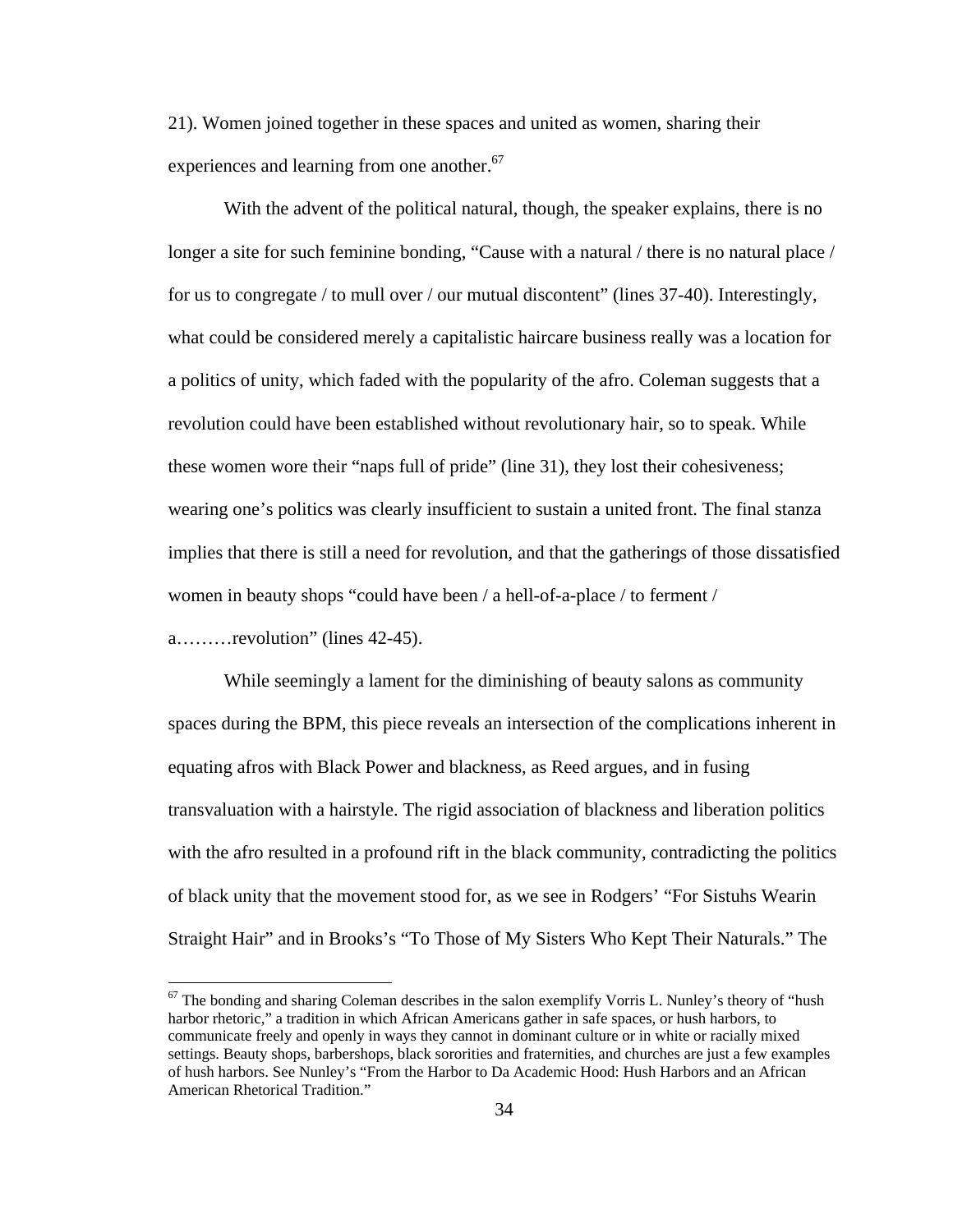forming of this disunity leads Coleman to question the goal of the movement: was it to mandate blackness or to free blacks from racial oppression? They are not synonymous. When Coleman writes of the salon-goers' "mutual obvious dislike / for nappiness," it is perhaps not the naps themselves these women dislike, but the traditional negative meaning placed on naps by society that the women want to distance themselves from. Proudly wearing nappy hair was a conspicuous way to reappropriate the historical meanings of nappy hair for a liberationist cause, of which hair was a part. However, hair did not comprise the whole of the movement. For that matter, "nappy" was not universally equal with a consciousness of tokenism, and straightened hair did not necessarily imply a lack of transvaluation, as the discontent women left in Coleman's beauty shop demonstrate. Transvaluation required a *mental* transition from a colonized mindset to one that recognized blacks' inherent dignity and the worth of their features, and no outward show guaranteed that conversion one way or the other. Coleman takes a very similar position to Reed's in this respect. While she asserts that blacks should be proud of their kinky hair, thereby renouncing tokenist mentalities, she also posits that the politics should lie in more than natural hair; *transvaluation* is needed to sustain a politics of liberation, and transvaluation necessarily includes a unifying liberationist principle and that psychological overhaul.

Yes, the wearing of nappy hair offered a clear way for many black women to resist decades of the degradation of their natural features; it was a strong way to blatantly protest racially biased beauty ideals and to discover how to love their natural selves. However, as Lucille Clifton, Nikki Giovanni, Carolyn Rodgers, Gwendolyn Brooks, Willie M. Coleman, and the incomparable Angela Davis show, the disparate

35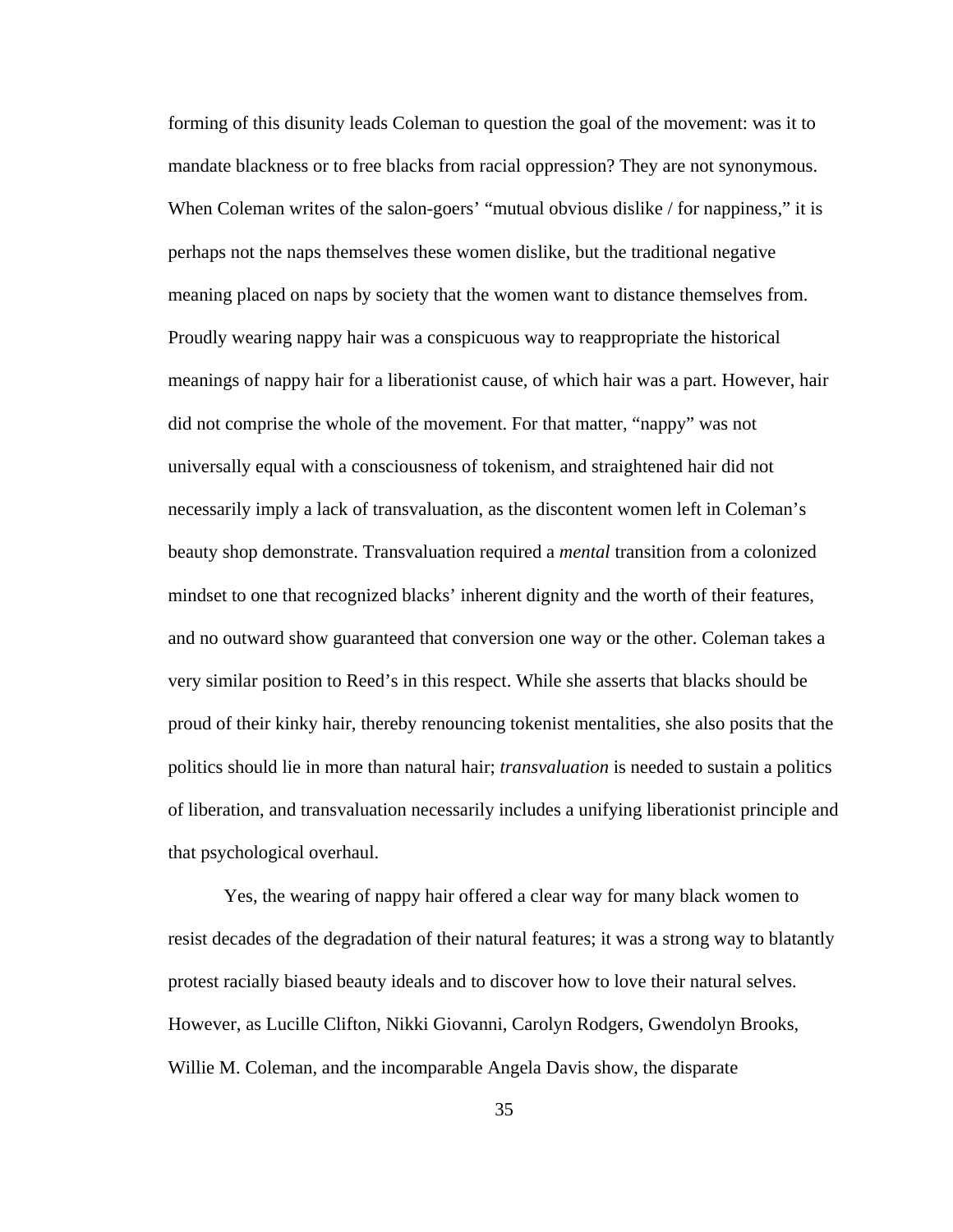interpretations of *nappy*, *natural*, and *liberation* actually reveal one thing: a true politics of liberation and transvaluation is rooted in a psychological revamping that unifies a people. Clifton's "Homage to My Hair" is a great example of the kind of self-value that transvaluation promoted, but works like those presented by Giovanni, Rodgers and Brooks, while certainly transvaluative in some ways, define too narrowly a benchmark for blackness and black beauty that not all black women can meet without altering their natural attributes in much the same way that dominant beauty standards required. Coleman's "Among the Things that Use to Be" complicates considerations of the political implications of black people's hair and their means of liberation politics, and serves as a warning to many Black Power advocates who set about subverting a wrong by refashioning it. The transvaluation of the Black Power movement and natural hair's place in it was the most important element of its politics, nappy or straight.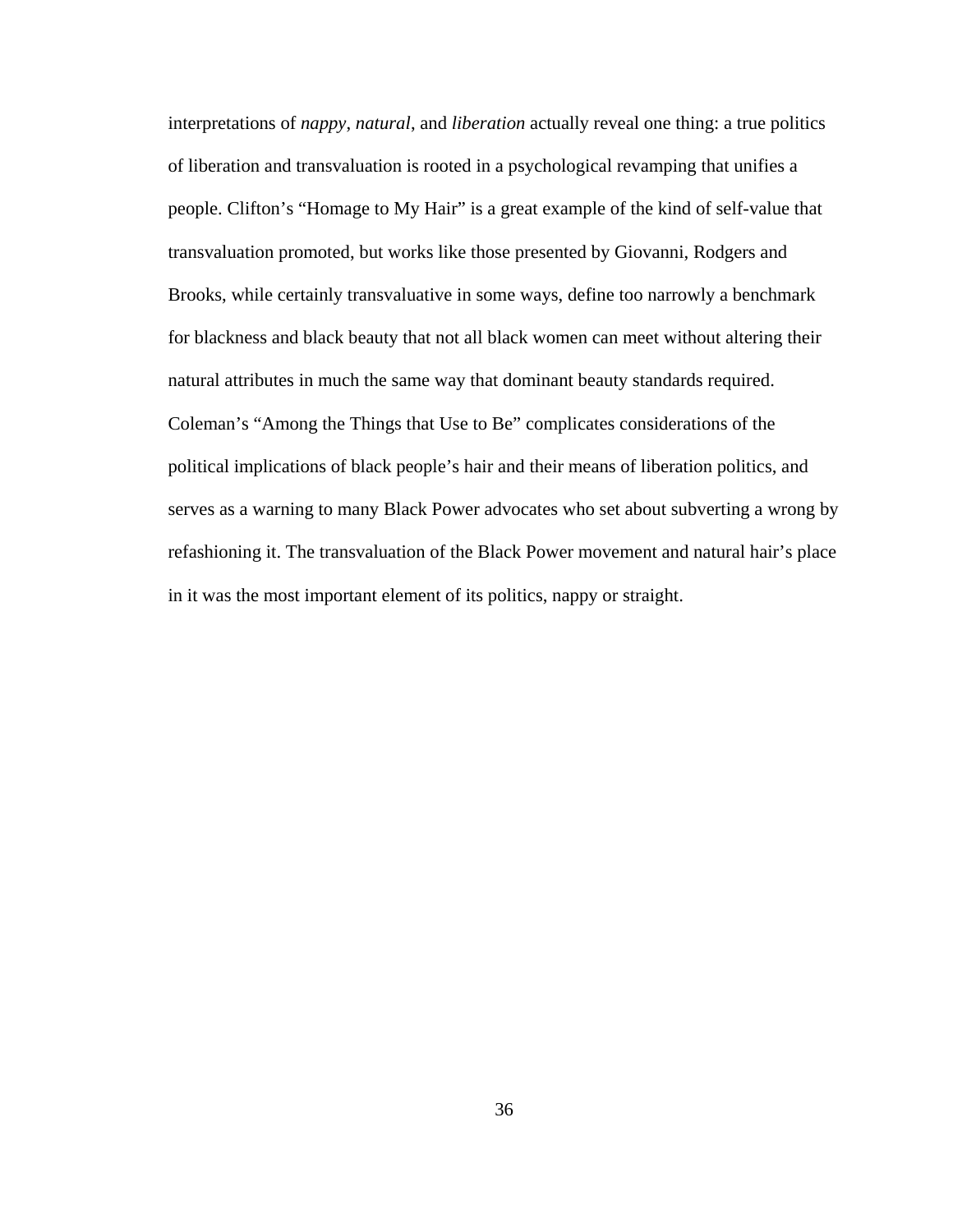#### Works Cited

- "About SoftSheen-Carson." 2007. *SoftSheen-Carson-About SoftSheen.Carson*. SoftSheen Carson Consumer Division of L'Oréal USA, Inc. 27 Mar. 2007 http://www.softsheen-carson.com/?c=2.
- Banks, Ingrid. *Hair Matters: Beauty, Power, and Black Women's Consciousness*. New York: New York UP, 2000.
- Baraka, Amiri. "The Need for a Cultural Base to Civil Rites & Bpower Mooments." 1967. *Raise, Race, Rays, Raze: Essays Since 1965*. New York: Random House, 1971. 39-47.
- Brooks, Gwendolyn. Brooks, Gwendolyn. "To Those of My Sisters Who Kept Their Naturals." *Primer for Blacks*. Chicago: Brooks Press, 1980. 12-13.
- Clifton, Lucille. "Homage to My Hair." 1980. *The Prentice Hall Anthology of African American Women's Literature.* Ed. Valerie Lee. Upper Saddle River: Pearson Prentice Hall, 2006. 277.
- Coleman, Willie M. "Among the Things That Use to Be." 1979. *Home Girls: A Black Feminist Anthology*. Ed. Barbara Smith. New Brunswick: Rutgers UP, 2000. 213- 14.
- Craig, Maxine. "The Decline and Fall of the Conk; or, How to Read a Process." *Fashion Theory: The Journal of Dress, Body and Culture* 1.4 (1997): 399-419.
- Davis, Angela Y. "Afro Images: Politics, Fashion, and Nostalgia." *Critical Inquiry* 21 (1994): 37-45.
- ---. *Angela Davis: An Autobiography*. New York: Random House, 1974.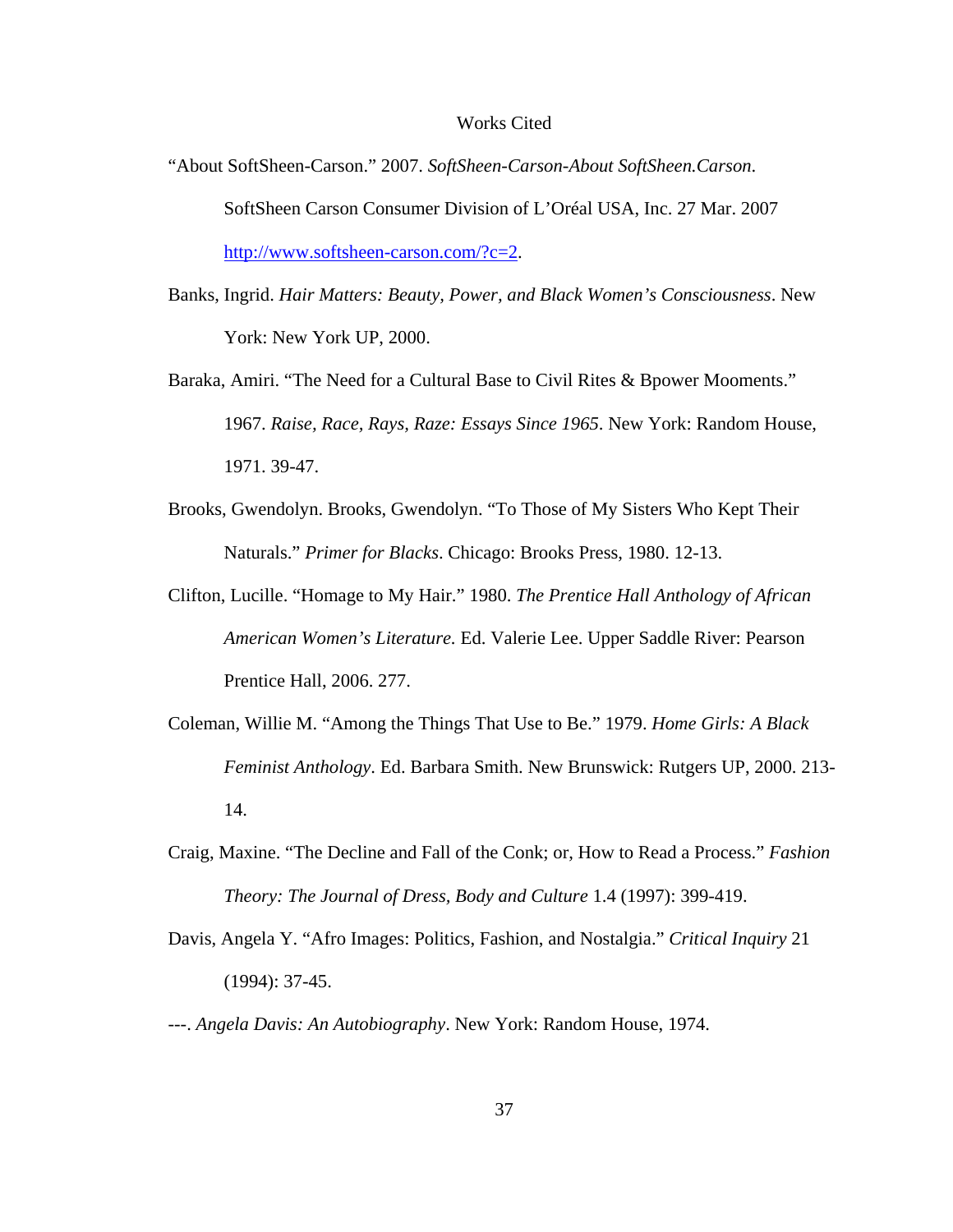- Foner, Philip S., ed. *The Black Panthers Speak*. 1970. Cambridge, MA: Da Capo Press, 1995.
- Gates, Henry Louis Jr. "It All Comes Down to the Kitchen." *Tenderheaded: A Comb-Bending Collection of Hair Stories*. Ed. Juliette Harris and Pamela Johnson. New York: Washington Square Press, 2001. 23-25.
- Giovanni, Nikki. "Of Liberation." 1970. *Black Feeling Black Talk/Black Judgement*. New York: William Morrow & Co., 1979. 45-49.
- Glaude, Eddie S. Jr. "Black Power Revisited." Introduction. *Is It Nation Time?: Contemporary Essays on Black Power and Black Nationalism*. Ed. Eddie S. Glaude Jr. Chicago: U of Chicago P, 2002. 1-21.
- hooks, bell. *Killing Rage: Ending Racism*. New York: Henry Holt and Company, 1995.
- ---. "Straightening Our Hair." 1988. *Tenderheaded: A Comb-Bending Collection of Hair Stories*. Ed. Juliette Harris and Pamela Johnson. New York: Washington Square Press, 2001. 111-16.
- Hunter, Margaret. "The Persistent Problem of Colorism: Skin Tone, Status, and Inequality." *Social and Personality Psychological Compass* 2.1 (2008): 237-254.
- "Johnson Products Co." 2005. *Encyclopedia of Chicago* Chicago Historical Society. 27 Mar. 2007 http://www.encyclopedia.chicagohistory.org/pages/2729.html.
- Johnson, Walter. *Soul by Soul: Life Inside the Antebellum Slave Market*. Cambridge, MA: Harvard UP, 1999.
- Jones, LeRoi (Imamu Amiri Baraka). "Tokenism." 1965. *Home: Social Essays*. New York: William Morrow & Co., 1966. 68-81.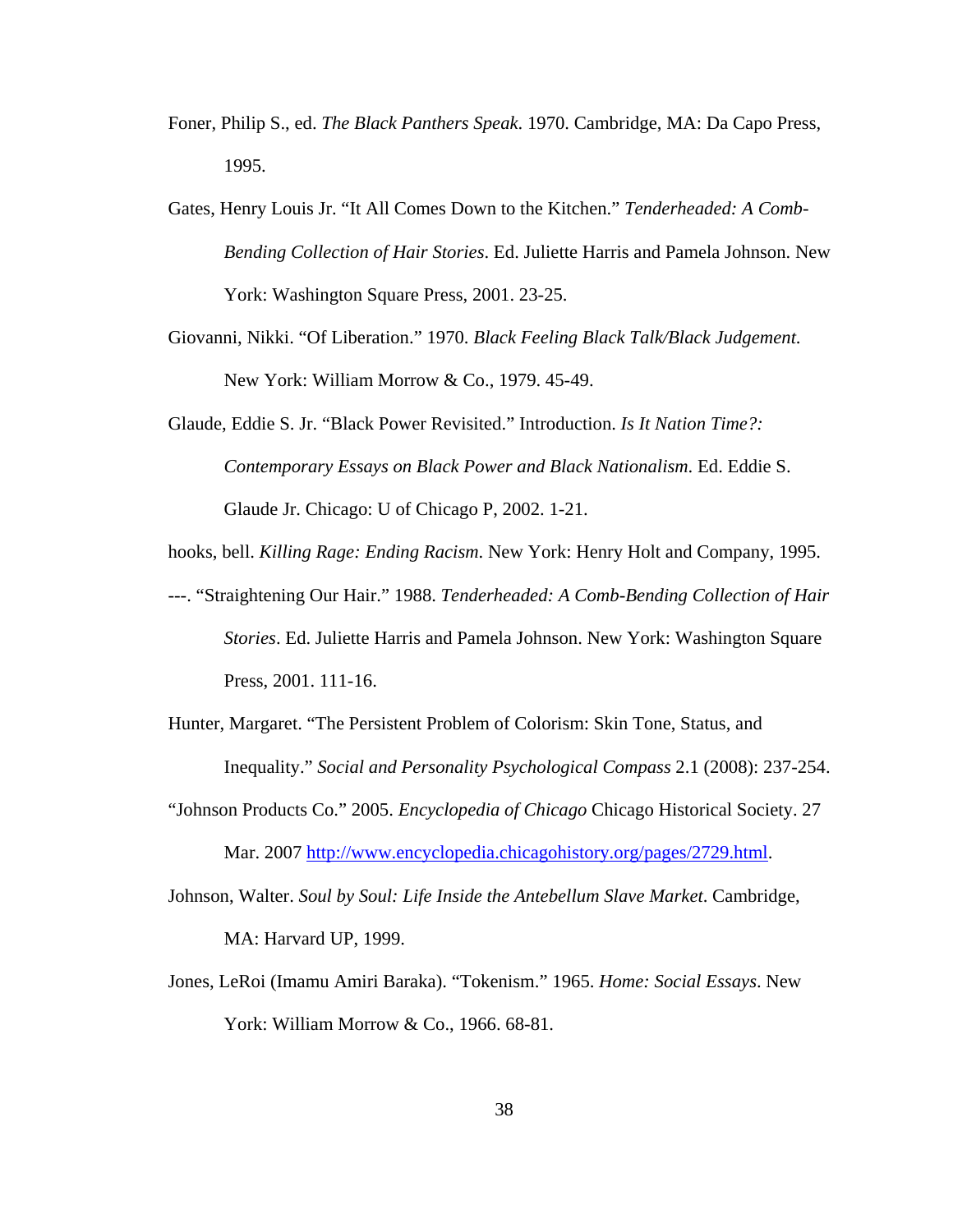- Joseph, Peniel E. "Toward a Historiography of the Black Power Movement." Introduction. *The Black Power Movement: Rethinking the Civil Rights-Black Power Era*. Ed. Peniel E. Joseph. New York: Routledge, 2006. 1-25.
- Kelley, Robin D. G. "Nap Time: Historicizing the Afro." *Fashion Theory: The Journal of Dress, Body and Culture* 1.4 (1997): 339-52.
- ---. "Stormy Weather: Reconstructing Black (Inter)Nationalism in the Cold War Era." *Is It Nation Time?: Contemporary Essays on Black Power and Black Nationalism*. Ed. Eddie S. Glaude Jr. Chicago: U of Chicago P, 2002. 67-90.
- Nunley, Vorris L. "From the Harbor to Da Academic Hood: Hush Harbors and an African American Rhetorical Tradition." *African American Rhetoric(s): Interdisciplinary Perspectives*. Ed. Elaine B. Richardson and Ronald L. Jackson II. Carbondale: Southern Illinois UP, 2004. 221-241.
- Patton, Tracey Owens. "Hey Girl, Am I More than My Hair?: African American Women and Their Struggles with Beauty, Body Image, and Hair." *NWSA Journal* 18.2 (2006): 24-51.
- Reed, Adolph L. Jr. "Black Particularity Reconsidered." *Telos* 39 (1979): 71-93. Rpt. in *Is It Nation Time?: Contemporary Essays on Black Power and Black Nationalism*. Ed. Eddie S. Glaude Jr. Chicago: U of Chicago P, 2002. 39-66.
- Rodgers, Carolyn. "For Sistuhs Wearin Straight Hair." 1969. *Songs of a Black Bird*. Chicago: Third World Press, 1973. 14.
- Rooks, Noliwe M. *Hair Raising: Beauty, Culture, and African American Women*. New Brunswick: Rutgers UP, 1996.